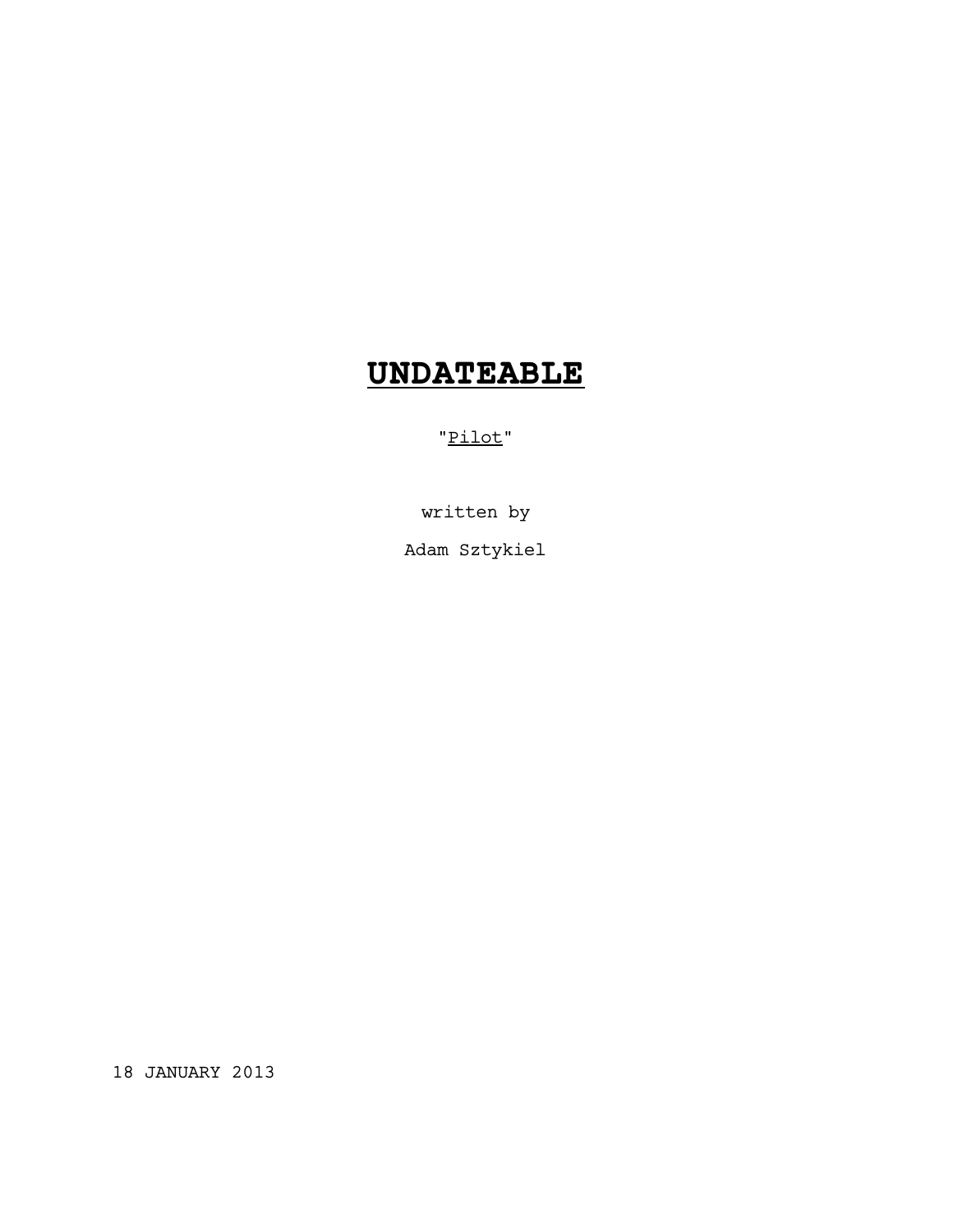#### **COLD OPEN**

#### **EXT. DANNY'S HOUSE - DAY**

A QUAINT, BRICK HOUSE WITH A PORCH IN FERNDALE, MICHIGAN. A DETROIT TIGERS FLAG HANGS IN THE WINDOW.

DANNY (O.S.)

You can't leave like this.

### **INT. DANNY'S HOUSE - SAME TIME**

MAN-CHILD **DANNY BEEMAN** (29) IS IN HIS TATTERED, "LUCKY" BATHROBE. DANNY IS A GOOD LOOKING GUY -- TALL, CONFIDENT, AND FEARLESS. HE'S UNCONCERNED WITH WHAT OTHER PEOPLE THINK OF HIM. IT'S A RECIPE THAT HAS SERVED HIM WELL WITH WOMEN.

THERE'S A BASKETBALL POP-SHOT IN THE CORNER, A KEG DOUBLES AS AN END TABLE NEXT TO THE COUCH, AND A BARRY SANDERS FATHEAD AND A BRUCE LEE *ENTER THE DRAGON* POSTER ADORN THE WALL.

PACKED BAGS SIT BY THE FRONT DOOR AS DANNY TALKS, VERY EMOTIONALLY, TO SOMEONE - PRESUMABLY A SOON-TO-BE EX-GIRLFRIEND - IN THE OTHER ROOM.

#### DANNY

You're turning your back on something

special if you do this. You're

turning your back on us!

DANNY'S MALE ROOMMATE, **CHUCK** (29), EMERGES WITH A BAG.

CHUCK

Danny, we've been through this. I'm

engaged. I'm moving in with Olivia.

#### DANNY

What about our two man motorcycle

gang? Dos Lobos. I can't roll Solo

Lobo.

#### CHUCK

You'll find another Lobo.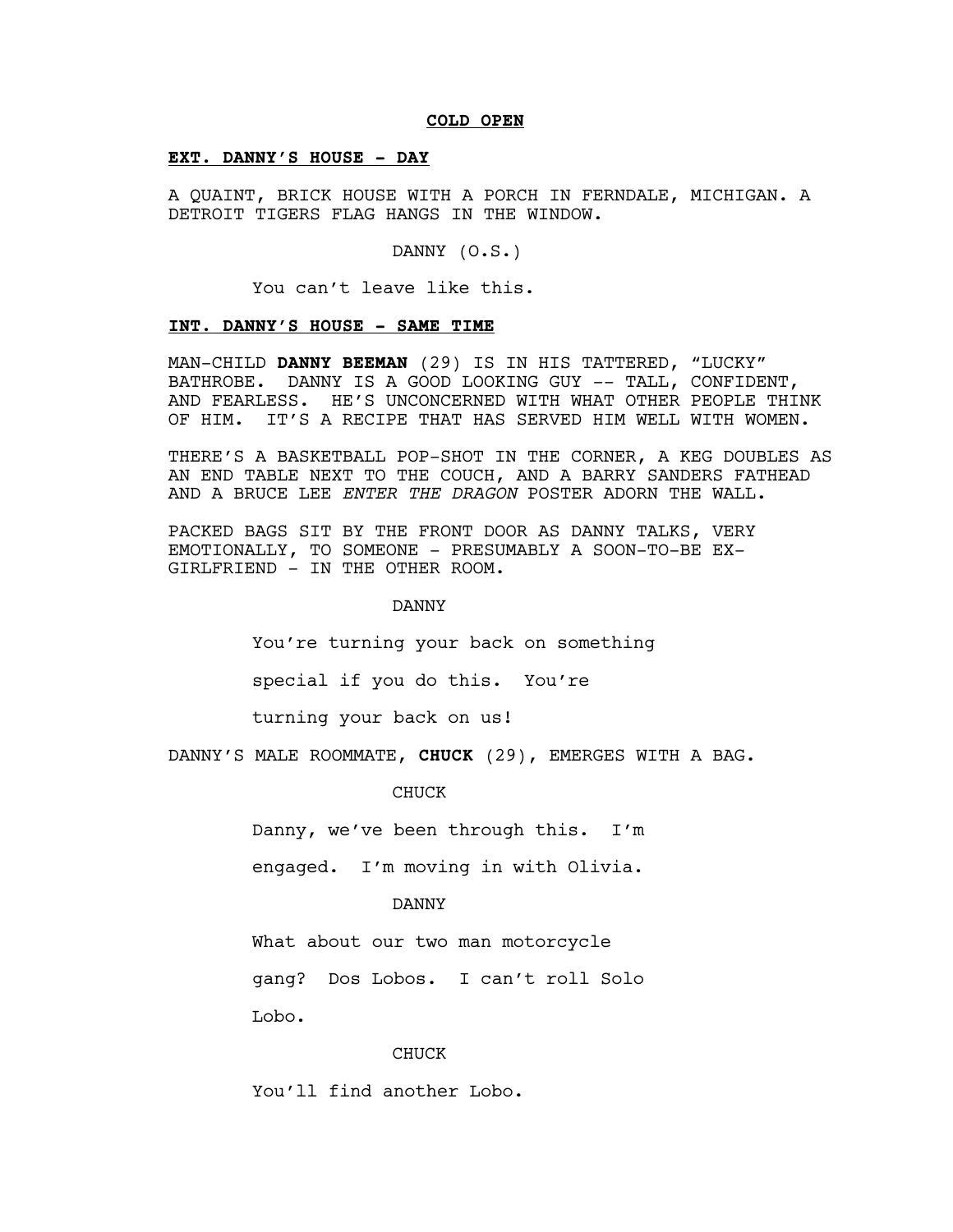I'm telling you, you are making a

mistake if you walk out that door.

# CHUCK

(SITS ON THE COUCH) Be happy for me.

### DANNY

(SMILES, THEN) Can't do it. (SITS NEXT TO CHUCK, SINCERE) Think of the memories, the women that we've entertained in this place, the DNA that's been spilled where we're sitting, right now. It's like an FBI database of Detroit's finest on these couch cushions and you want to give that up for one woman?

#### CHUCK

Yeah. I do.

CHUCK HEADS FOR THE DOOR. DESPERATE, DANNY RUNS OVER TO THE POP SHOT AND GRABS A BALL.

#### DANNY

Okay, wait. If I make this shot it means you're meant to stay. (MISSES) That was practice. Okay, this is real. (MISSES) Best out of three. (MISSES) DAMMIT! There's something wrong with the rim.

### CHUCK

Danny, I gotta go. I'm sorry.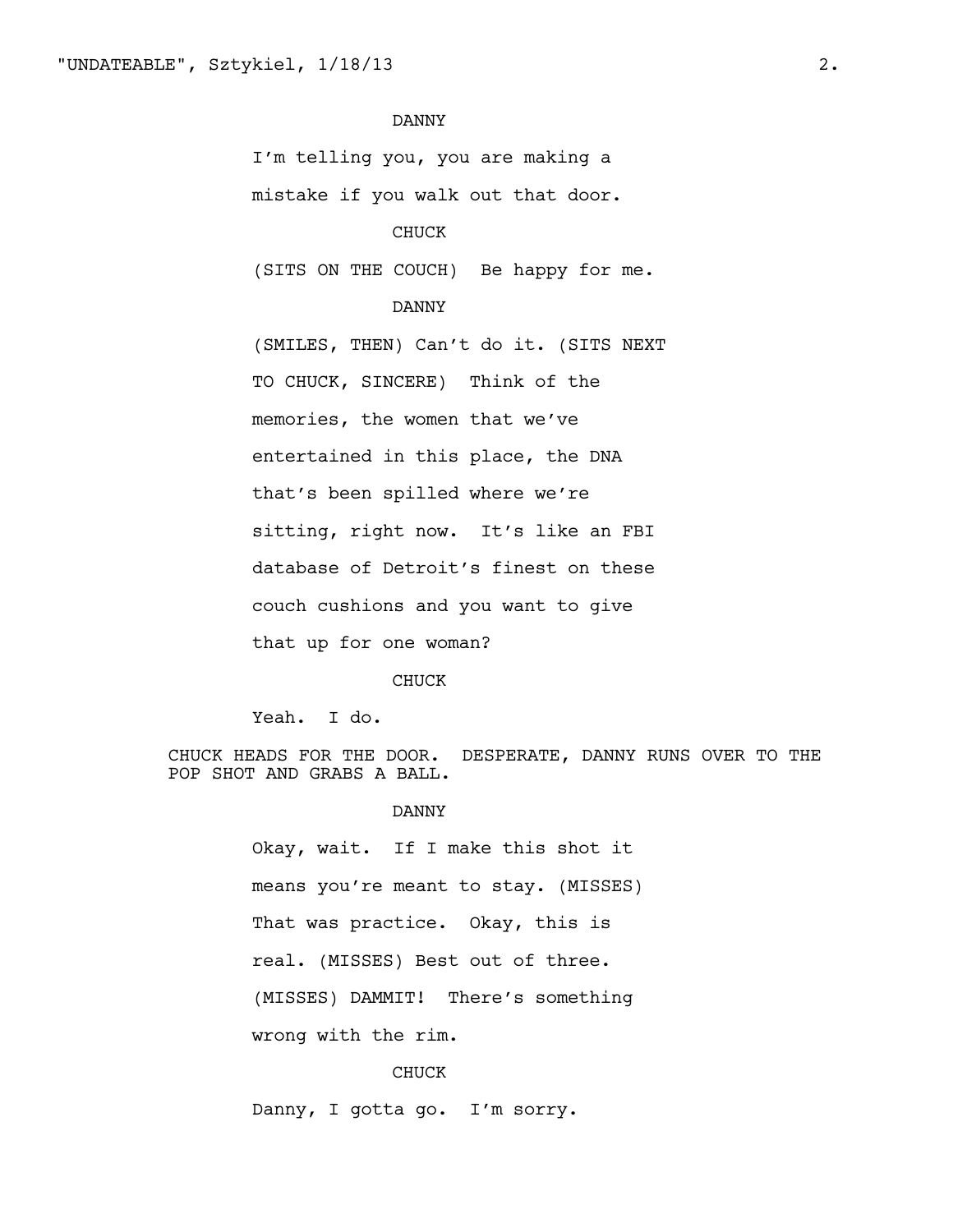(NODS, ACCEPTING) I understand...

BEAT. DANNY WINGS THE BALL, HITTING CHUCK WITH IT.

DANNY (CONT'D)

...that you're ruining my life!

# CHUCK

You are a selfish child, Danny! I

take my apology back!

CHUCK EXITS WITH HIS BAGS AND THE BALL. DANNY CALLS AFTER--

# DANNY

Good! I don't want your apology! But

I do want my ball back!

BOOM! THE BALL BOUNCES OFF DANNY'S FACE.

DANNY (CONT'D)

Is that all you got, weak sauce? Didn't hurt one bit! I can take balls in the face all day long! Shoulda stopped before I said that! Oh, well! Moving on with my life! Moving forward! Unlike you! Solo Lobo rides... Solo! Adios! Spanish word!

DANNY SLAMS THE DOOR. MAIN TITLES.

### **END OF COLD OPEN**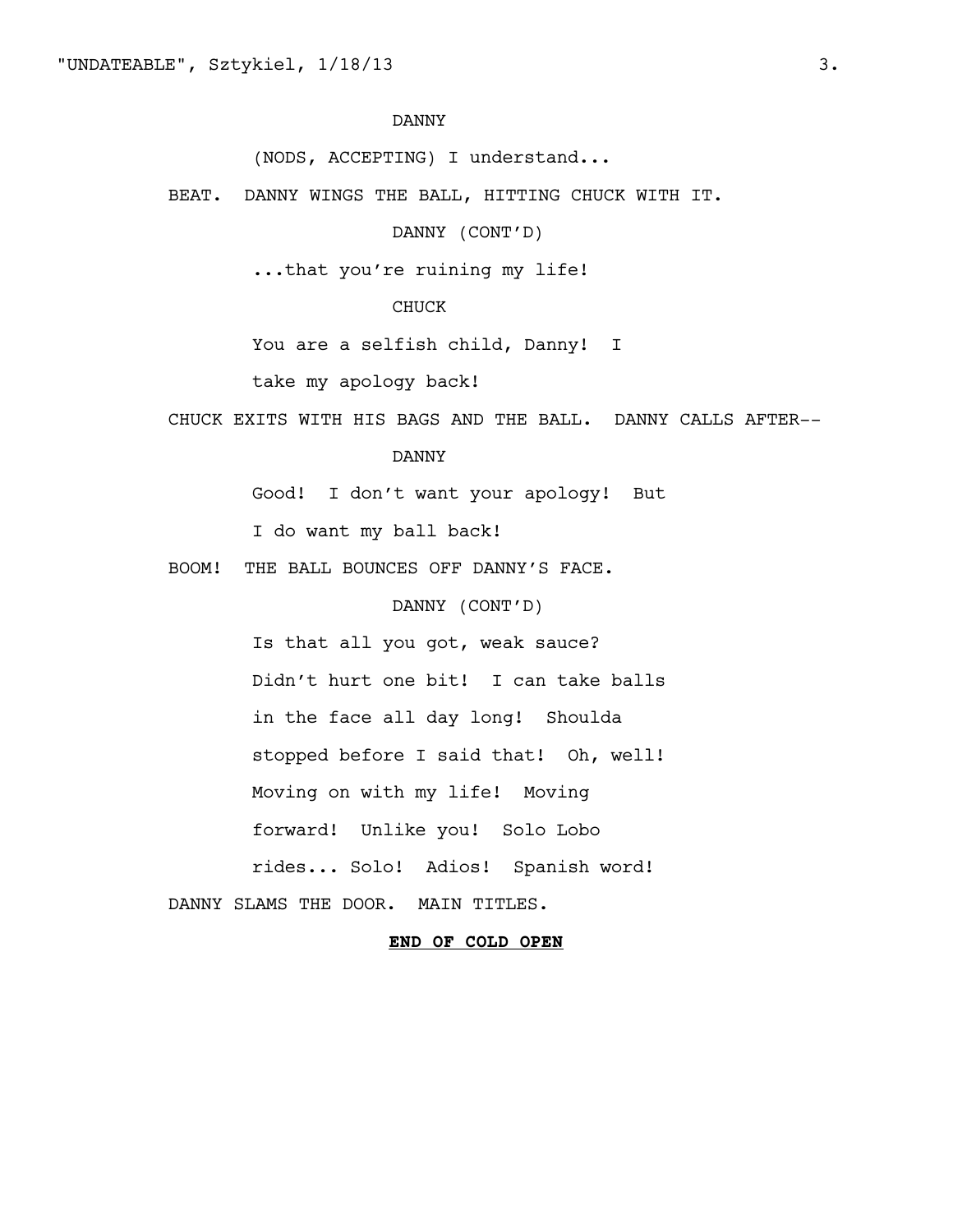### **ACT I**

#### SCENE A

#### **INT. DANNY'S HOUSE - KITCHEN - A LITTLE LATER**

DANNY'S SISTER, **LESLIE** (35) -- A STRAIGHT SHOOTING, NO-BULLSHIT DIVORCEÉ WITH A KID -- UNLOADS GROCERIES. DANNY PULLS OUT A BAG OF FROZEN PEAS AND PUTS IT ON HIS FACE.

#### DANNY

Who am I supposed to pick-up girls with? Ride motorcycles with? Eat White Castle at 3 AM with? My life was perfect and Chuck ruined it.

# LESLIE

Can't you just do that stuff with one

of your other friends?

### DANNY

All my friends are buried! Married. I meant married, but I said buried, because I equate marriage with death.

### LESLIE

Danny, I'm obligated to tell you that you're an incredibly selfish person.

# DANNY

Actually, the obligation of siblings is traditionally to be supportive and have each other's back.

#### LESLIE

This is hard for me, but I'm gonna tell you what your problem is.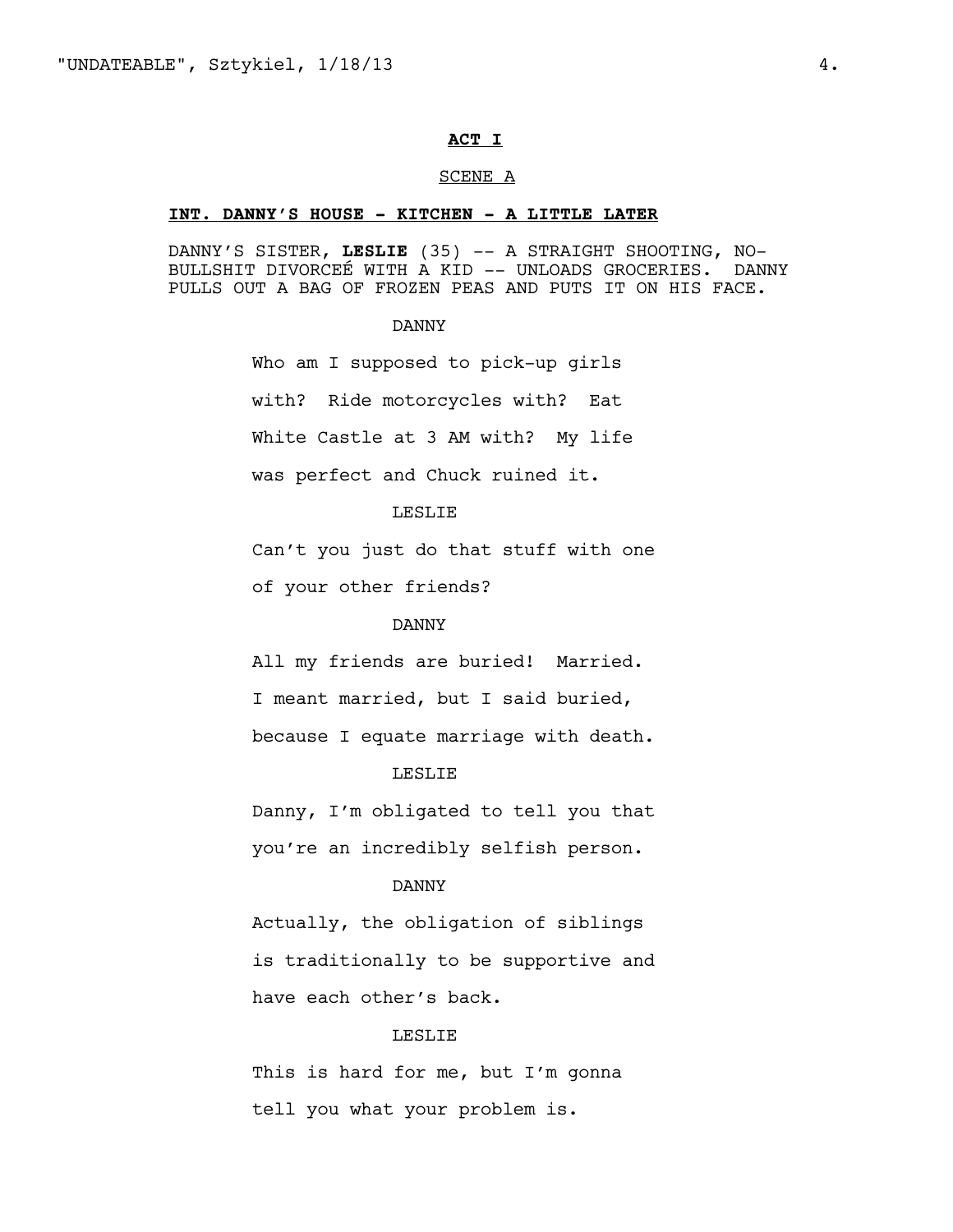Leslie, you always do this to people, and it's never hard for you, it's hard for them.

#### LESLIE

You're getting weird. Living like this -- the lucky bathrobe all day, random hook-ups, no real job--

# DANNY

I have a job.

#### LESLIE

You sell homemade bottle cap belts on Etsy. This was acceptable at 21. It was even cute at 25. But you're pushing 30, and it's getting creepy. Gary Busey creepy. And creepy sticks. It's like herpes. It's for life. (SINCERE) I get that it's scary when all your friends move on to start their lives. But no one wants to end up the 40 year-old guy who goes to the bar alone. You don't have to be that, Danny. You have so much potential.

DANNY NODS, CONSIDERING LESLIE'S ADVICE. THEN--

#### DANNY

You're absolutely sure that herpes is for life?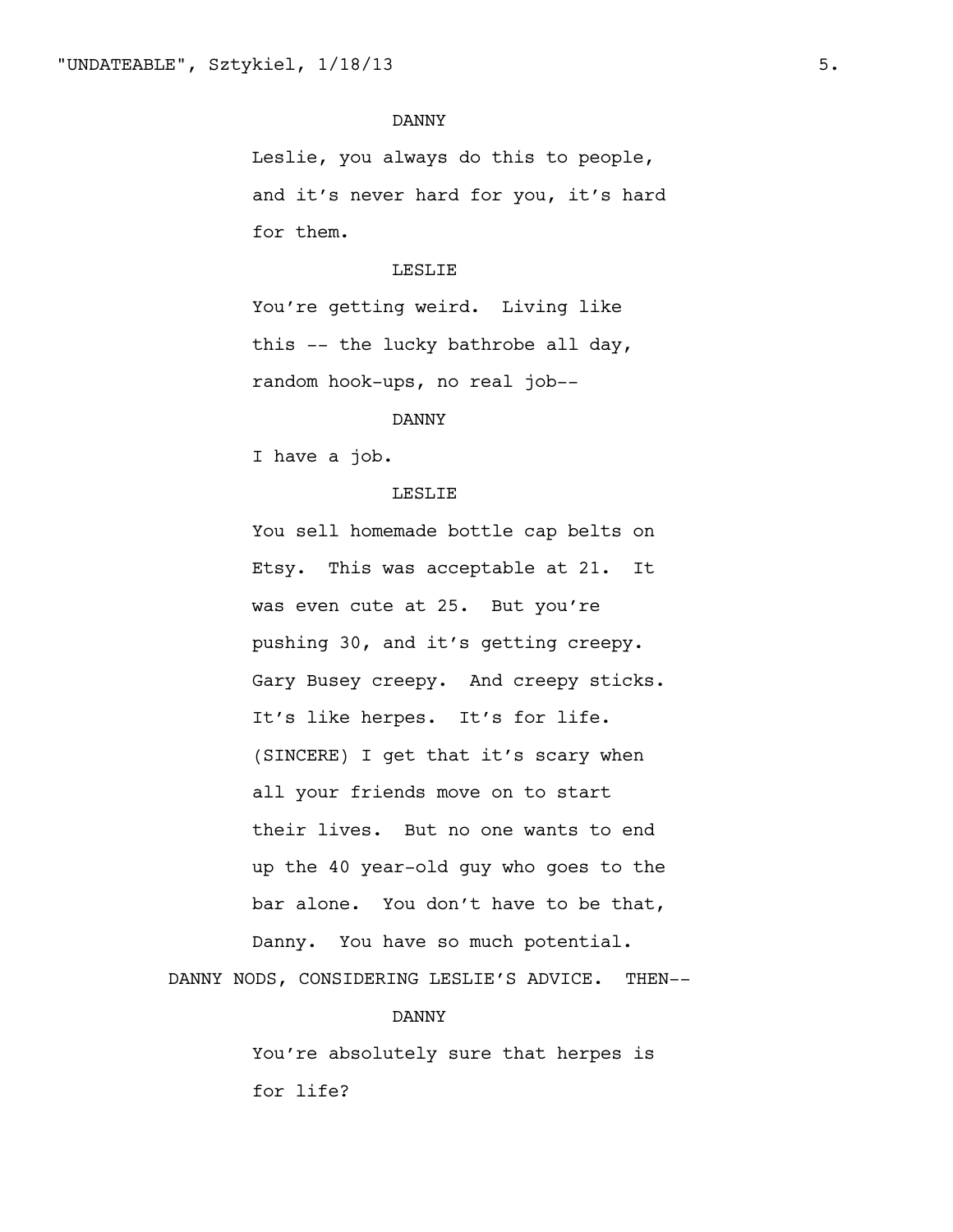# LESLIE

You have to find a purpose. Something greater than just satisfying your own base desires.

#### DANNY

Why would I do that? It sounds horrible.

#### LESLIE

All aboard, next stop Creepytown. Say hey to Busey for me. I gotta go pick up my son from his cheating, sexually inadequate, dead beat dad's house.

# DANNY

Hey, Les. (SWEETLY) Make sure you tell that tool what his problem is, too.

# LESLIE

I always do. (THEY HIGH FIVE) I'm outta here like a herd of turtles. Good luck with the roommate hunt.

# DANNY

Actually, Chuck gave me a lead on a dude who needs a place pretty bad. He owns a bar. Seems like a cool guy.

# LESLIE

(SARCASTIC) Cool guy who owns a bar. I can feel the growth already.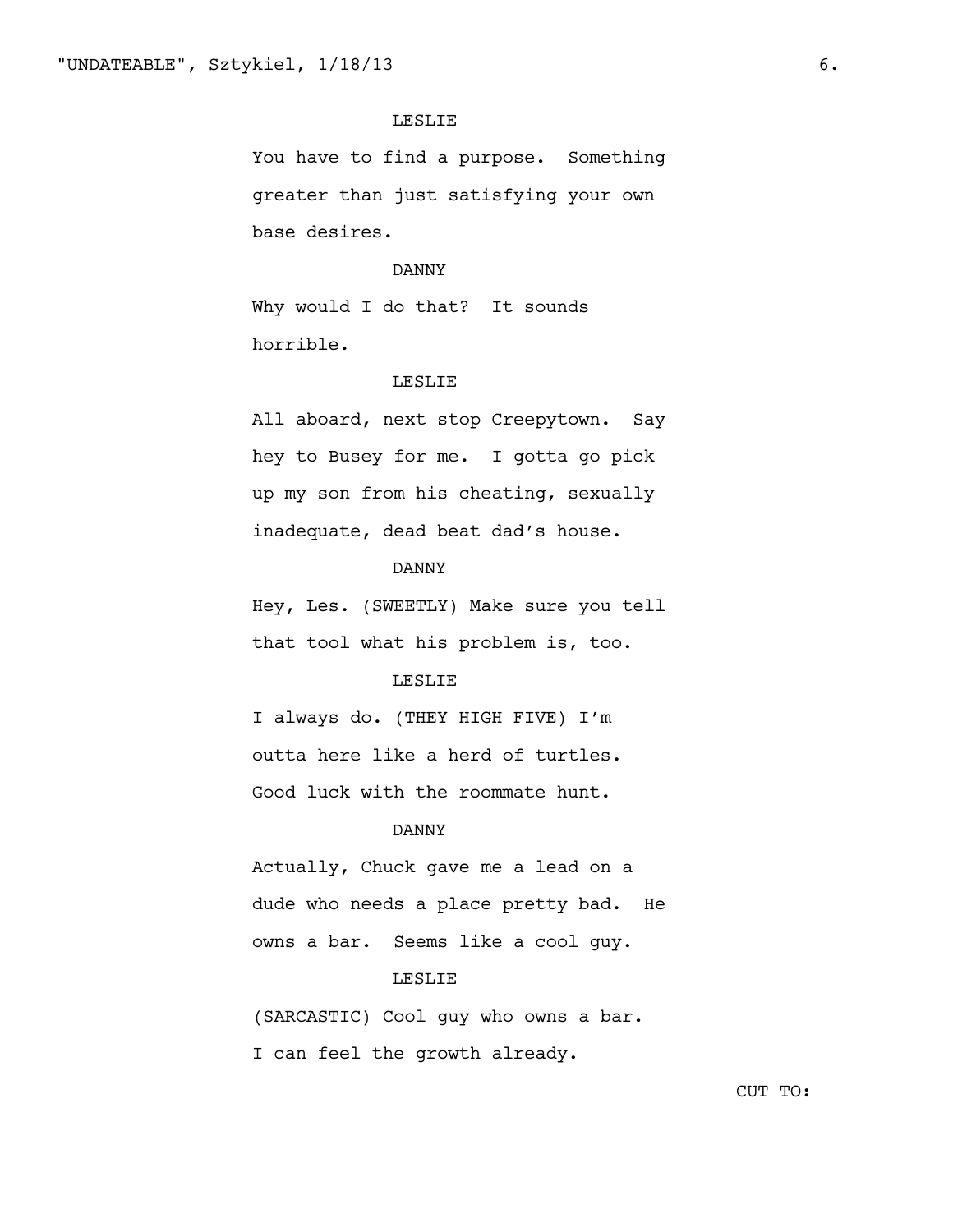#### SCENE B

#### **EXT. BLACK EYE'S BAR - EVENING**

WE HEAR THE OPENING OF "GIRLS JUST WANNA HAVE FUN".

# **INT. BLACK EYE'S BAR - OFFICE - SAME TIME**

"GIRLS JUST WANNA HAVE FUN" EMANATES FROM THE HEADPHONES OF **JUSTIN ZIP** (26), SEATED AT HIS DESK, DEALING WITH PAPERWORK. JUSTIN GROOVES TO THE SONG AS HE WORKS, SINGING ALONG -- HE'S NEVER BEEN CALLED THE COOLEST GUY IN THE ROOM. JUSTIN IS A CHRONIC OVER-THINKER, AND ALWAYS LOOKS BEFORE HE LEAPS. DANNY ENTERS. JUSTIN IS TOO INTO THE SONG TO NOTICE, BELTING THE TOUGH PART. HE LOOKS RIDICULOUS, BUT HAS A KILLER VOICE.

#### JUSTIN

*THAT'S ALL THEY REALLY WAAAA-UUU-OOOOO-*

*AAAANT! SOME FUUU-OOOOO-UUUUU--*

DANNY

Justin?

JUSTIN YANKS OFF HIS HEADPHONES, EMBARRASSED.

JUSTIN

You didn't knock! Super! (COVERING)

You must be Danny.

DANNY

Killer pipes, man.

#### JUSTIN

(DEEPLY FLATTERED) Oh, thanks. I went to chorale camp every summer as a kid. And I'm a huge fan of 80's music.

#### DANNY

Chuck didn't mention that. I'm more of a hip-hop guy, but I respect a man with the balls to rock some C-Laup.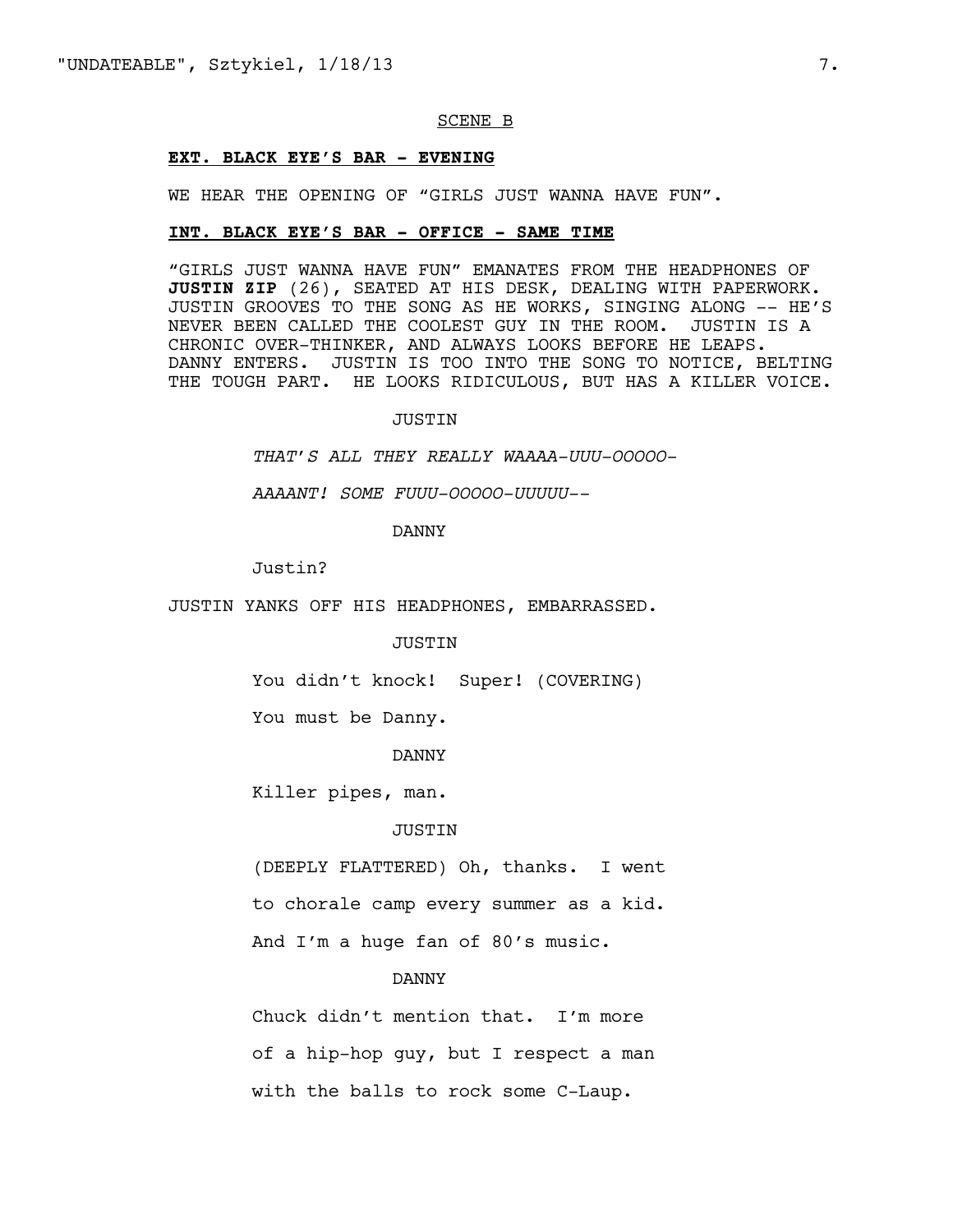# JUSTIN

I do enjoy the occasional karaoke night amongst friends.

# DANNY

Karaoke. Chuck didn't mention that

either. You have the rent check? JUSTIN

You know I thought about it and I think I should look at the place first.

#### DANNY

Awesome. So glad I came down here. JUSTIN

Yeah, I'm sorry, I would've called,

but I just this second decided that.

# DANNY

No big. Just cruised over on my bike.

# JUSTIN

(LOOKS UP, SURPRISED) You ride? Did

you see my bike out front?

# DANNY

That's yours?! That bike is a major panty dropper, man! I can't wait to get on the road together. Dos Lobos!

# JUSTIN

Vamanos!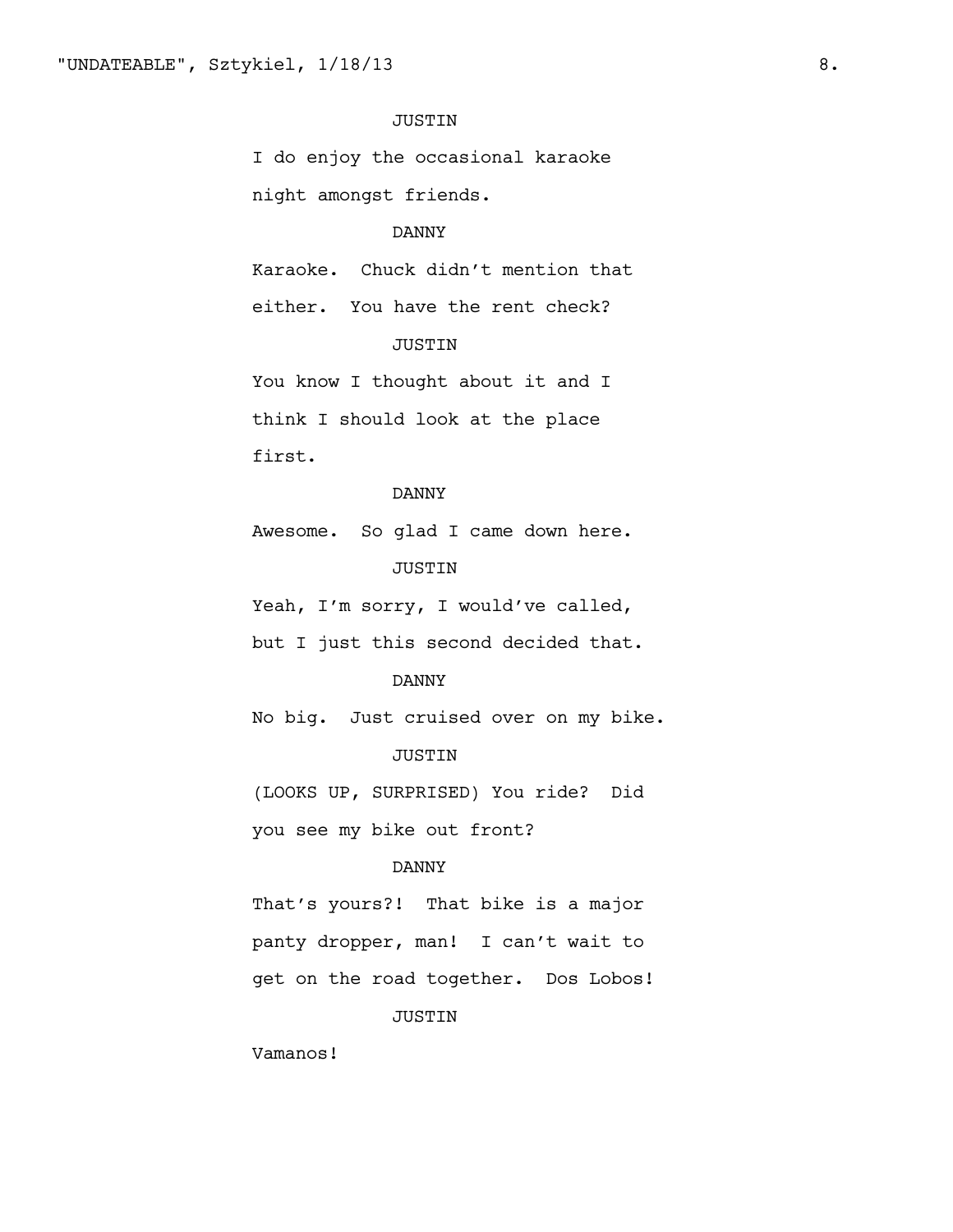### Spanish word!

THEY GO FOR A HIGH FIVE. JUSTIN STANDS, REVEALING THAT HE'S WEARING **CYCLING SHORTS.** THEY BOTH STARE AT THE SHORTS.

DANNY (CONT'D)

This is awkward. I wasn't planning on seeing your penis on the first day.

JUSTIN GRABS A PAIR OF PANTS AND PULLS THEM ON.

#### JUSTIN

Got so busy with work I forgot to change after my ride. Bad habit. I can get a little rashy unless I wipe down with rubbing alcohol right away.

#### DANNY

Let's save the rash chat for our second date. So when you said "the bike out front" you did not mean the motorcycle.

#### JUSTIN

No. And when you said "panty dropper bike" you didn't mean--

# DANNY

The ten speed.

# JUSTIN

Mine's actually got 18. I'm rarely in one through five, though. Unless it's a really steep hill.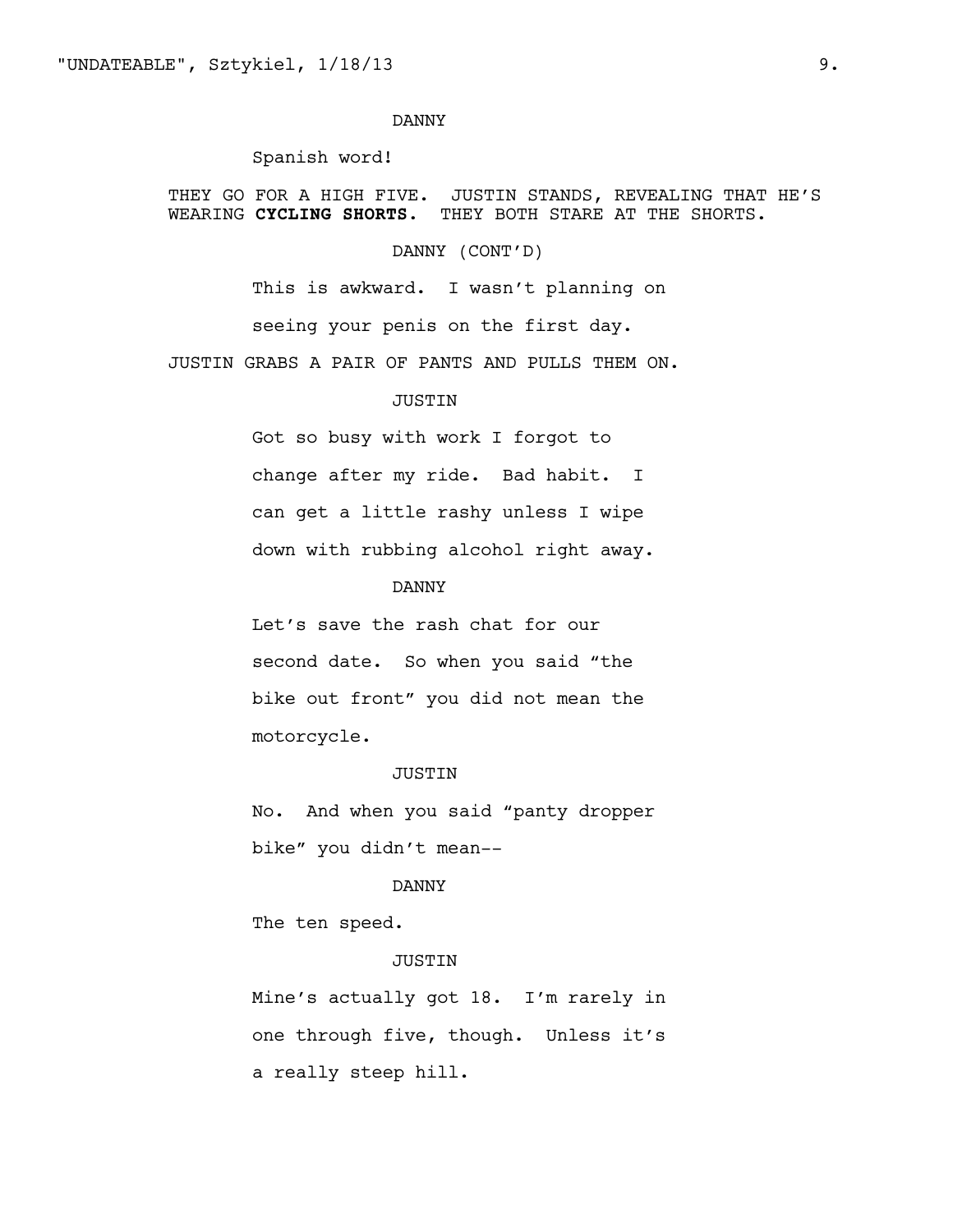You wild man.

### JUSTIN

Fact: If a motorcycle is your principle mode of transportation, you have a 60 percent chance of sustaining an injury requiring an overnight hospital stay.

# DANNY

A man has three things, Justin, two testicles and a motorcycle. (CHANGES COURSE) We're getting off on the wrong foot. Let's try again. Find some common ground. (OFF A NOD) You own a bar. And that kicks ass in my book.

# JUSTIN

(APPRECIATIVE) Let me show you around. JUSTIN LEADS DANNY OUT OF THE OFFICE AND INTO-- INT. BLACK EYE'S BAR - MAIN AREA - CONTINUOUS IT'S DONE IN THAT TRENDY, SPEAK-EASY STYLE.

#### DANNY

What's the place called anyway?

#### JUSTIN

Black Eye's.

#### DANNY

Black Guys? That'll certainly get the rich white chicks to stop by.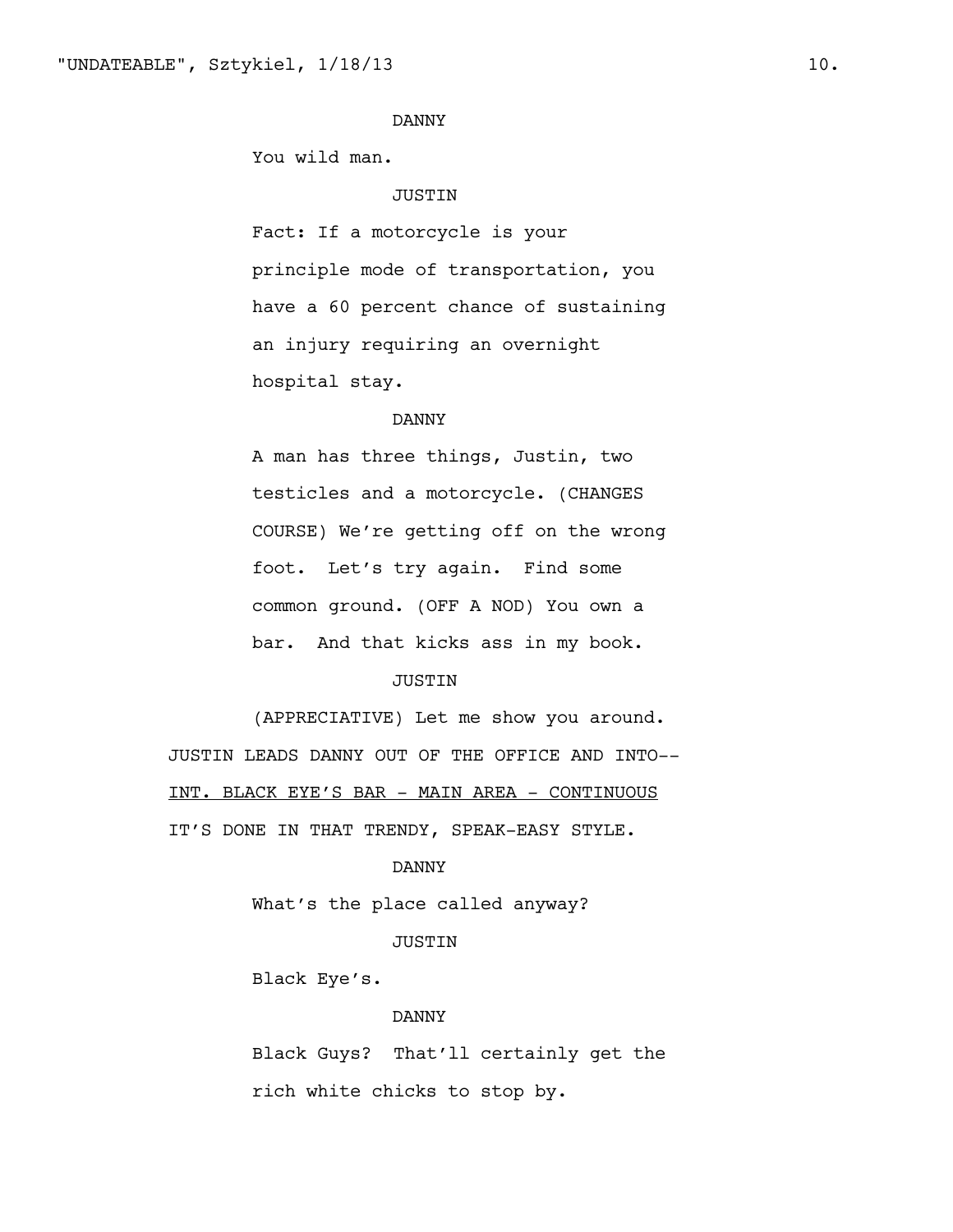#### **JUSTIN**

No, *Black Eye's.* Like if you get in a

fight there might be a few black eyes.

DANNY

Experience tells me when you get in a

fight you better hope there aren't a

few black guys.

JUSTIN

(FRUSTRATED) Black Eyes!

DANNY

Still sounds like you're saying Black

Guys.

ACROSS THE BAR, DANNY SPOTS THE REGULARS. **BURSKI**, A PONTIFICATOR AND THE MASTER OF PUTTING HIS FOOT IN HIS MOUTH, BURSKI ALWAYS WEARS WHAT HE THINKS IS A FUNNY T-SHIRT. THIS ONE READS: *FART NOW LOADING*. HE HAS A PONY TAIL. **BRETT,** GAY AND PROHIBITIVELY PICKY ABOUT EVERYTHING. AND **SHELLY**, AN ODD, SHY BLACK MAN. THIS IS THE ONE ROOM IN WHICH JUSTIN *WOULD* BE CONSIDERED THE COOLEST. THE GUYS TALK TO **MADDY** (25), THE ATTRACTIVE WAITRESS WHO IS ALWAYS ATTRACTED TO ASSHOLES.

DANNY (CONT'D)

So is that your crew? Your posse?

Your lobos?

#### JUSTIN

Those are my friends, yes. (TO THE

GUYS) Hey guys, this is Danny, my

potential new roommate. Danny, this

is Burski, Brett, Shelly, and Maddy.

### BURSKI

Maddy's about to tell us the worst

pick up line she's ever heard.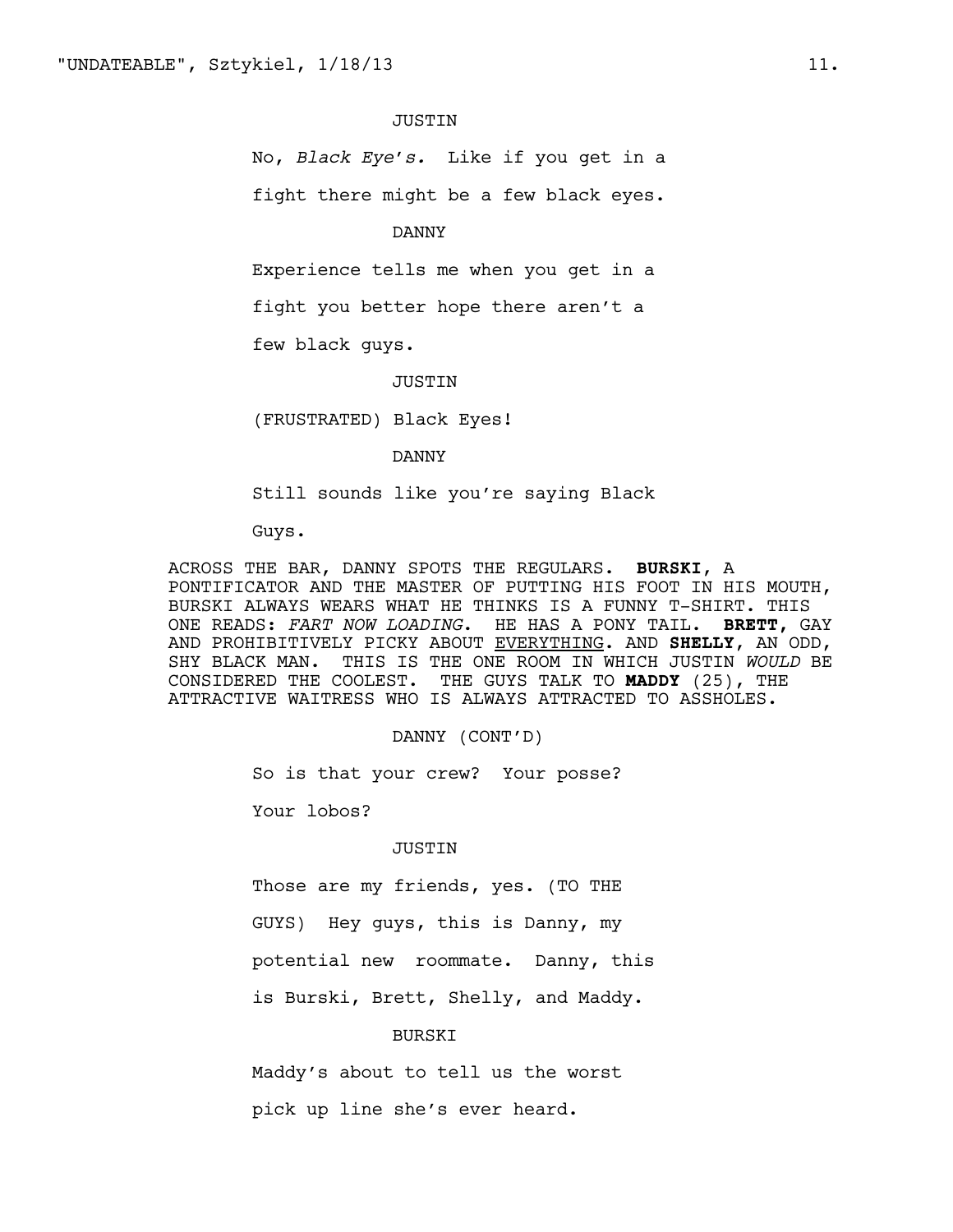# MADDY

One time a guy congratulated me

because "big asses were in again".

### BURSKI

I would've punched him in the dad bag.

# MADDY

Yeah, at first I was pissed. Then he said I wasn't as pretty as I thought I was, so I went home with him. (TO DANNY) I have self-esteem issues.

#### DANNY

You say that like it's a bad thing.

A WOMAN WALKS INTO THE BAR AND SITS DOWN.

#### BURSKI

Dibs.

# DANNY

(NODS) Nice. A man who marks his territory. I respect that.

#### BRETT

He calls dibs on every woman he sees. But the problems don't start until he speaks to them.

#### MADDY

This morning he asked me if I made these shoes.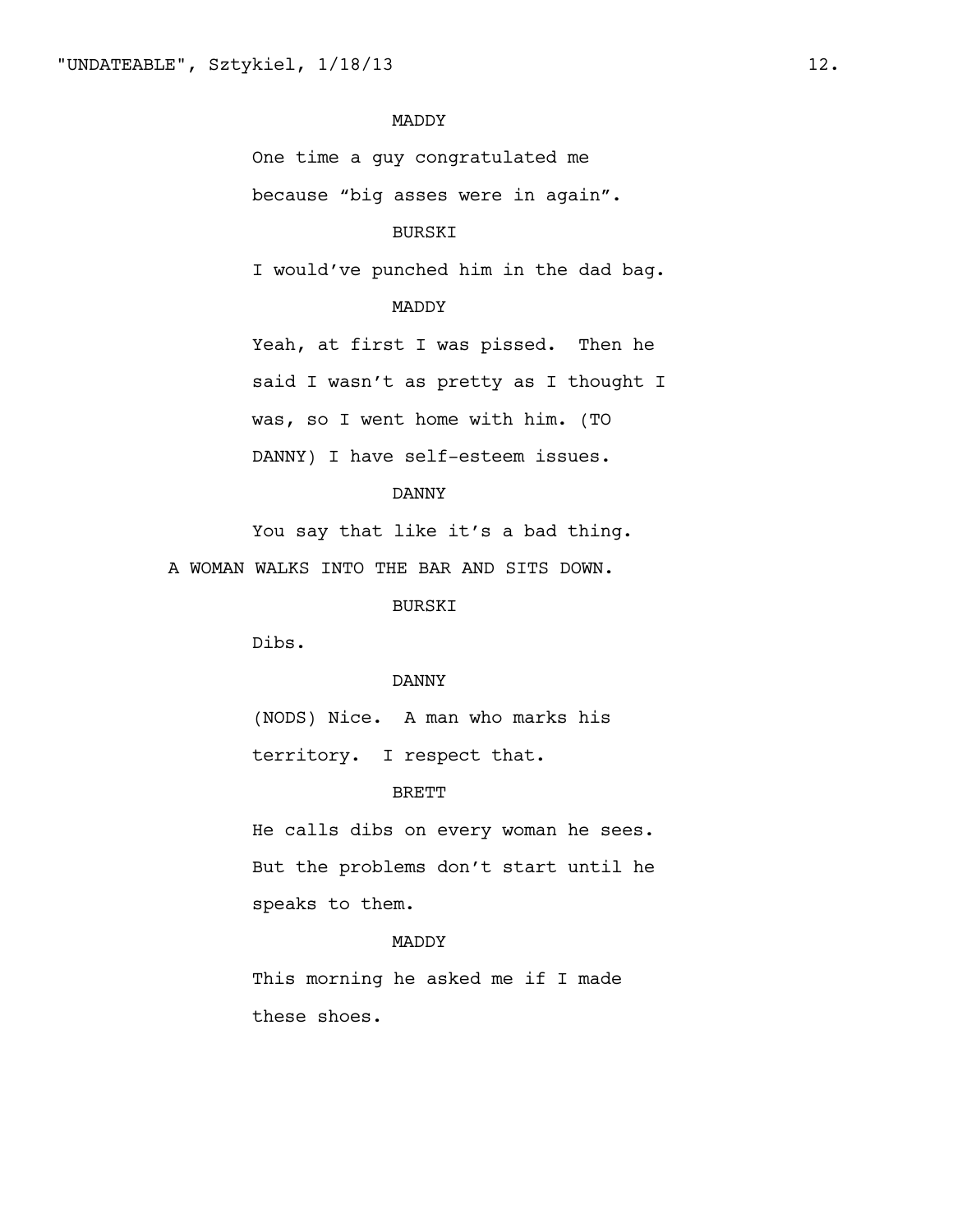### BURSKI

It was supposed to be a compliment of what I thought was your handiwork. (OFF SHELLY'S LAUGH) Hey Shell, at least I can get my name out when I meet a girl.

# JUSTIN

Cut him some slack, that was one time. (TO DANNY) A girl in his piano class asked him his name and all he got out was, Shh... (THEN, QUIETLY) Shh...

# SHELLY

(TRAUMATIZED) Really freaked her out.

### DANNY

(TO BRETT) What's your lady situation? BRETT

I'm gay.

### DANNY

Alright. Good-looking, well-dressed, man like yourself. At least we know one person is getting a lot of ass.

#### JUSTIN

Actually, Brett's... a little

particular when it comes to...

#### BURSKI

Everything.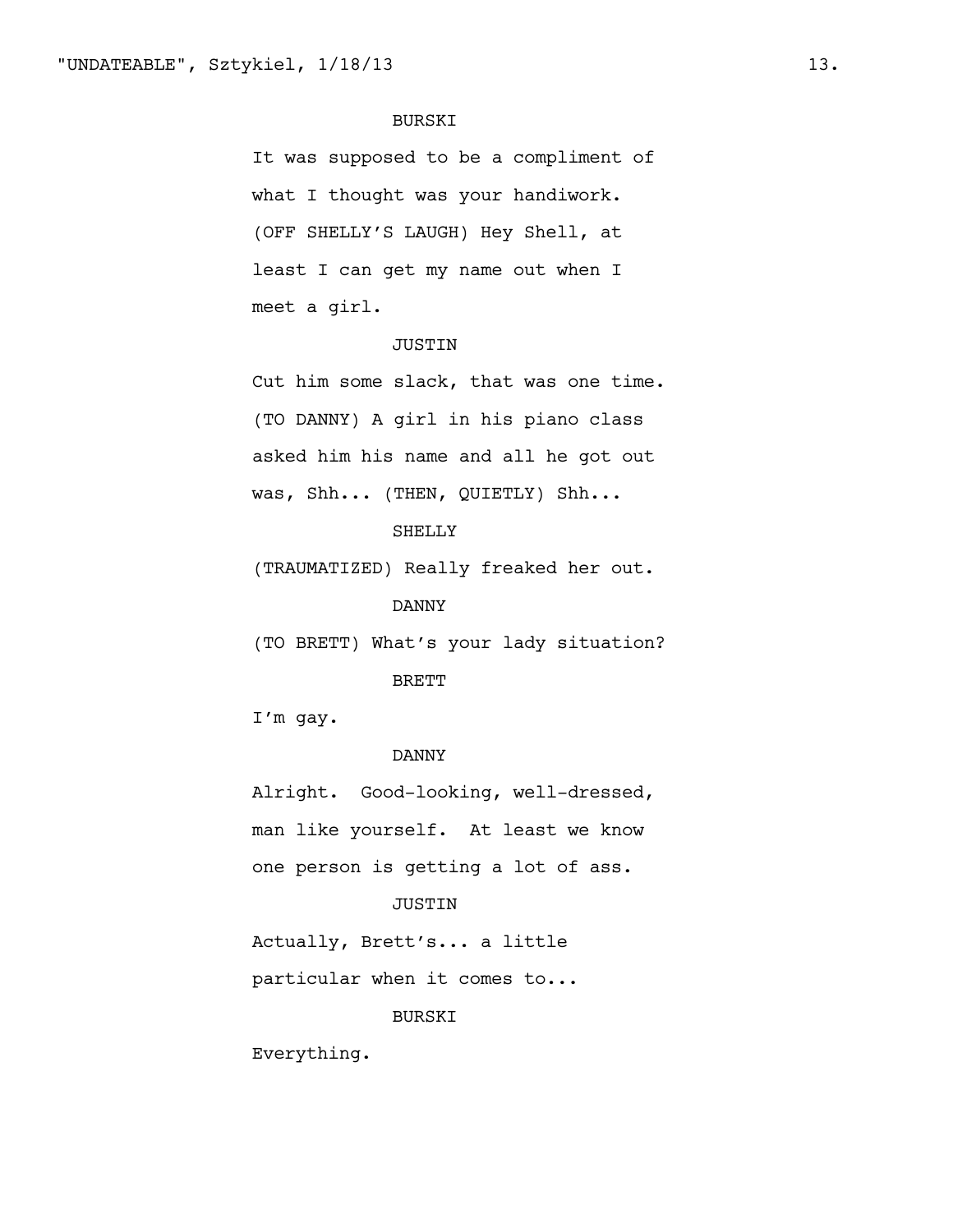# BRETT

He's exaggerating.

# BURSKI

Really? How 'bout that last guy you went out with? The lawyer.

### BRETT

Oh please, his ankle cracked when he walked. I was either gonna kill myself or him. It was a no-win situation.

#### BURSKI

(TO DANNY) A foof who never gets laid. You didn't think it existed, did ya? He's like our own unicorn.

# DANNY

Okay, well, none of us are perfect. When I took my nephew to see *Star Trek,* I bumped into a girl and apologized for not turning off my "attract-her-beam".

#### MADDY

(SMILES, AMUSED) Impressive. That might be the worst pick-up line ever.

# DANNY

(PLAYING) And now I'm just gonna turn away, not caring about what you think, to play on your self-esteem issues.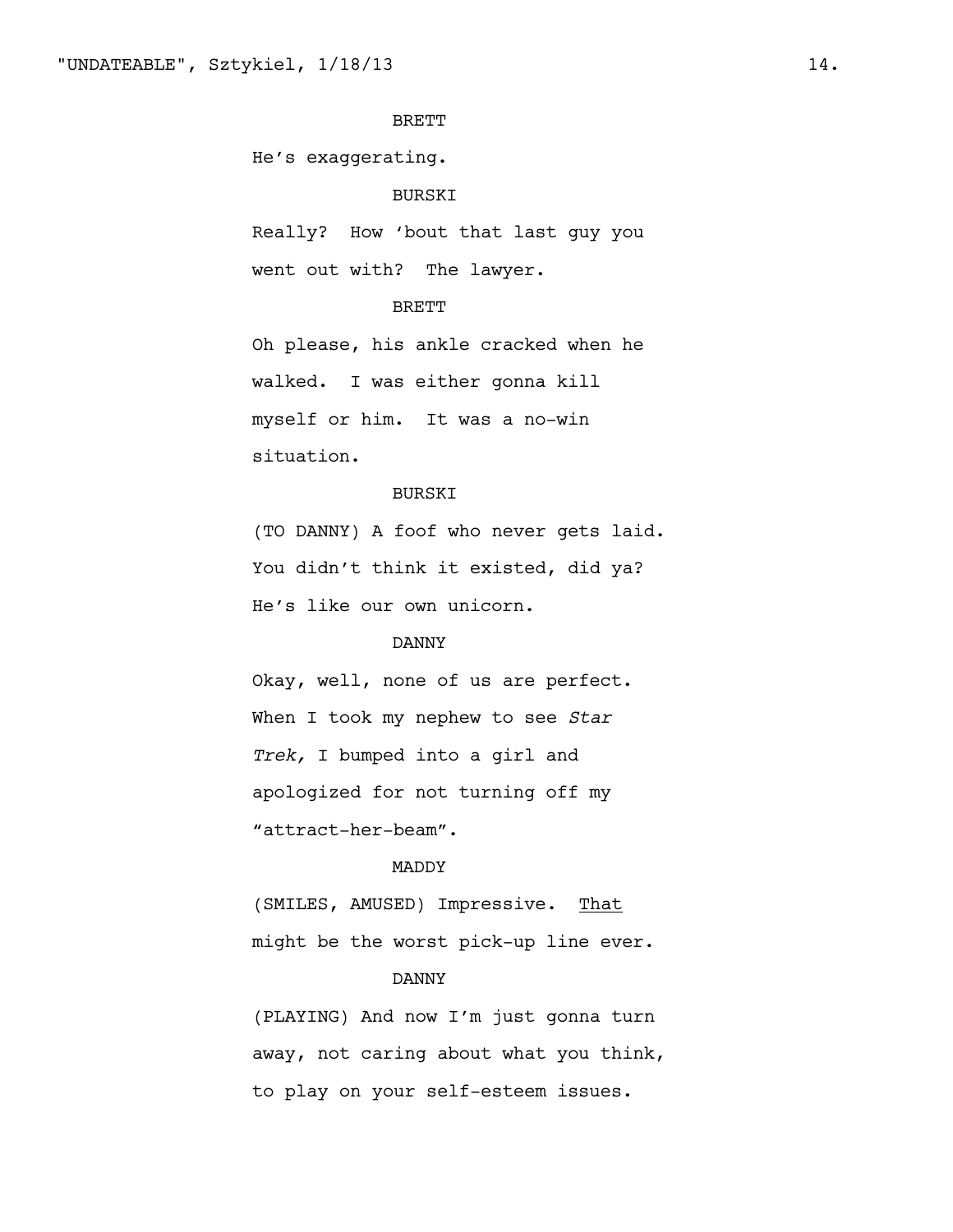### MADDY

(PLAYS BACK) But see that implies you

listened earlier and since I'm

damaged, I would never be interested

in a man who listens.

# DANNY

(BEAT) What's that? Were you talking?

SHE LAUGHS. THE GUYS WATCH THE EXCHANGE, IMPRESSED.

### BURSKI

(TO JUSTIN) It is on like Steve Zahn.

THIS TWEAKS JUSTIN, WHO CLEARLY HAS A THING FOR MADDY. HE QUICKLY JUMPS IN, WALKING DANNY TO THE DOOR.

#### JUSTIN

Okay! Danny, you go on ahead and I'll be, like, two minutes behind you to check the place out.

#### DANNY

(WAVES) As my grandfather was fond of

saying: don't get any on ya, but if

you do, make sure it gets all over ya.

DANNY EXITS. JUSTIN COCKS HIS HEAD, CONSIDERING THE COMMENT:

#### JUSTIN

I am glad I never met his grandfather.

# BURSKI

Does the bar really suck so much that

you have to move out of your place?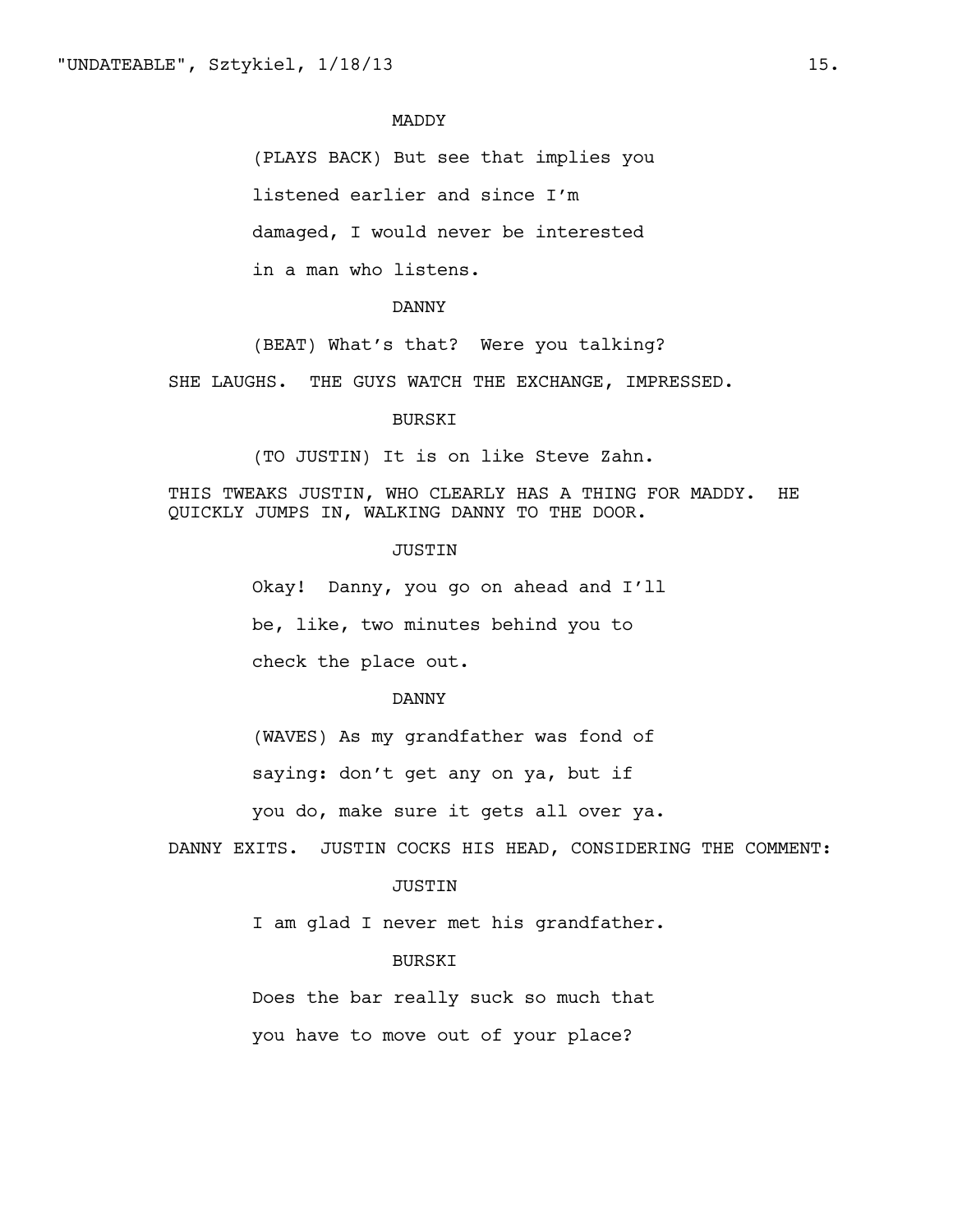### JUSTIN

It doesn't suck, Burski, it's just not yet the cash cow I'd hoped. Look, it's just month to month with Danny until I get back on my feet. I don't really see us having much of an impact on each other's lives.

# DANNY

(RE-ENTERS THE BAR) Hey roomie, I just backed over your ten speed.

CUT TO: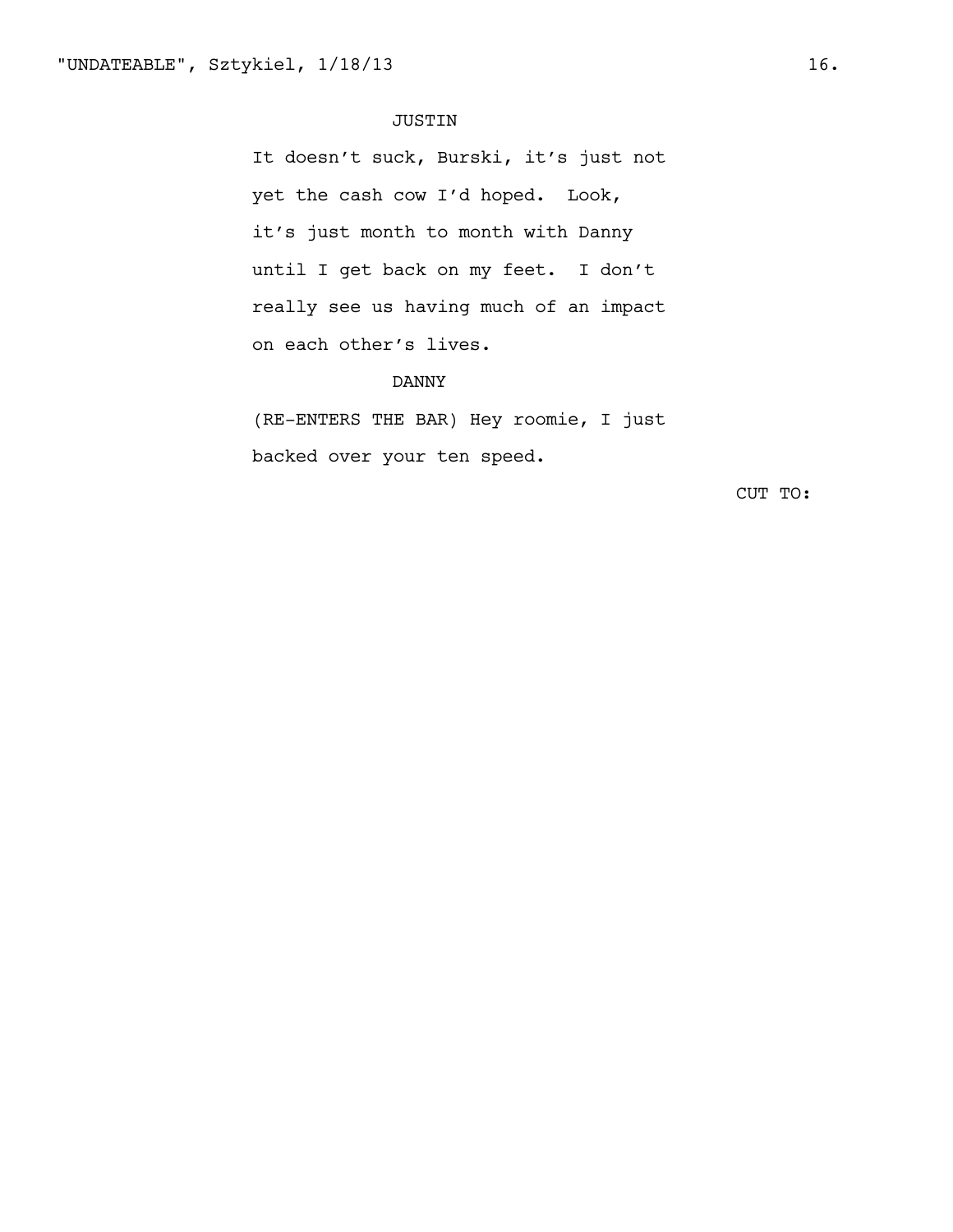### SCENE C

### **INT. DANNY'S HOUSE - THE NEXT DAY**

JUSTIN ENTERS WITH A SUITCASE. DANNY FOLLOWS CARRYING JUSTIN'S MANGLED BICYCLE.

#### DANNY

Welcome to the Dan Cave.

# JUSTIN

Did you rob the Skymiles catalog?

#### DANNY

Pretty sweet, huh? That's you.

JUSTIN PEEKS HIS HEAD INTO HIS ROOM.

### JUSTIN

It'll work. Good Feng Shui.

#### DANNY

Right, because Feng Shui is a real thing. (AS JUSTIN WRITES A CHECK) And the wall is already wired for a flat screen, so you're good to go.

### JUSTIN

Oh, no, I don't watch TV in bed. All research suggests that it negatively affects sleep patterns.

### DANNY

Really? That's interesting. (BEFORE JUSTIN CAN RESPOND) Not really. That was sarcasm. (THEN) So your gang...

#### JUSTIN

They're nice guys.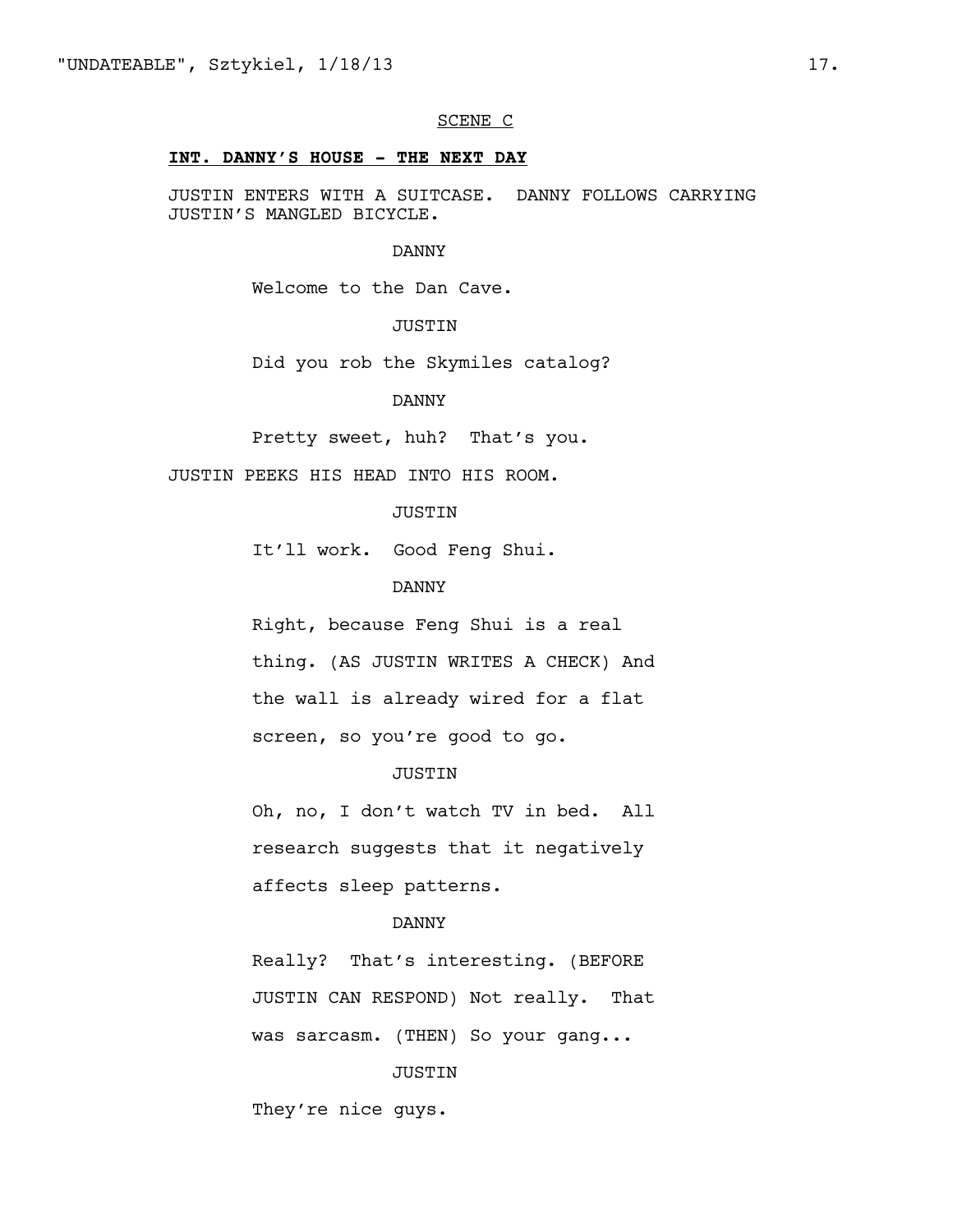They're sweethearts. But they're like the non-super hero version of The Avengers. They're "The Undateables". They each have their own unique power and together they can repel any member of the opposite sex. You've got Inappropriate Guy, Picky Gay Man, and The Church Mouse.

#### JUSTIN

Well, then you're lucky, 'cause I'm certainly not gonna force you to hang out with us.

#### DANNY

No, I'm excited to get to know you guys. But did you see how awestruck they were when Maddy and I were vibing?

#### JUSTIN

About that. I don't want it to get weird, but Maddy and I are kind of...

JUSTIN NODS, IMPLYING HIS RELATIONSHIP WITH MADDY.

# DANNY

Really? You and Maddy? (OFF JUSTIN'S SHRUG) I knew you had hidden game! I was worried about you with the Lauper and the bike shorts and Black Guys--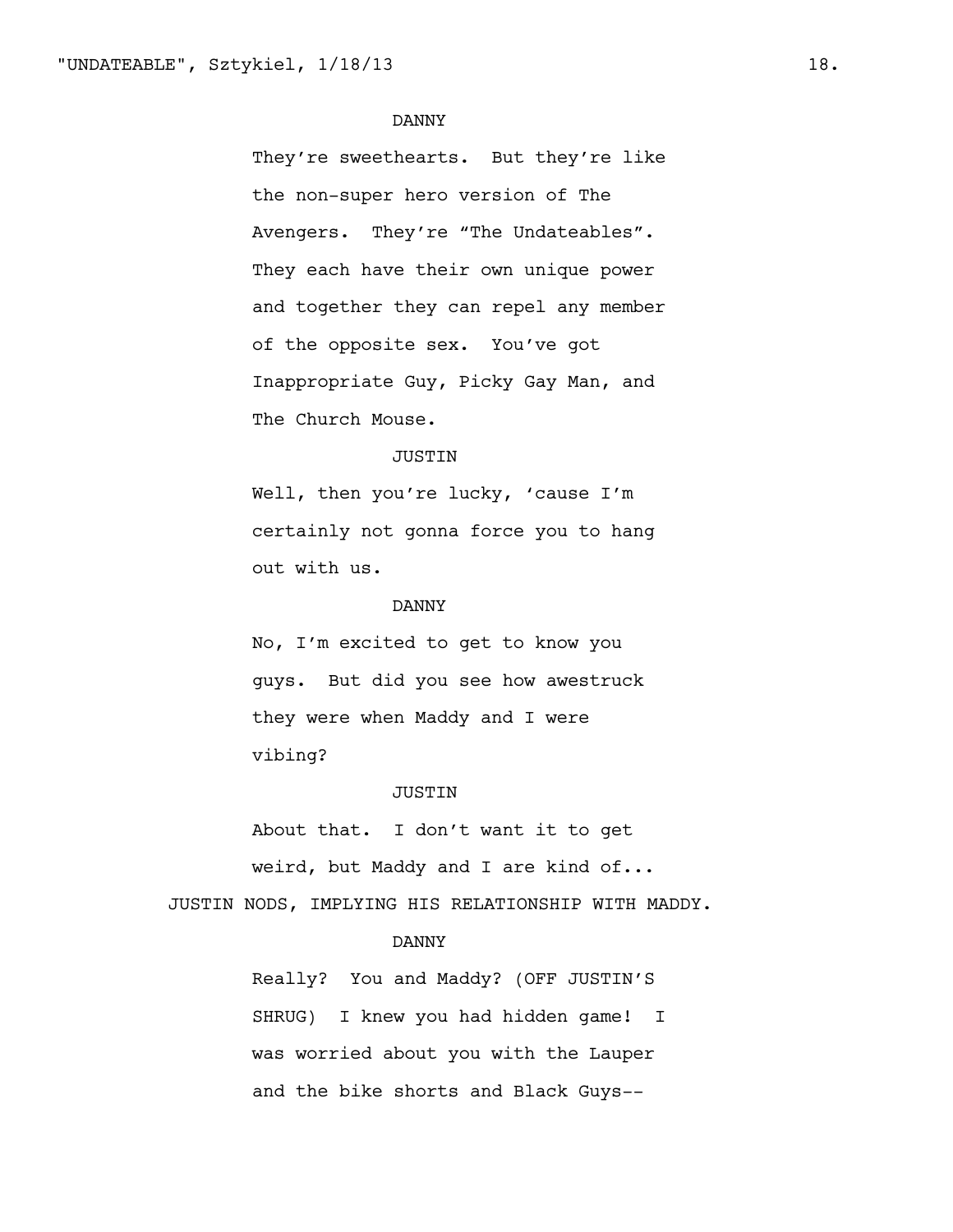### JUSTIN

Black Eye's.

### DANNY

But now I see you were just playin' it cool. The Iceman. Cometh. On Maddy.

# JUSTIN

Oh, no. It's not like that.

### DANNY

It's okay, your wins are my wins, now. We're Lobos.

#### JUSTIN

Or just roommates. Kinda how I see it.

# DANNY

So you and Maddy? As the ancients used to say: Washing each other's feet. As they said in the 70's, makin' whoopie. As the Amish say, doin' a little candle-makin'--

#### JUSTIN

Okay, I got it. But we're not, like... together.

#### DANNY

Cool. Casual. Dating, but no labels.

# JUSTIN

Yes. No labels. (LONG BEAT, THEN) And no dating. I'm kinda still waiting to make my move.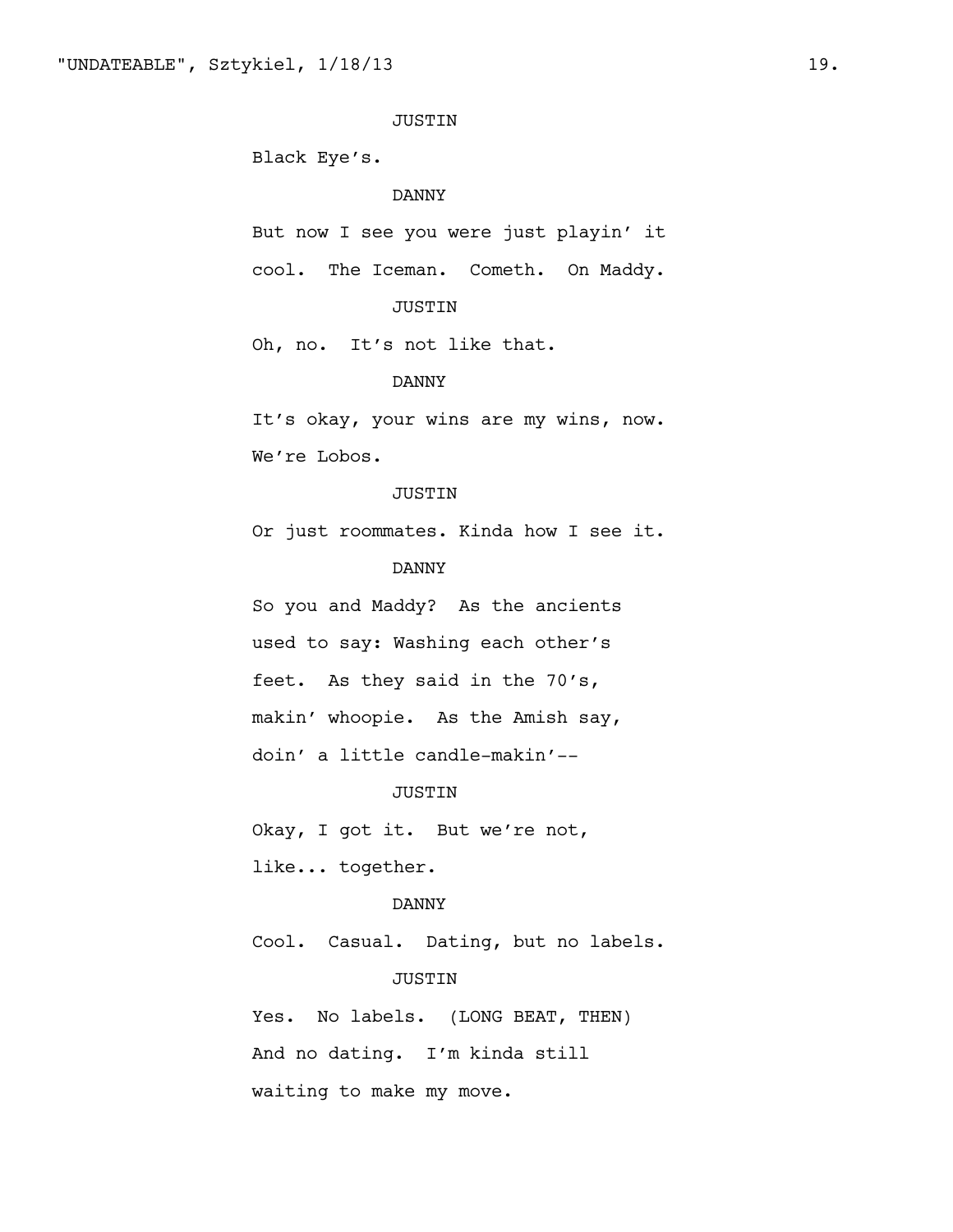How long have you been waiting?

# JUSTIN

Since I opened the bar and hired her. Couple... years ago. (OFF A LOOK) It needs to be the right moment, okay?

# DANNY

Which is what? A solar eclipse?

# JUSTIN

I don't know... (THEN, JUMPING IN) It needs to be earlier in the week so she doesn't have plans yet, but not so early that it seems desperate. Like maybe a Tuesday. In the fall, because that's when my wardrobe is the strongest. I look great in earthtoney sweaters. But early fall, so I'm still kinda tan. Around dusk. Magic hour. I'd be standing behind the bar washing glasses, she'd come over to help, *Take On Me* starts playing, I sing along, casually, and hit the high note because I can, then we laugh about it, she drops a glass--

#### DANNY

Stop. (REALIZING) Oh my god, you're one of the Undateables, aren't you?

(MORE)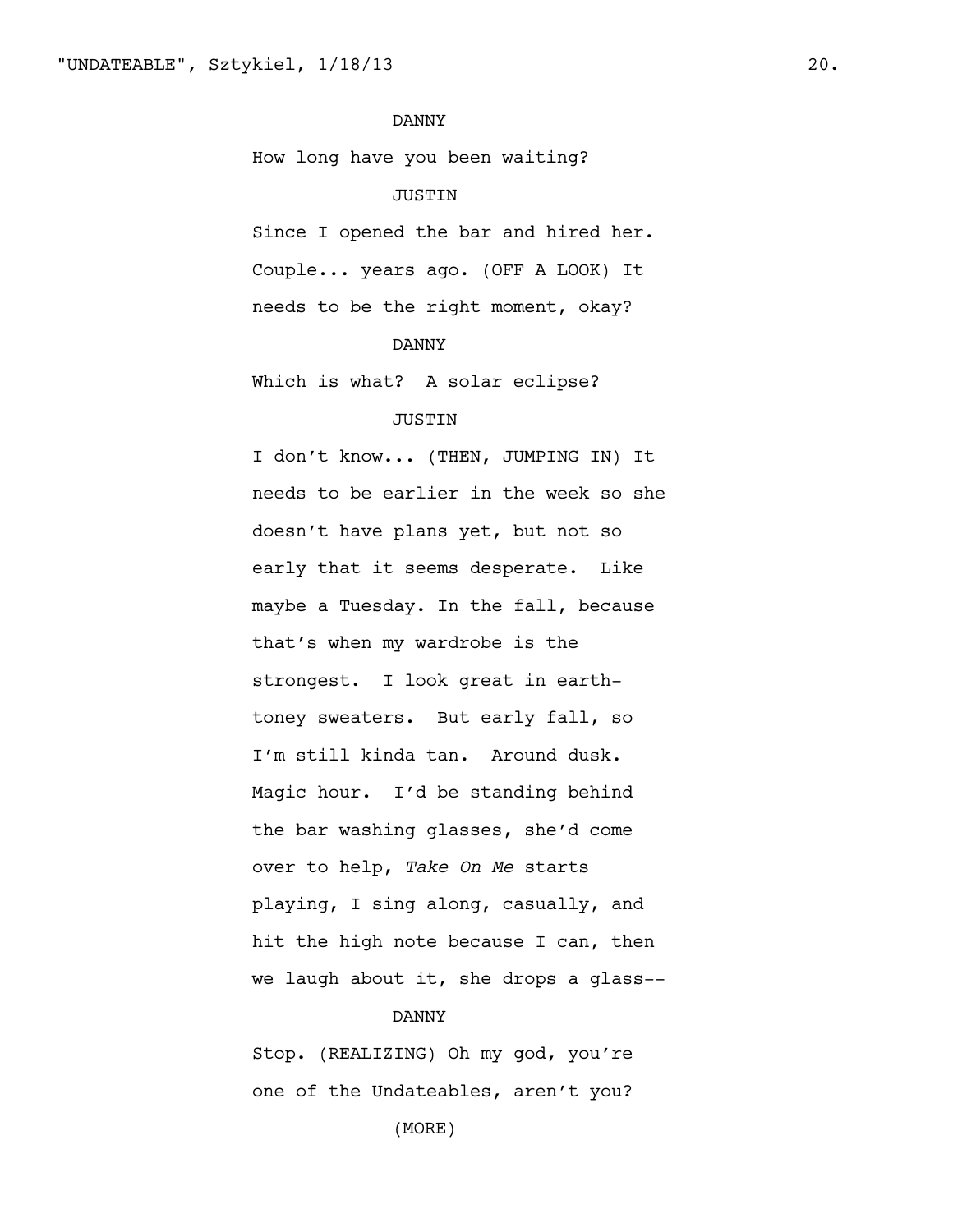# DANNY (CONT'D)

You're their leader. The Captain America of failing with women. You're Never-Make-A-Move Man.

### JUSTIN

Well, Danny, not everyone is born with your misplaced confidence with women.

# DANNY

Who me? You think I just came out the womb crushing ass?

# JUSTIN

That's a very disturbing image. (BEAT) For anyone who has a mother.

### DANNY

I had many teachers over many years. Seventh grade. Jay Tuck taught me how to remove a bra. Turns out he was just looking for an excuse to wear a bra, but still, his issues aside, I don't know where I'd be without him. And there were others, in high-school and college, all passing along what they'd learned from their predecessors, shaping the man you see standing before you.

### JUSTIN

You're aware of how douchey everything you're saying right now sounds, right?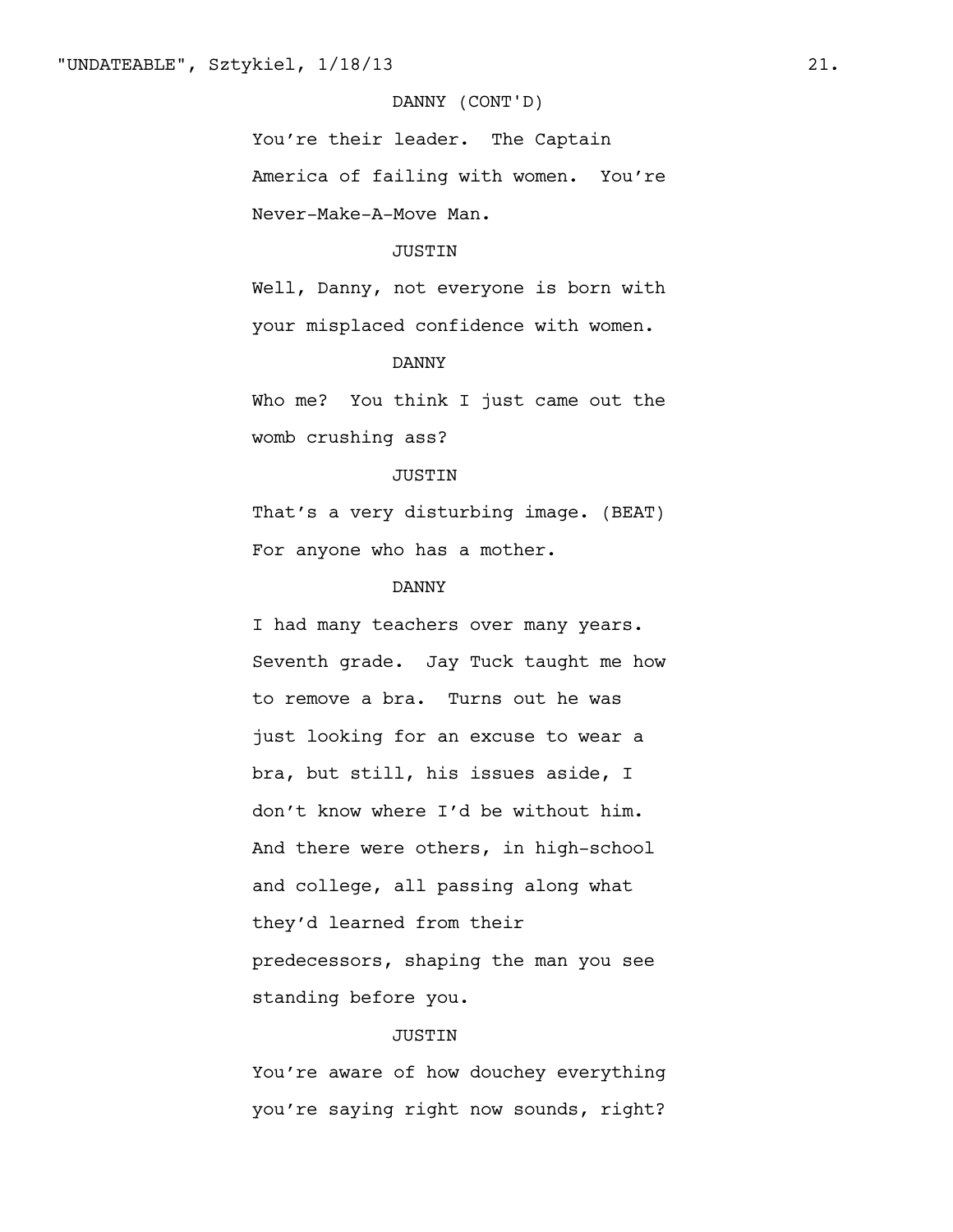I blow by negative thoughts. Who were your teachers? Any big brothers? Family or fraternity?

### JUSTIN

No one. No one taught me anything.

# DANNY

My sister was right. It all happens for a reason. And you need me.

# JUSTIN

Words cannot express how strongly I disagree with that statement.

# DANNY

Change is hard. I get it. But I'm trading in my beer helmet for a professor's cap. Consider this your acceptance letter to Danny Beeman University. Welcome to D.B.U.

### JUSTIN

What the hell are you talking about?

#### DANNY

I need a purpose, Justin, and that purpose is you. Congratulations, kid,

you just got yourself a mentor.

DANNY CLAPS JUSTIN ON THE BACK. JUSTIN IS NOT THRILLED.

#### **END OF ACT I**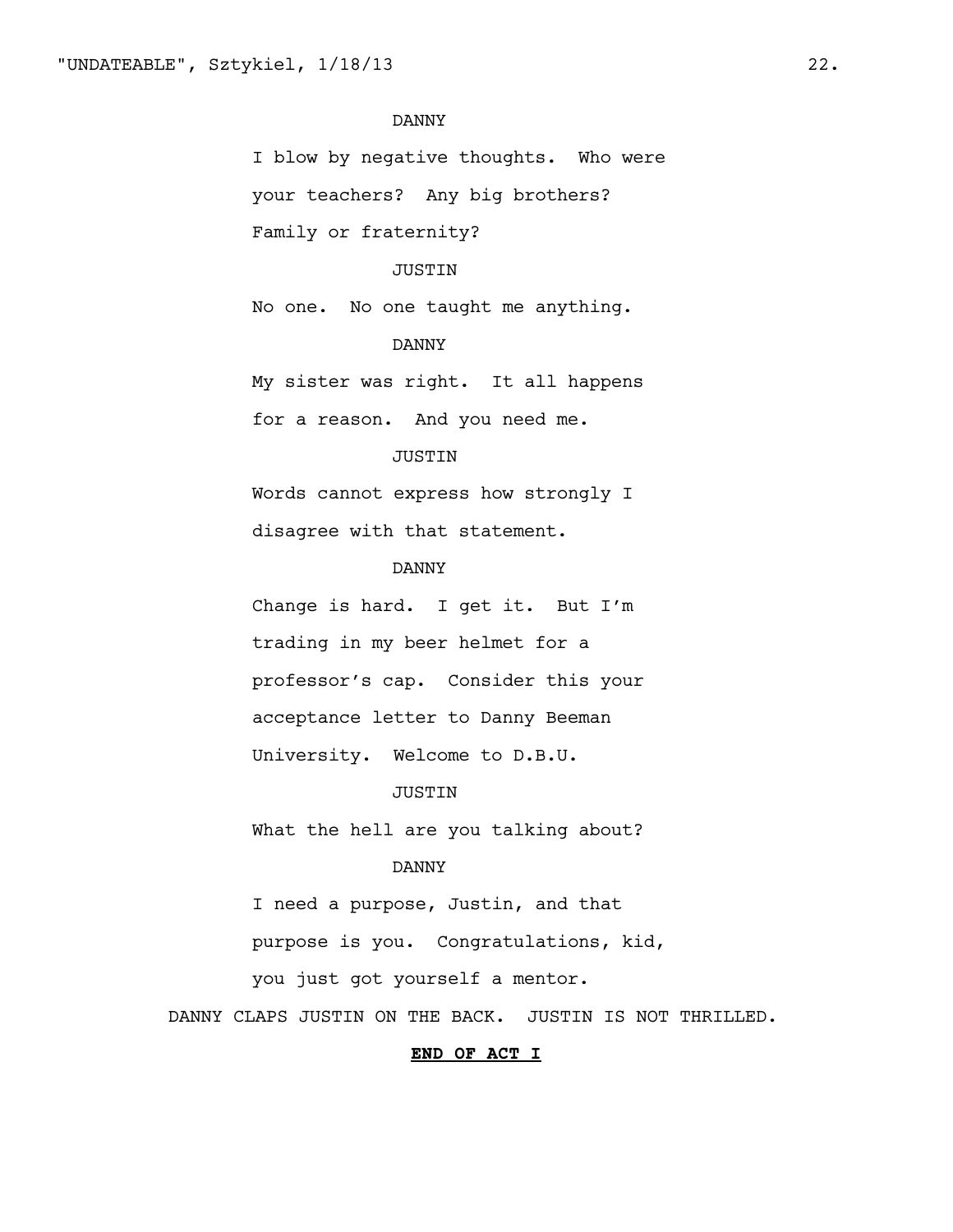### **ACT II**

#### SCENE D

#### **INT. BAR - EVENING**

JUSTIN ENTERS THE BAR. DANNY FOLLOWS.

# JUSTIN

Don't you have something more important to be doing with your time?

### DANNY

What could possibly be more important than helping you become the roommate I'd hoped you'd be?

# **JUSTIN**

Okay Danny, I'm gonna lie and say I appreciate the offer, but you have your life and I have mine. I'd prefer it if we kept it that way.

# DANNY

(NODS, THEN) Can't do it. You have what I call "unused juice." You're a small business owner, you're adequate looking... You have the juice, you just don't know how to use it.

#### **JUSTIN**

Please leave me alone. I know how to use my juice.

### DANNY

Then use it. Show me, and I'll go.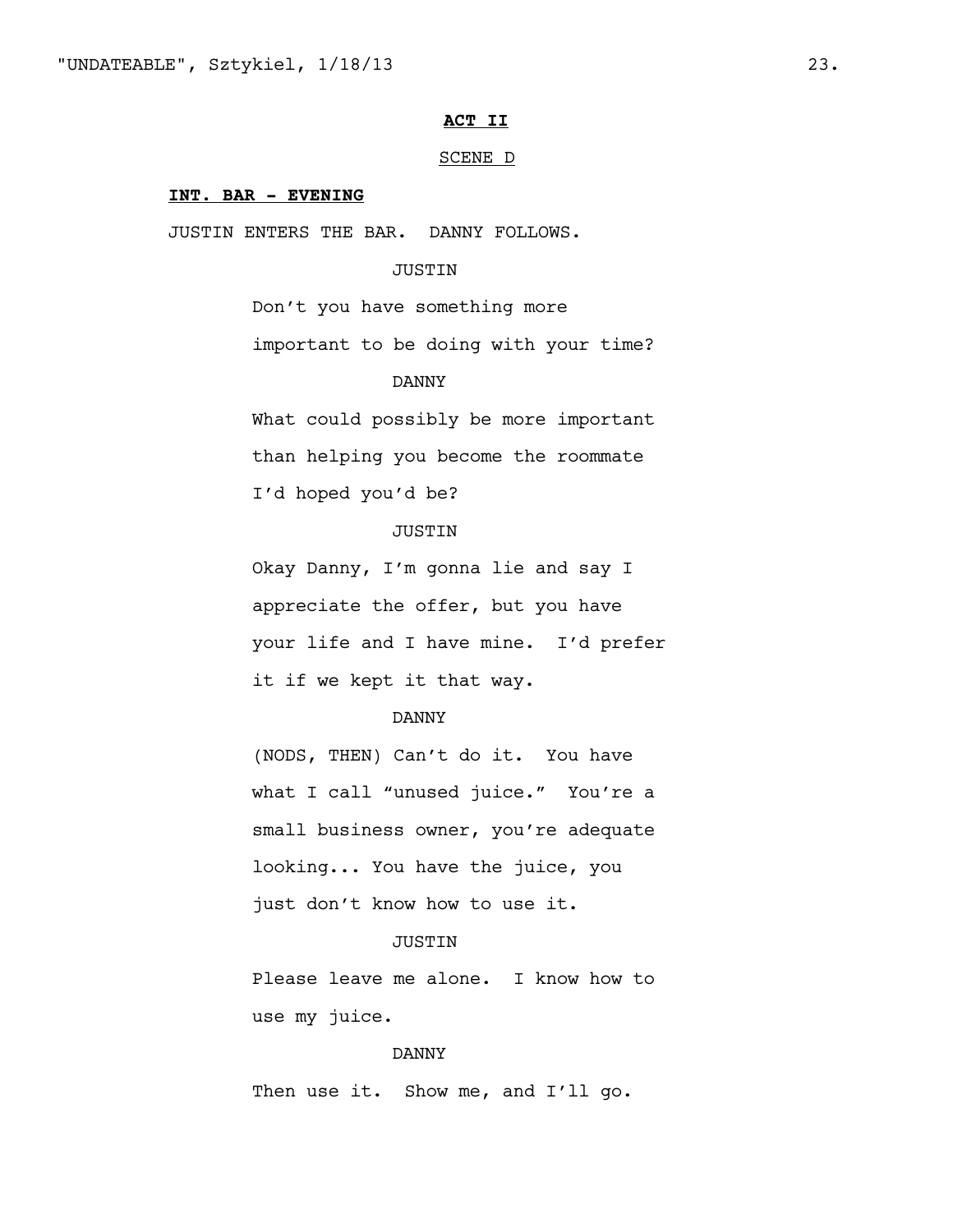DANNY NODS TOWARD MADDY. JUSTIN CONSIDERS THE CHALLENGE, DEFINITELY INTIMIDATED... BUT IT'S THE ONLY WAY OUT.

#### JUSTIN

Fine. If it'll get you off my back, I will go use my juice right now. (FEIGNS CONFIDENCE) 'Bout to get super juicey in here. Gonna juice myself in front of all y'all.

JUSTIN APPROACHES MADDY FROM BEHIND. SHE TURNS, STARTLED.

# MADDY

Justin, you just scared me.

#### JUSTIN

(PLAYS IT OFF) What can I say, I'm a scary guy. ARGH! (MAKES "SCARY" FACE) J.K. I'm totally safe. Not *totally* safe, that's boring. But not too dangerous either. I'm like baby bear's porridge, girl. Juuust right.

#### MADDY

What?

#### JUSTIN

*Goldilocks and the Three Bears.* Weird reference. What I'm saying is that I'm adventurous, but not, like, a weirdo who's gonna murder you, like--

JUSTIN MIMES CHOKING IN "JOKING" WAY... BUT IT'S SUPER SPECIFIC AND WEIRD. HE "SHH'S" HIS INVISIBLE VICTIM AS HE SLOWLY LOWERS HER TOWARD THE GROUND. FINALLY, HE REALIZES HOW WEIRD THIS IS, STOPS, AND TRIES TO DIG HIMSELF OUT.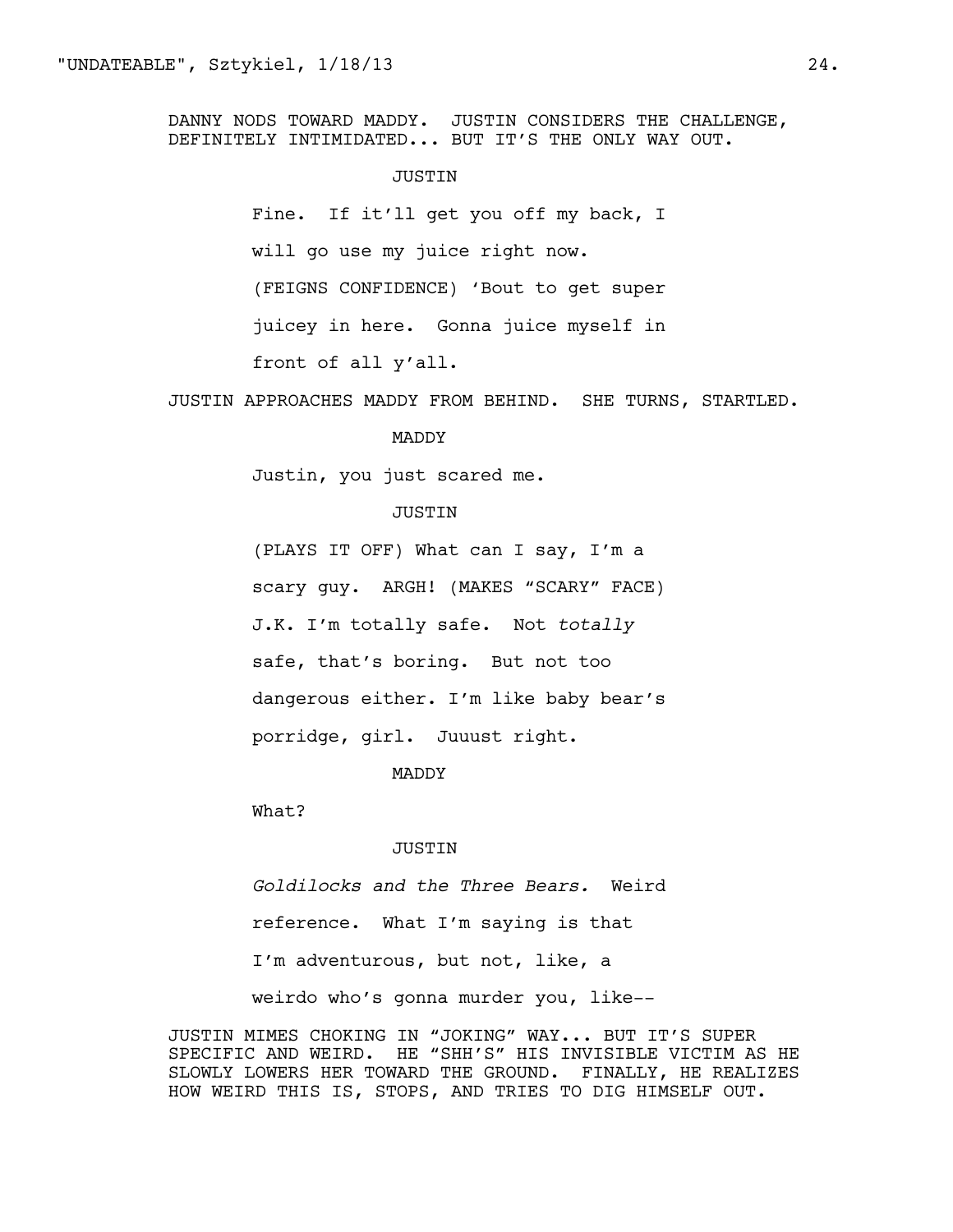# JUSTIN (CONT'D)

I don't know why I would "shush" you while I choked you-- Not that I would choke you! Unless, it was like a sexual thing that you asked for - with a safe word of course--

### MADDY

Are you having a stroke?

# DANNY

(CUTS IN) Okay, buddy, you win! He bet

me that he actually had the worst pick-

up line of all time. Here you go.

DANNY HANDS JUSTIN A TEN AND LEADS HIM TOWARD THE GUYS.

DANNY (CONT'D)

I want that ten back. (TO THE GUYS)

Did you guys see that?

THE GUYS, CONTRARY TO DANNY'S EXPECTATIONS, ARE AMAZED.

### BURSKI

Dude, you almost just kind of asked

her out! That was crazy.

### DANNY

This is so much worse than I thought.

### **JUSTIN**

That wasn't a fair test.

#### DANNY

Guys, who wants to go out tonight?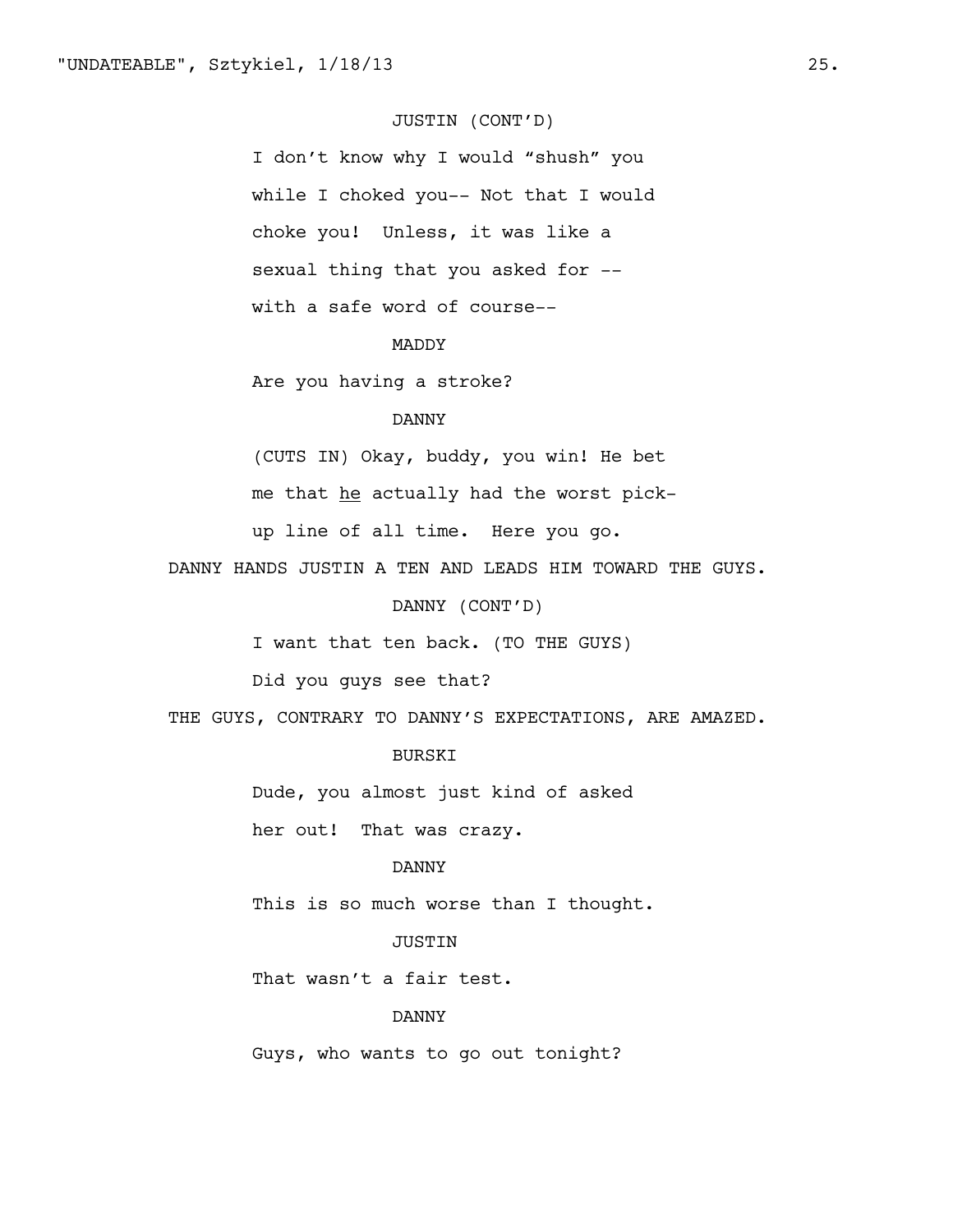# JUSTIN

We are out. We're at a bar.

# DANNY

No, I mean *out.* Out of your routine, out into the world, to live. My sister's a wine rep. She's hosting an event tonight. Tons of girls. And Brett, let's just assume from here on out that "girls" is a gender neutral term for any member of either sex.

# BURSKI / BRETT

In. / I'm in.

### SHELLY

Oh, I'm definitely in. I love wine.

### DANNY

Missing the point, Shell, but I'm glad to have you on board. Why don't you all run home and get changed into... (SURVEYS THE GUYS) Anything else.

# JUSTIN

(FAUX BUMMED) Oh, guys, we can't. It's poker night. (TO DANNY, COOL) On Thursdays we pop *Rounders* in the DVD player, fire up some stogies, and let the chips fall where they may.

(MORE)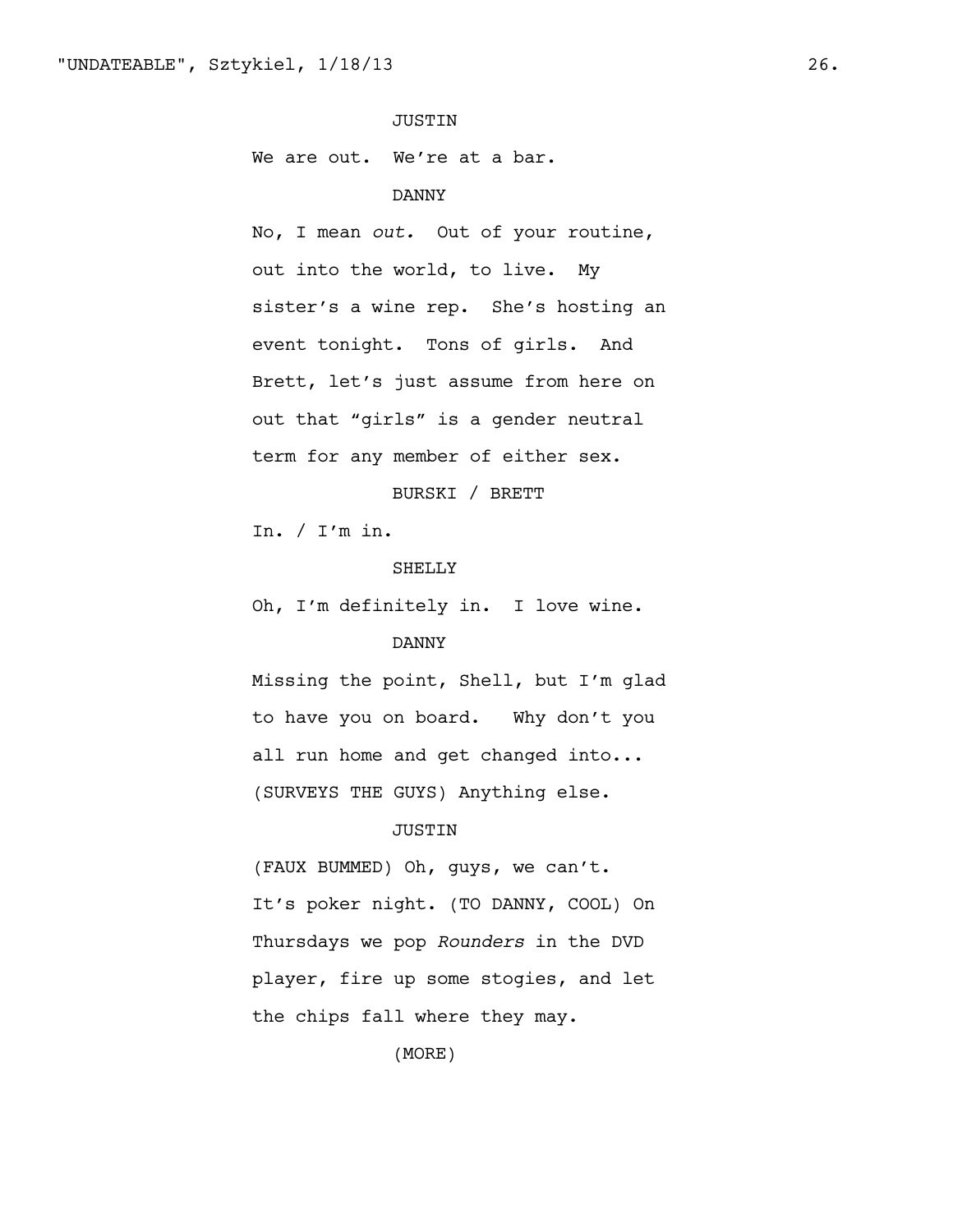# JUSTIN (CONT'D)

(BEAT) We don't really smoke cigars, 'cause that smell is impossible to get out of upholstery. But we do watch *Rounders.*

#### DANNY

Right. Okay, guys, poker night or do the touchies and rubbies with--

#### THE GUYS

Touchies and rubbies.

# JUSTIN

He didn't even say who you'd be doing the touchies and rubbies with!

# BURSKI

Justin. It's the touchies and rubbies. If I'm not doing it with myself at the end of the night, it's a win. Actually, even then it's a win.

### DANNY

(SHRUGS) Looks like you're outvoted.

JUSTIN STEAMS AS HE LOSES MORE CONTROL OF HIS "GANG".

CUT TO: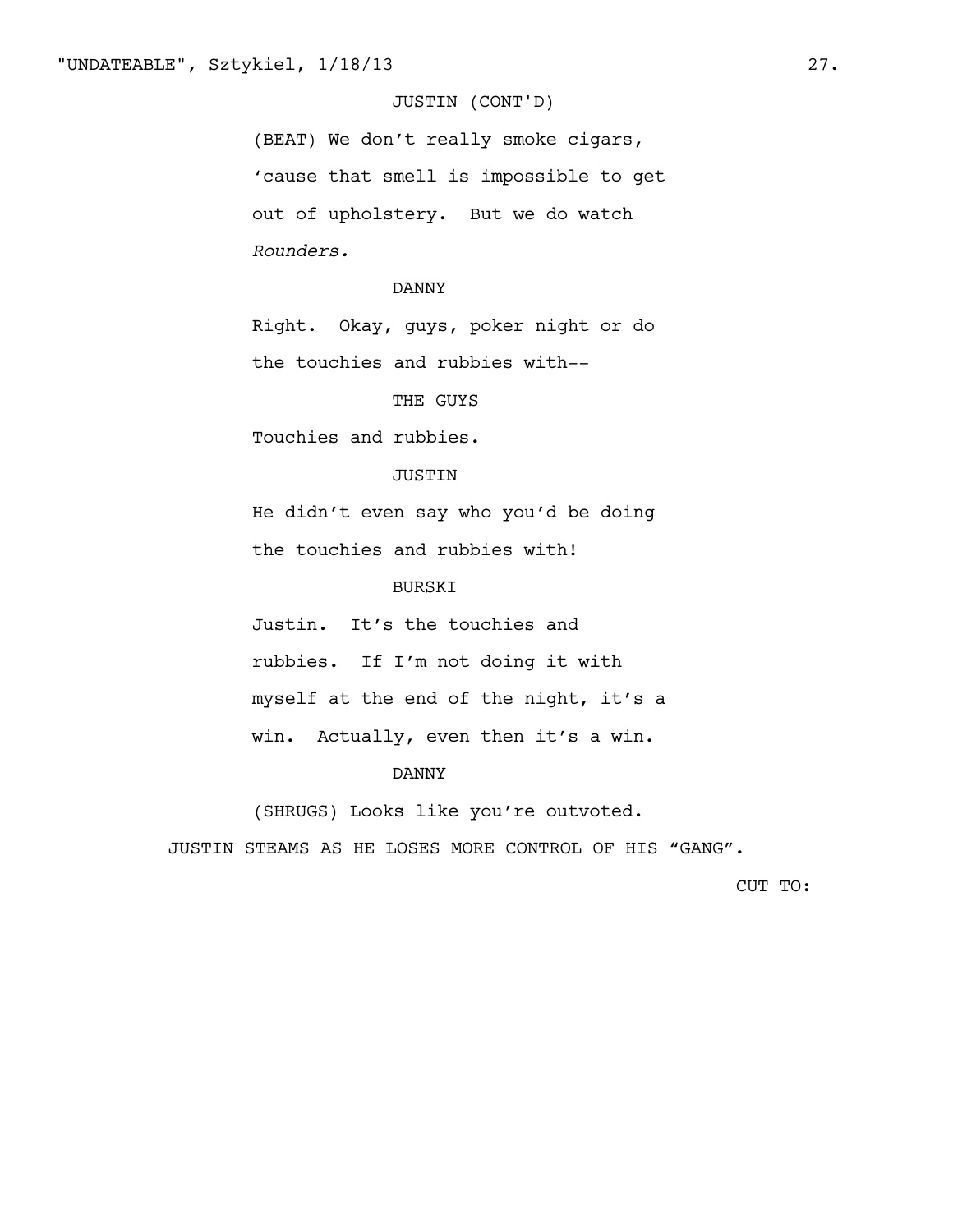#### SCENE E

### **EXT. DETROIT SIDEWALK - NIGHT**

"LITTLE GREEN BAG" PLAYS AS DANNY, JUSTIN, AND THE UNDATEABLES WALK IN SLOW-MO, *RESERVOIR DOGS STYLE*... BUT NOT COOL. JUSTIN IS WEARING WAY-TOO-TIGHT SKINNY JEANS.

SHELLY HAS "CLASSED IT UP" WITH AN ILL-FITTING MEN'S WAREHOUSE SUIT. HE HITS HIS INHALER.

BURSKI HAS SIMPLY CHANGED "FUNNY" T-SHIRTS. THIS ONE HAS A PICTURE OF A PINATA AND READS: *I'D HIT THAT!* OH, AND HE'S NOW MISSING HIS PONYTAIL.

BRETT GIVES BURSKI A NOD, WHO COOLLY NODS BACK... AND ZIPS UP HIS FLY.

CUT TO: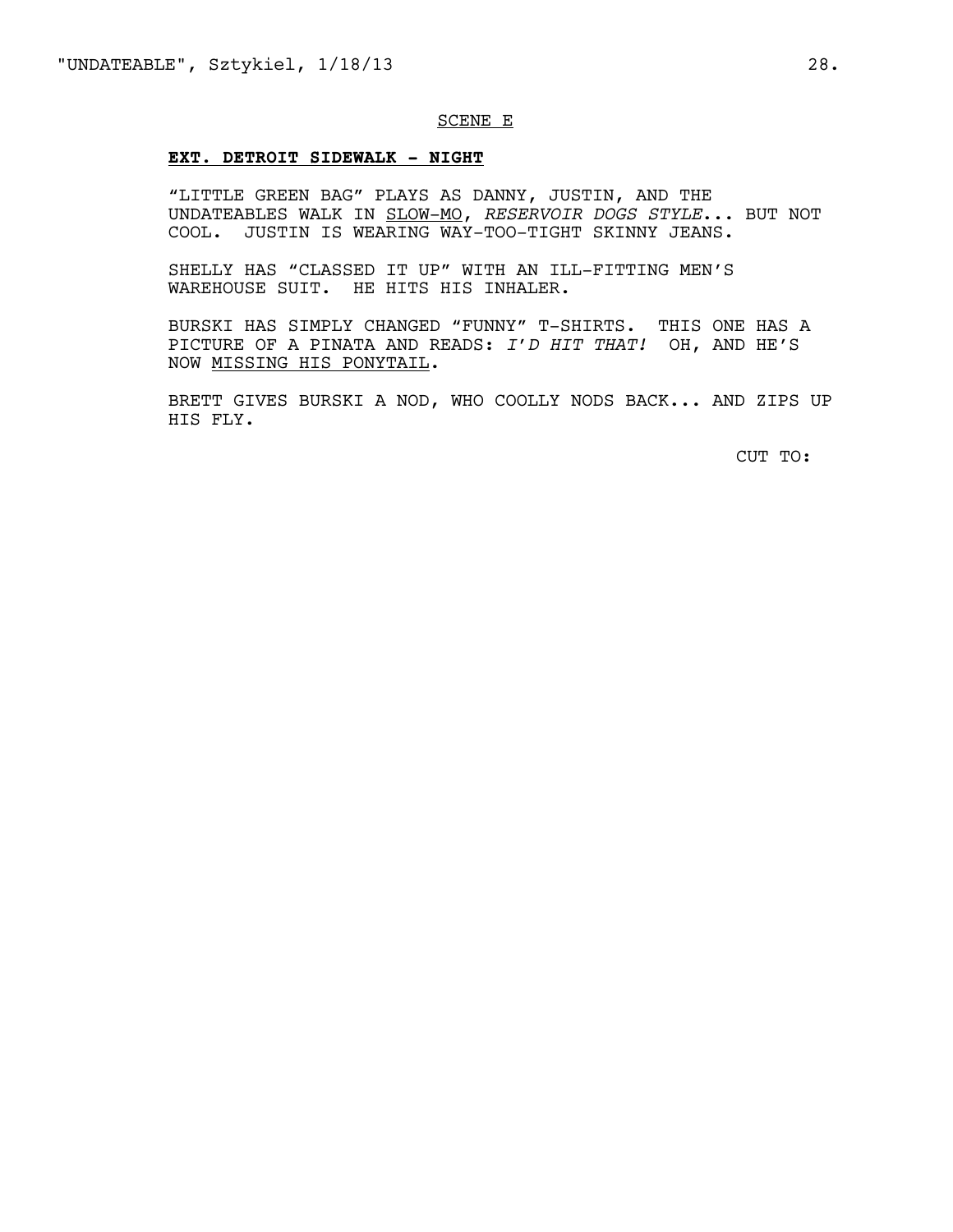#### SCENE F

### **INT. UPSCALE LOUNGE - NIGHT**

CLASSY PEOPLE HAVE GATHERED FOR THE WINE TASTING. DANNY, JUSTIN, AND THE GUYS STAND AWKWARDLY IN THE CORNER.

#### BURSKI

I want my pony tail back.

DANNY

I told you... (HOLDS UP BURSKI'S PONY TAIL) I'm keeping it as a trophy. You'll thank me, later. I look at you guys and do you know what I see?

### BURSKI

Justin's moose knuckle. Seriously,

it's all I see. Could those jeans be

any tighter, man?

#### JUSTIN

Tight jeans are in style.

### BRETT

(BREAKING IT TO HIM) It does look a little like you shrink wrapped your balls.

#### DANNY

Yes, I see the overly-detailed outline of Justin's manhood for the second time in as many days, but I also see potential. In you guys.

### BURSKI

Dibs.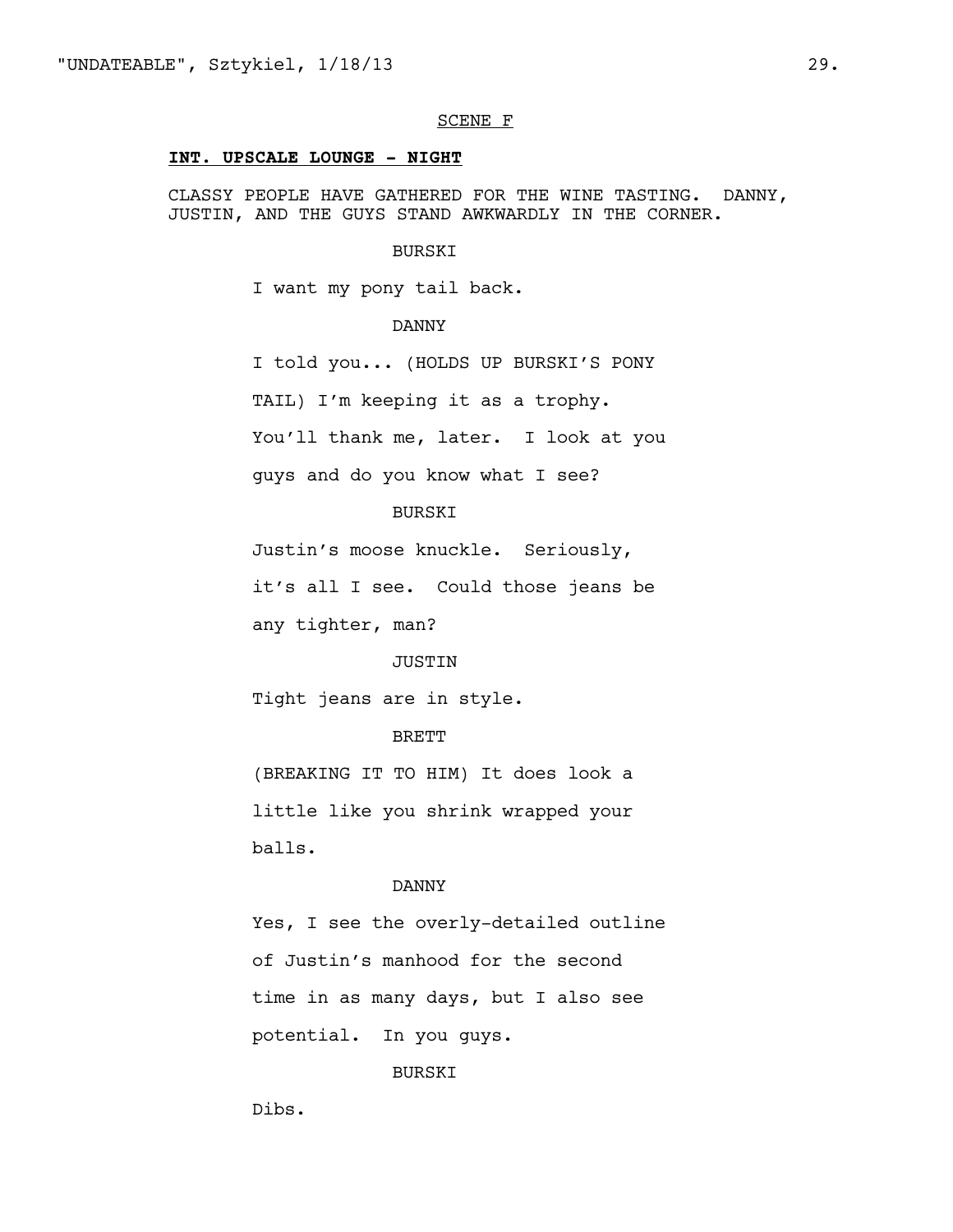On who, buddy?

#### BURSKI

All of 'em. Playin' the numbers. I'm

going in. (EYES TWO WOMEN) Win the

friend over first. That's the key.

### DANNY

(NODS, IMPRESSED) That's smart.

BURSKI STEPS UP TO THE TWO WOMEN, ADDRESSING THE FRIEND.

#### BURSKI

I just had to come over here and tell

you you're absolutely glowing. (OFF

HER SMILE) When are you due?

FRIEND

I'm not pregnant.

# BURSKI

That's unfortunate.

DANNY REACTS TO THE BLUNDER. JUST THEN AN ATTRACTIVE GUY PASSES, SMILING AT BRETT.

ATTRACTIVE GUY

Hi.

#### BRETT

Whatever.

THE ATTRACTIVE GUY CONTINUES ON. AS BURSKI RETURNS, DANNY LOOKS AT BRETT, LIKE: *WHAT WAS WRONG WITH HIM?*

BRETT (CONT'D)

Oh please, did you see that stray hair growing out of the mole on his cheek?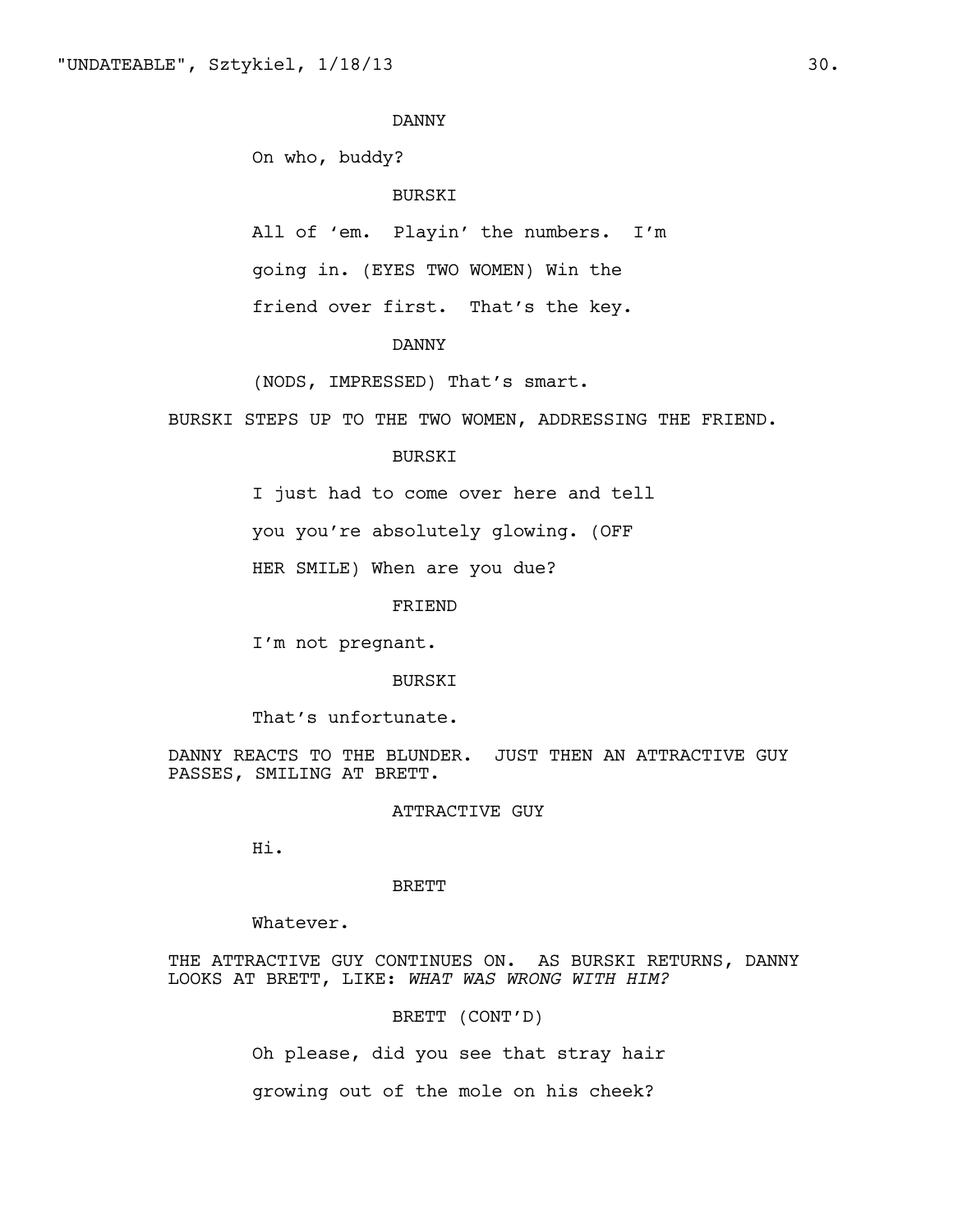Okay, this is a lot to take in very fast, but listen up. Bursk, here's a general rule I like to follow: Unless the baby is crowning, never assume a woman is pregnant. Maybe next time, let her talk a little bit before diving in with your own thoughts. And Brett, whole new lesson coming your way. Every man has a flaw. But sometimes those quirks are what make people special. Just give 'em a chance. And I know that's hard to hear coming from a damn near perfect specimen like me.

#### BRETT

You're nowhere near perfect. Your shoulders are too square, your nose is a little beaky, and you have clown feet. And that's just at a glance.

BRETT MOVES OFF.

#### BURSKI

I got the message loud and clear, Chief. Inquire about her, first. I'm gonna go ask her why she'd wear a shirt that makes her look so huge.

BURSKI MOVES OFF. JUSTIN SMILES, ENJOYING THE CHANCE TO SEE DANNY STRUGGLE A LITTLE BIT.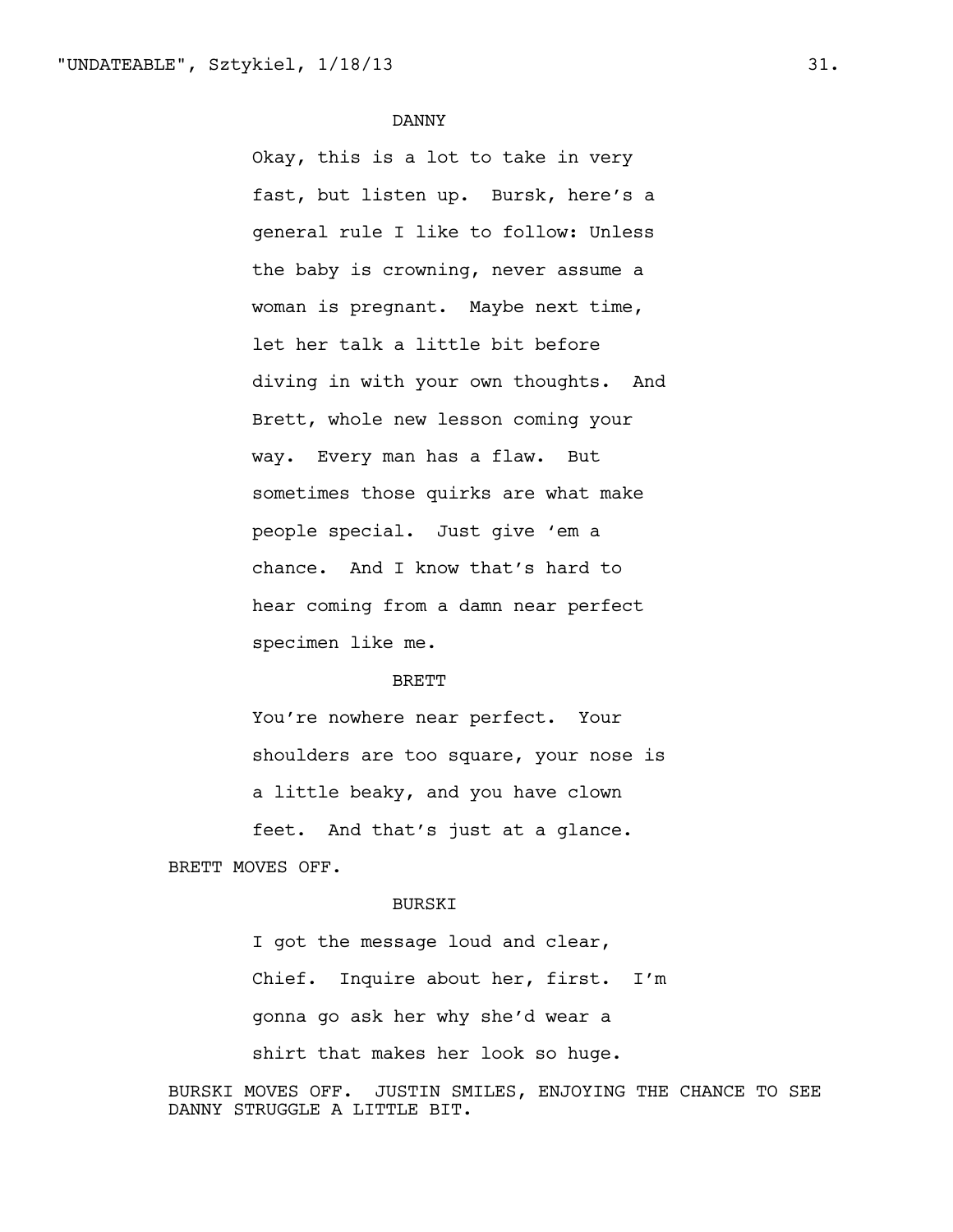# JUSTIN

It's going great so far, Professor. What's next?

# DANNY

I told you, negative thoughts-- (MIMES BULLETS BOUNCING OFF OF HIS HEAD). Shelly, you said you play the piano?

#### SHELLY

Not in front of people, I don't.

DANNY TAKES SHELLY BY THE ARM, TAKING HIM ASIDE...

#### DANNY

Shelly, do I look like the kind of guy who would throw a man who can't swim into a cold swimming pool? (HE LEADS HIM TO THE PIANO) Because that's the guy that I am. (HANDS THE PIANO PLAYER A TWENTY) Take five, Coldplay.

AS THE PIANO PLAYER TAKES THE CASH AND MOVES OFF:

SHELLY

I can't.

#### DANNY

Come on, Shell. I know you can swim.

NERVOUS, SHELLY SITS DOWN AND STARTS TO PLAY. IT'S GREAT. EVERYONE STOPS WHAT THEY'RE DOING TO LISTEN. A WOMAN APPROACHES SHELLY.

#### ATTRACTIVE WOMAN

That is beautiful. I'm Sue.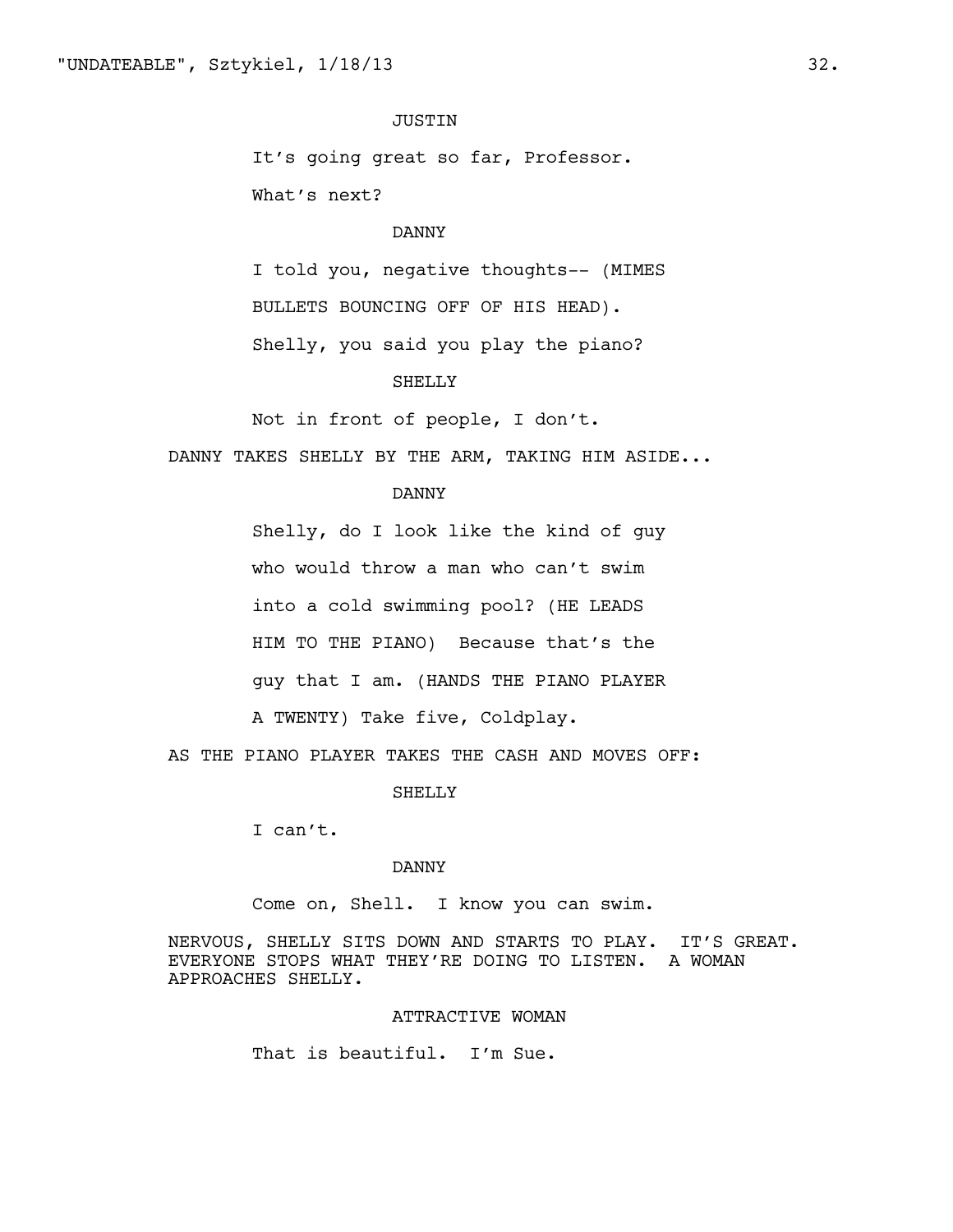### SHELLY

# (BARELY AUDIBLE) Shhh... Shhh...

GIRL

What?

### DANNY

Shelly. His name is Shelly.

DANNY GENTLY EASES THE GIRL ONTO THE PIANO BENCH WITH SHELLY, THEN TURNS TO THE OTHER GUYS AND FLEXES, VICTORIOUS. BURSKI AND BRETT ARE IMPRESSED. JUSTIN, NOT SO MUCH.

CUT TO: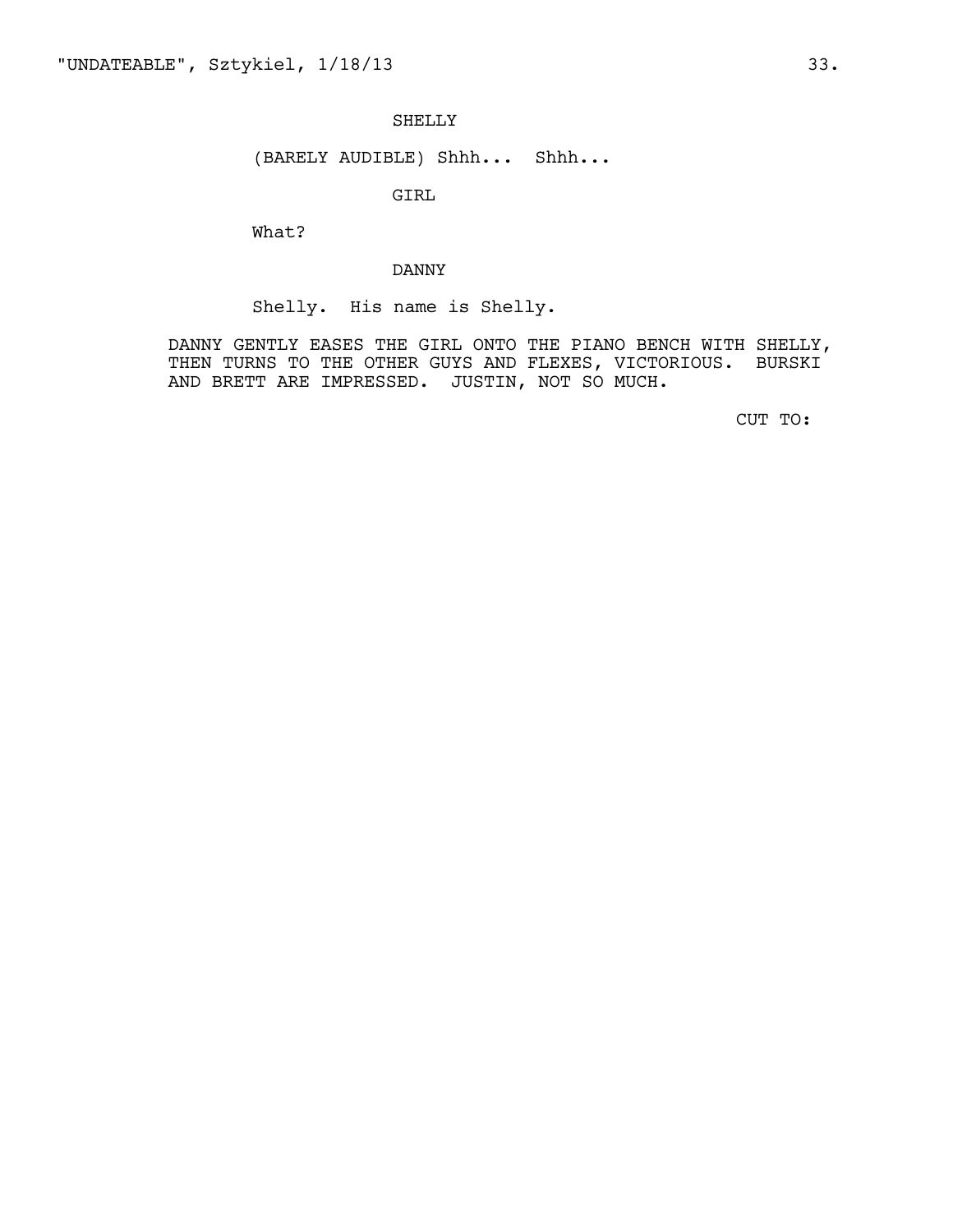#### SCENE G

# **INT. LOUNGE TYPE CLUB - A LITTLE LATER**

DANNY IS STANDING WITH LESLIE AT THE BAR.

#### LESLIE

Yep. This is what it's come to. When you're a divorced mother over 30 you have to host events with free booze in order to meet someone. (DOWNS HALF A GLASS OF WINE, TEQUILA SHIVERS) Hard to chug Merlot. (RE: SHELLY) Your friend is talented.

# DANNY

I decided that you were right, Les. It's time I did something for someone else. It feels good to help people.

### LESLIE

(IMPRESSED) Good for you, Danny.

#### DANNY

And if I can get just one of them a dry handy in the backseat of a minivan I'll have made a difference.

#### LESLIE

And you ruined it.

# DANNY

If you'll excuse me, I've got one more wall-flower to pick tonight.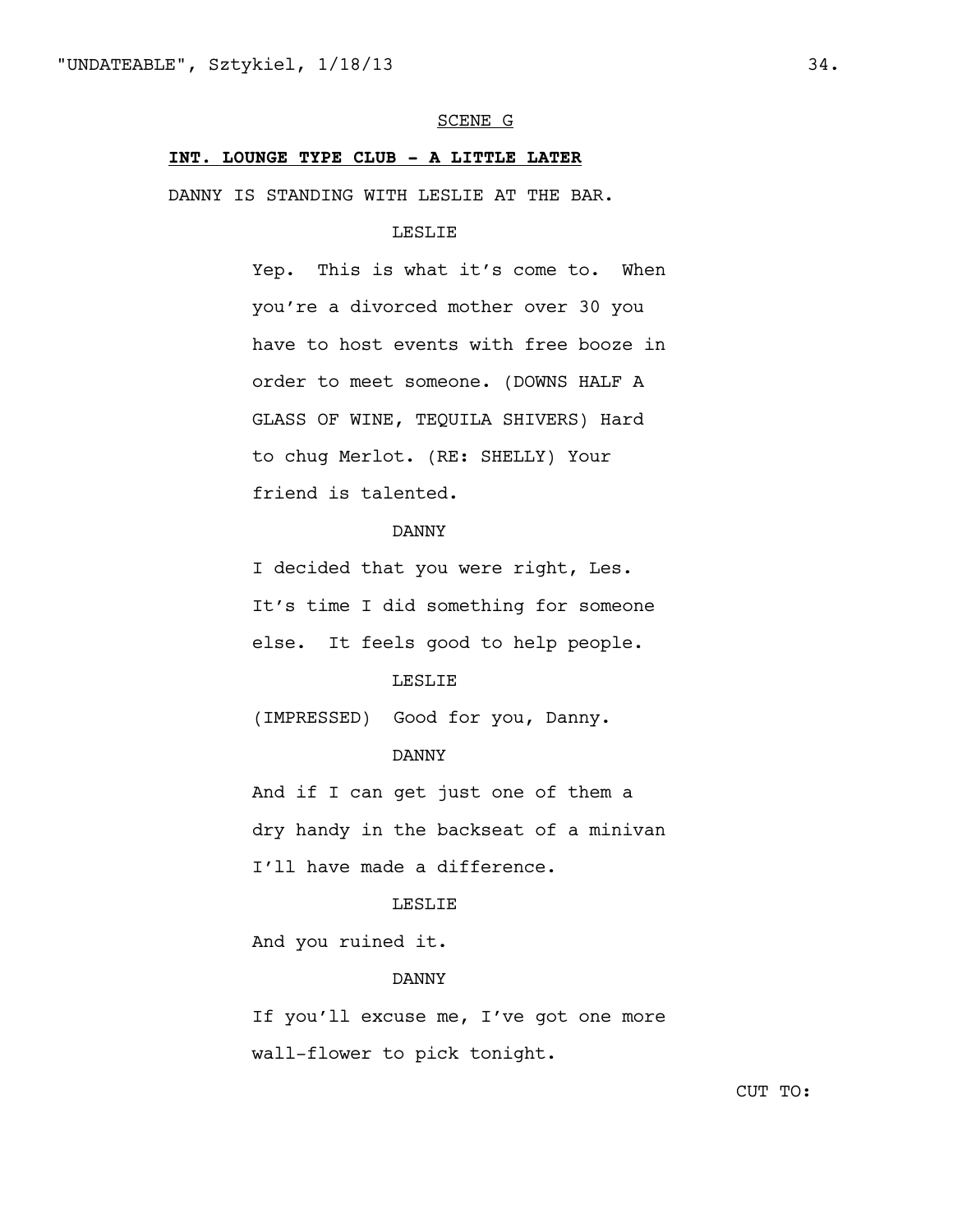#### SCENE H

#### **INT. LOUNGE TYPE CLUB - MINUTES LATER**

DANNY MOVES TO JUSTIN WHO SULKS IN THE CORNER. THEY WATCH AS BURSKI, BRETT, AND SHELLY ALL TRY TO TALK TO GIRLS.

#### DANNY

(IMPRESSED) Look at your crew out

there, taking their swings.

# **JUSTIN**

(BUMMED) Don't you mean your crew? They chose you over me. It makes sense, though. You've known them for almost three hours.

# DANNY

No, man, you're still their guy. They just chose to try something new. And they're excited. You should be too.

#### JUSTIN

About what? It's not like I'm gonna meet anyone here that I'd put on my Potential Wife List. (BEAT, BACK PEDALS) If I kept a list like that.

# DANNY

You can't think about every girl you meet as the future Mrs... I'm sorry, I've forgotten your last name.

### JUSTIN

Zip.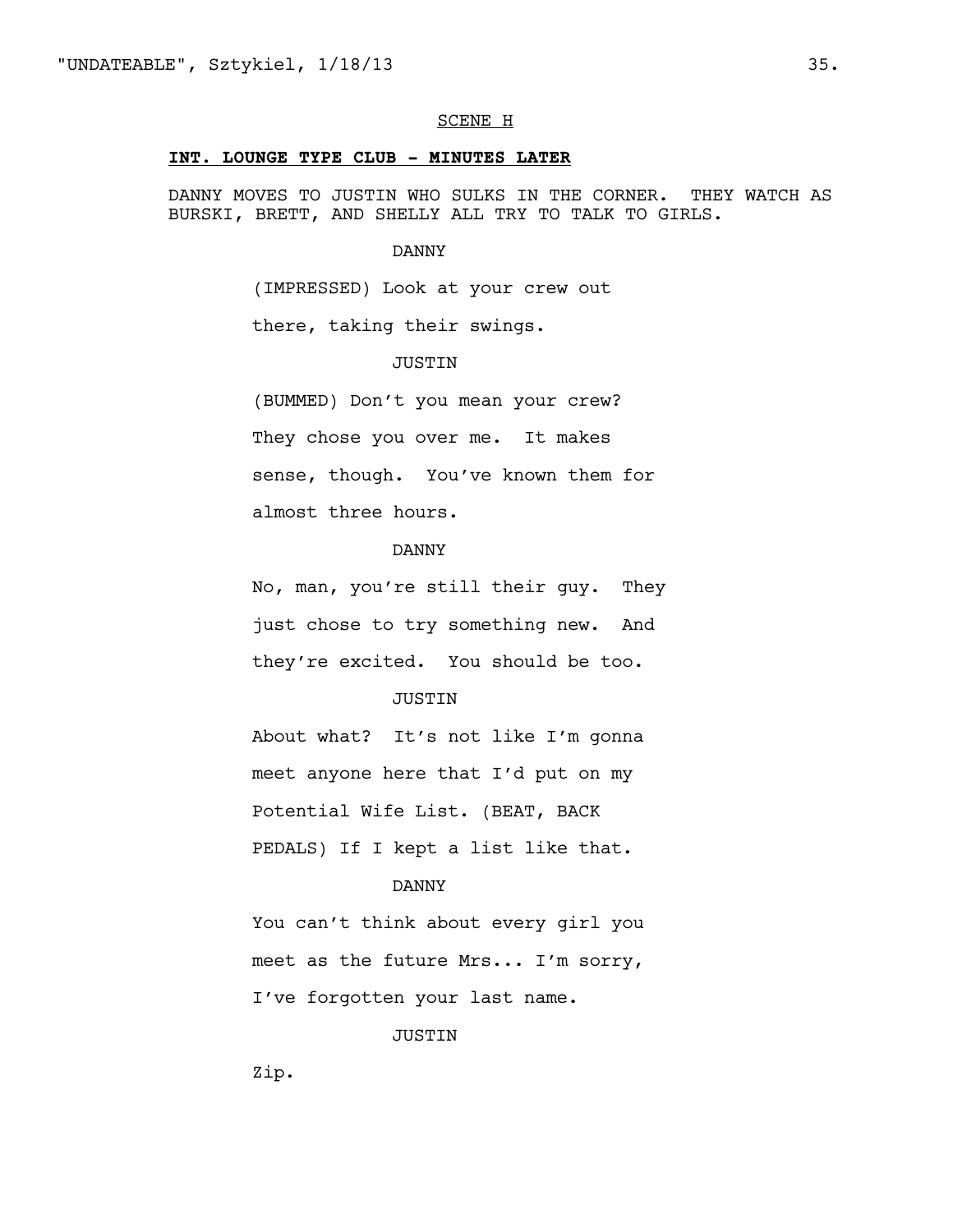She'll probably keep her name. You worry too much about what's gonna happen down the road. I never think more than a few hours ahead.

### JUSTIN

That shows.

#### DANNY

(SINCERE) Thank you. And sometimes you just gotta say screw tomorrow, take a leap, and see what happens.

# JUSTIN

I tried that once. And now I own a bar that I can barely keep afloat.

### DANNY

Which forced you to move in with me. Silver lining. (OFF A LOOK) Now go out there and find a nice young woman who looks just sad and buzzy enough to make some bad decisions.

DANNY CLAPS JUSTIN ON THE BACK AND MOVES OFF. JUSTIN TAKES A BREATH AND MOVES TO THE BAR FOR A SHOT OF CONFIDENCE.

#### JUSTIN

Merlot. Make it a double.

CUT TO: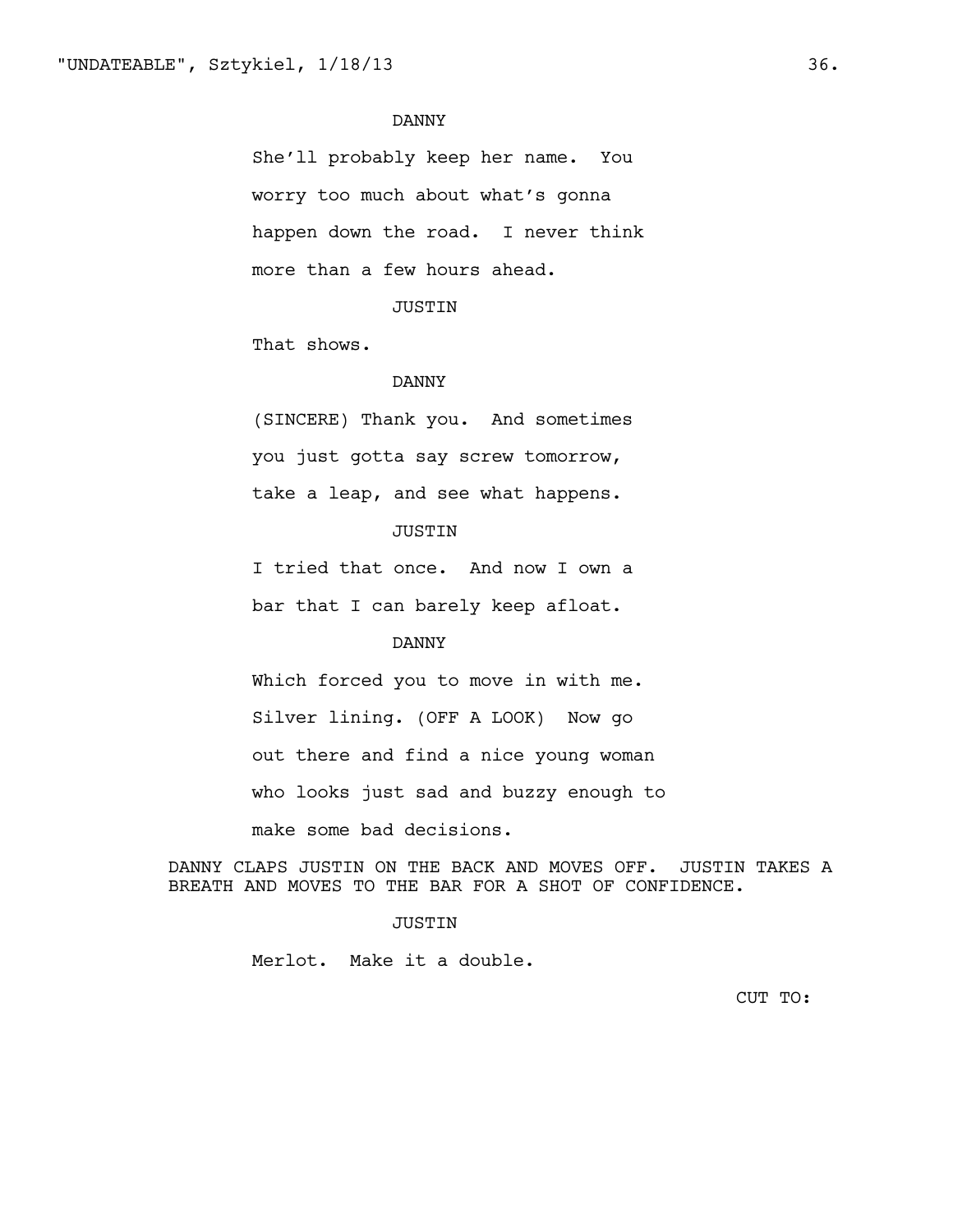#### SCENE I

#### **INT. DANNY AND JUSTIN'S HOUSE - THE NEXT MORNING**

DANNY HANDS **JANE**, THE ATTRACTIVE GIRL HE BROUGHT HOME LAST NIGHT, A GLASS OF O.J. AS HE SIPS HIS OWN. JANE NOTICES--

#### JANE

Six X-Box controllers. I'm impressed.

# DANNY

Been a while since I've had enough

people to fire 'em all up. You should

call some friends. Let's do it.

#### JANE

(POLITE) I should really get going.

# DANNY

(PICKS UP A BALL) Fine, but if I make

this shot it means you have to stay

and watch *Kelly and Michael* with me.

HE MISSES. SHE KISSES HIM AND EXITS AS JUSTIN ENTERS.

DANNY (CONT'D)

Perfect timing. She was getting

clingy. (REALIZES) Wait, are you just

getting home from last night?

#### JUSTIN

If I say yes, do you promise not to

make a big deal out of it?

#### DANNY

My boy has become a man!

DANNY SMASHES HIS GLASS AND LIFTS JUSTIN UP IN A BEAR HUG.

CUT TO: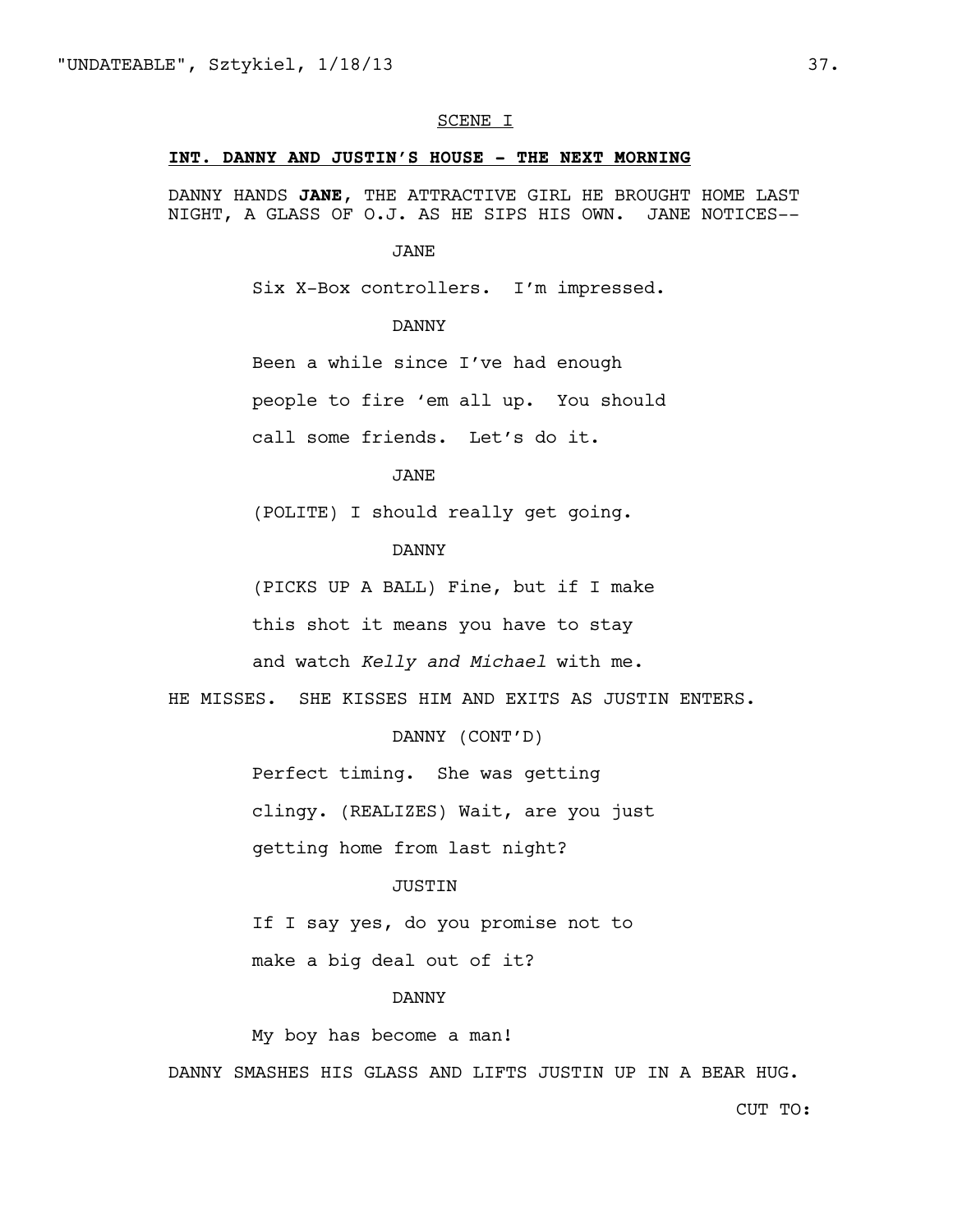# SCENE J

# **INT. BAR - THAT EVENING**

BURSKI, SHELLY, AND BRETT ARE GATHERED AROUND JUSTIN AND DANNY, DESPERATE FOR THE STORY.

#### BURSKI

Details, man. We want details.

### JUSTIN

I'm not really one to kiss and tell...

But as the Amish say, I did a little

candle-makin' last night.

THE GUYS ERUPT IN CELEBRATION. JUSTIN FEELS GOOD.

### BRETT

Really? You took her home?

DANNY

No, no. *She* took *him* home.

SHELLY

Shh...

# DANNY

Shelly. Your name is Shelly.

SHELLY

No, shush. Let him tell the story.

JUSTIN LOOKS AT THE GUYS WHO ARE HANGING ON HIS EVERY WORD. HE DOESN'T WANT TO LET THEM DOWN.

### **JUSTIN**

Yep. Walked up to her, did m'thang, and made the magic happen. And then we went back to her place, I had myself some cray-cray intercourse--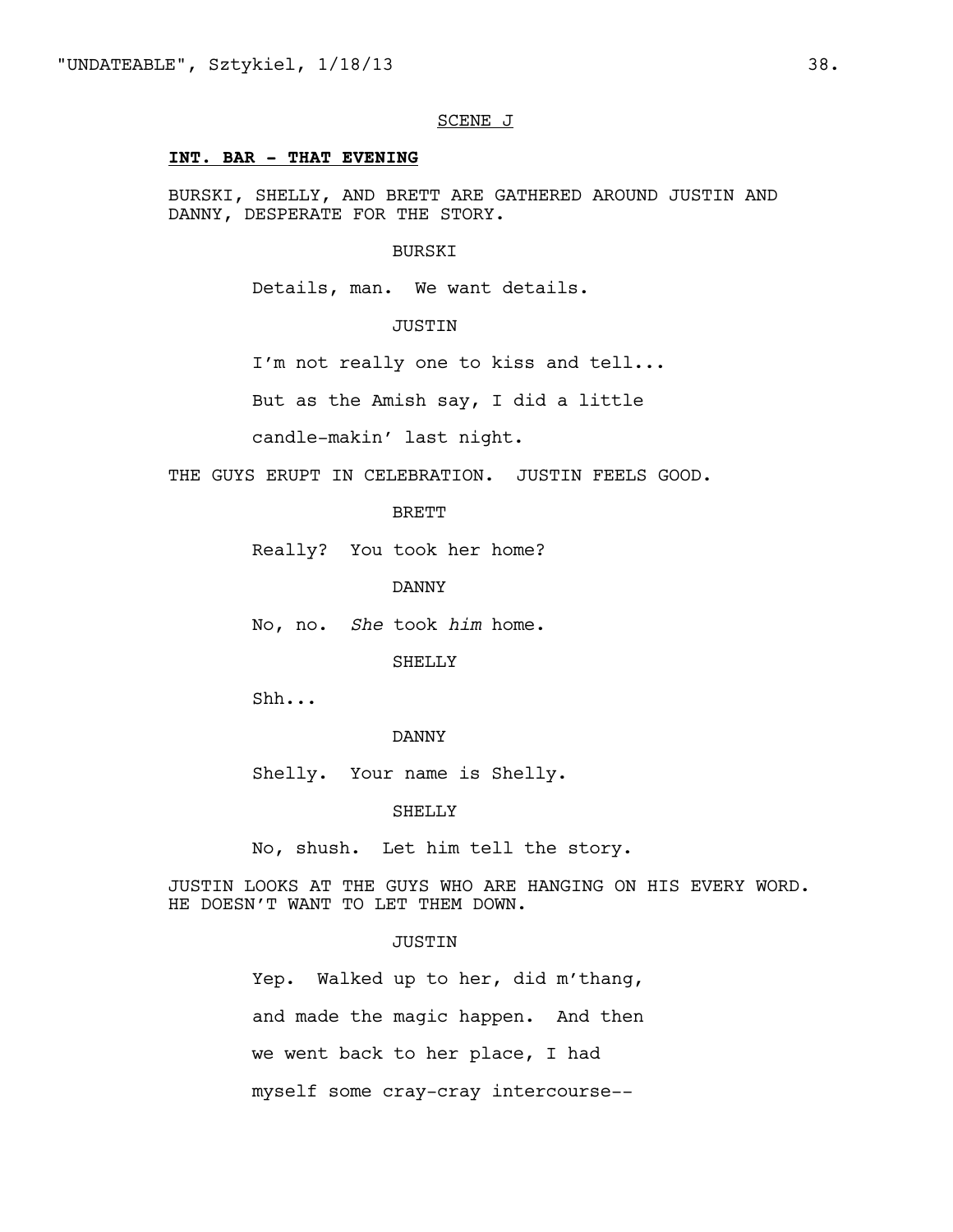# BRETT

Positions? (OFF LOOKS) I'm interested.

We only have the one.

#### JUSTIN

Oh, you know... all of 'em. Doggy...

froggy... hoggy...

BURSKI

Hoggy?

# JUSTIN

It's... how pigs do it. And then I

took off. Didn't even get a name.

MADDY OVERHEARS THIS DETAIL AND HER INTEREST IS PIQUED.

# MADDY

You didn't even ask her her name?

### JUSTIN

Nope. (SENSES MADDY'S INTEREST, GOES

WITH IT) She was all 'please stay' and

I was like, "psh, whateva girl".

### BURSKI

Psh, whateva girl? You said that?

(OFF JUSTIN'S NOD) So cool.

#### DANNY

You made me proud last night, dude.

# JUSTIN

And then I was outta there like a herd

of turtles.

THE GUYS APPLAUD JUSTIN'S WIN. DANNY COCKS HIS HEAD.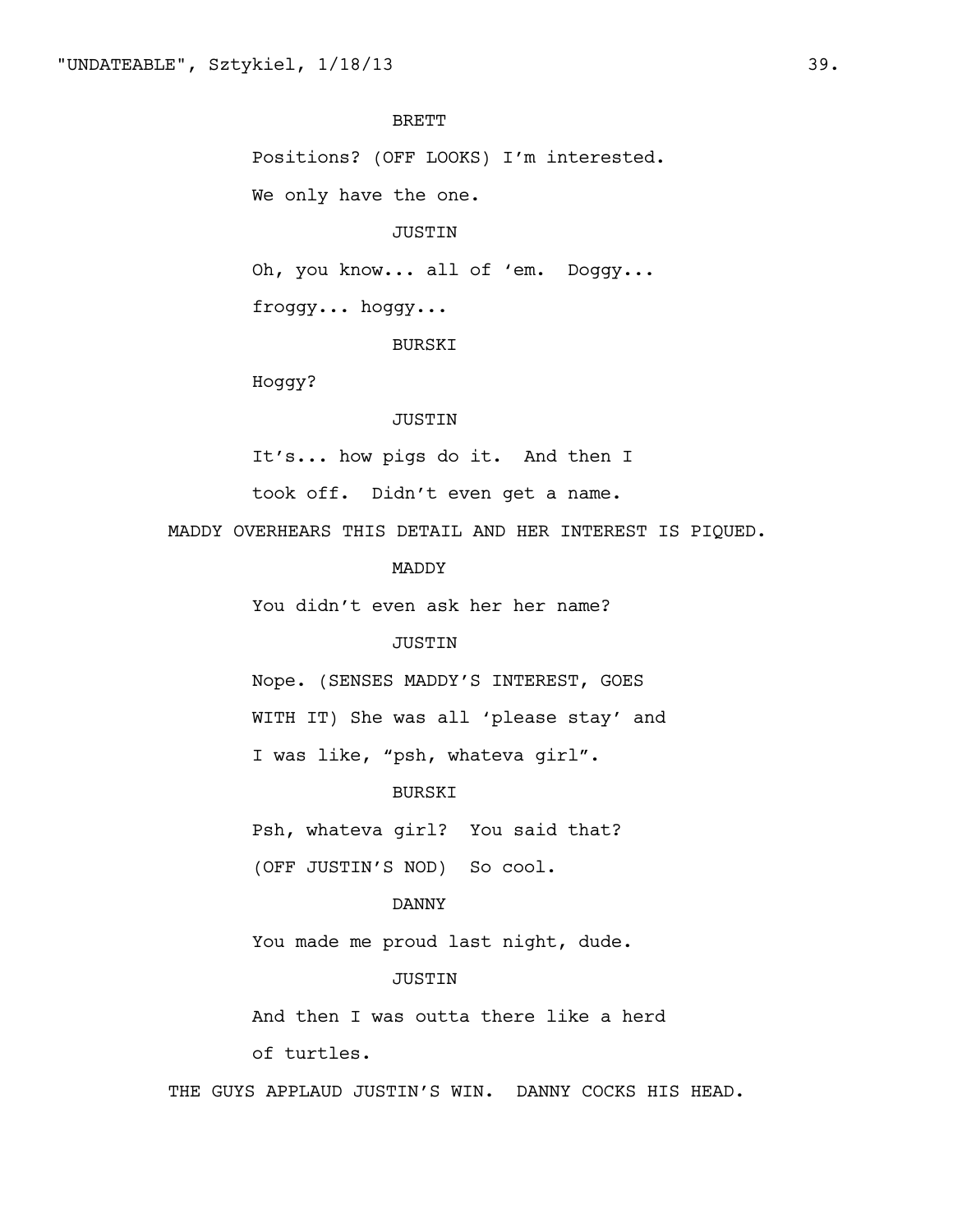What'd you just say?

JUSTIN

I said: *Psh. Whateva girl--*

# DANNY

No, no. At the end. The herd of

turtles thing?

#### JUSTIN

It's just something she said last

night when we left the party.

#### DANNY

No. No, no, no... (PULLS OUT HIS

PHONE) Is this her?

DANNY SHOWS JUSTIN A PHOTO ON HIS PHONE.

### JUSTIN

Why do you have a picture of the woman

I spent the night with?

### DANNY

You went hoggy-style with my sister!

THEY JUST STARE AT EACH OTHER. MADDY DOES A LITTLE GOLF CLAP, EXCITED BY THE DRAMA.

#### **END OF ACT II**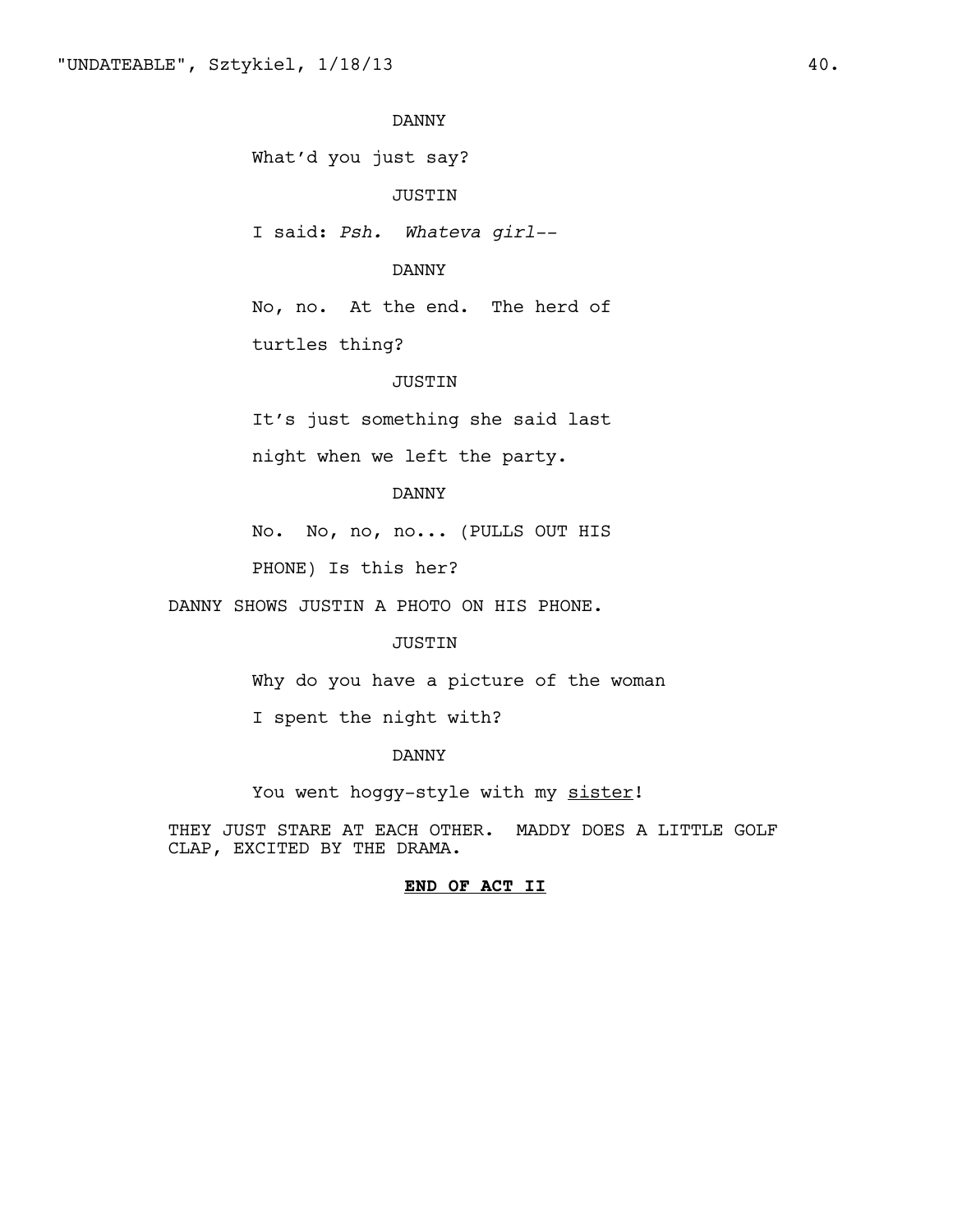# **ACT III**

#### SCENE K

#### **INT. THE BAR - NIGHT**

DANNY LOOKS LIKE HE'S GOING TO KILL JUSTIN.

# JUSTIN

I had no idea, I swear!

# DANNY

There's a code, man! You don't jam

and scram with someone's sister!

JUSTIN

You told me to!

REVEAL: THE ENTIRE GANG WATCHES, RAPT, LIKE THEY'RE WATCHING A SPORTING EVENT. BURSKI POPS A PEANUT IN HIS MOUTH.

BURSKI

This is the best this bar's ever been.

DANNY

This is not over! Don't go anywhere!

DANNY MARCHES OUT, BESIDE HIMSELF. JUSTIN COCKS HIS HEAD, CONFUSED BY DANNY'S STATEMENT.

JUSTIN

This is my bar. I work here.

CUT TO: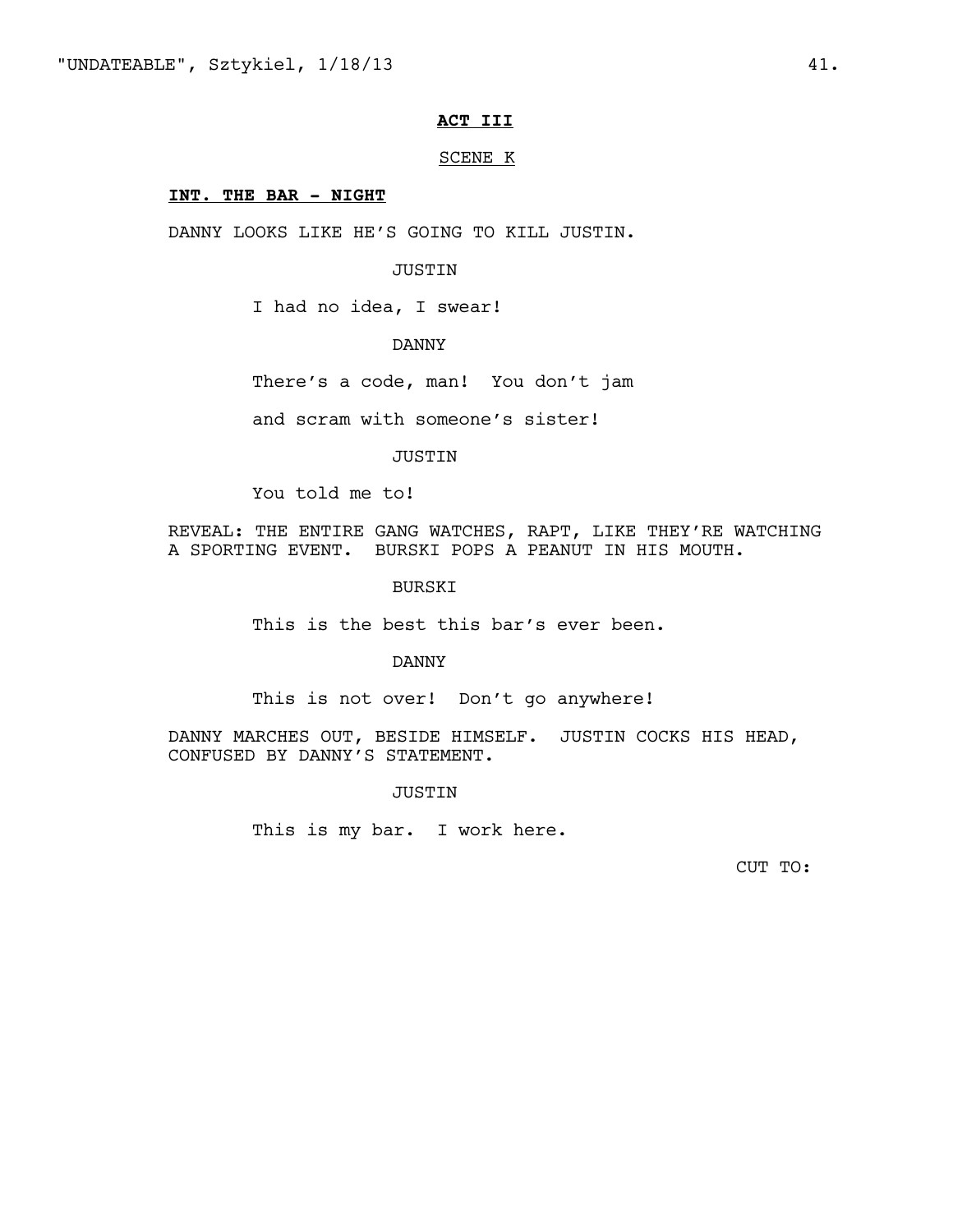# SCENE L

# **INT. DANNY AND JUSTIN'S HOUSE - A LITTLE LATER**

DANNY PACES. LESLIE COMES BURSTING IN.

# LESLIE

What's the emergency?

# DANNY

You slept with my roommate!

# LESLIE

Justin? Is your roommate? Danny, I

had no idea, I swear! I'm so sorry.

#### DANNY

(NODS, CALMING) No, I'm sorry. It's not your fault. How could you have known? Thank you for always being honest with me.

# LESLIE

(NODS, THEN) I knew he was your roommate.

#### DANNY

Dammit, Leslie!

#### LESLIE

But by the time I figured it out we were already in our underwear and I had optimistically worn my good bra--

#### DANNY

I don't want to hear about it!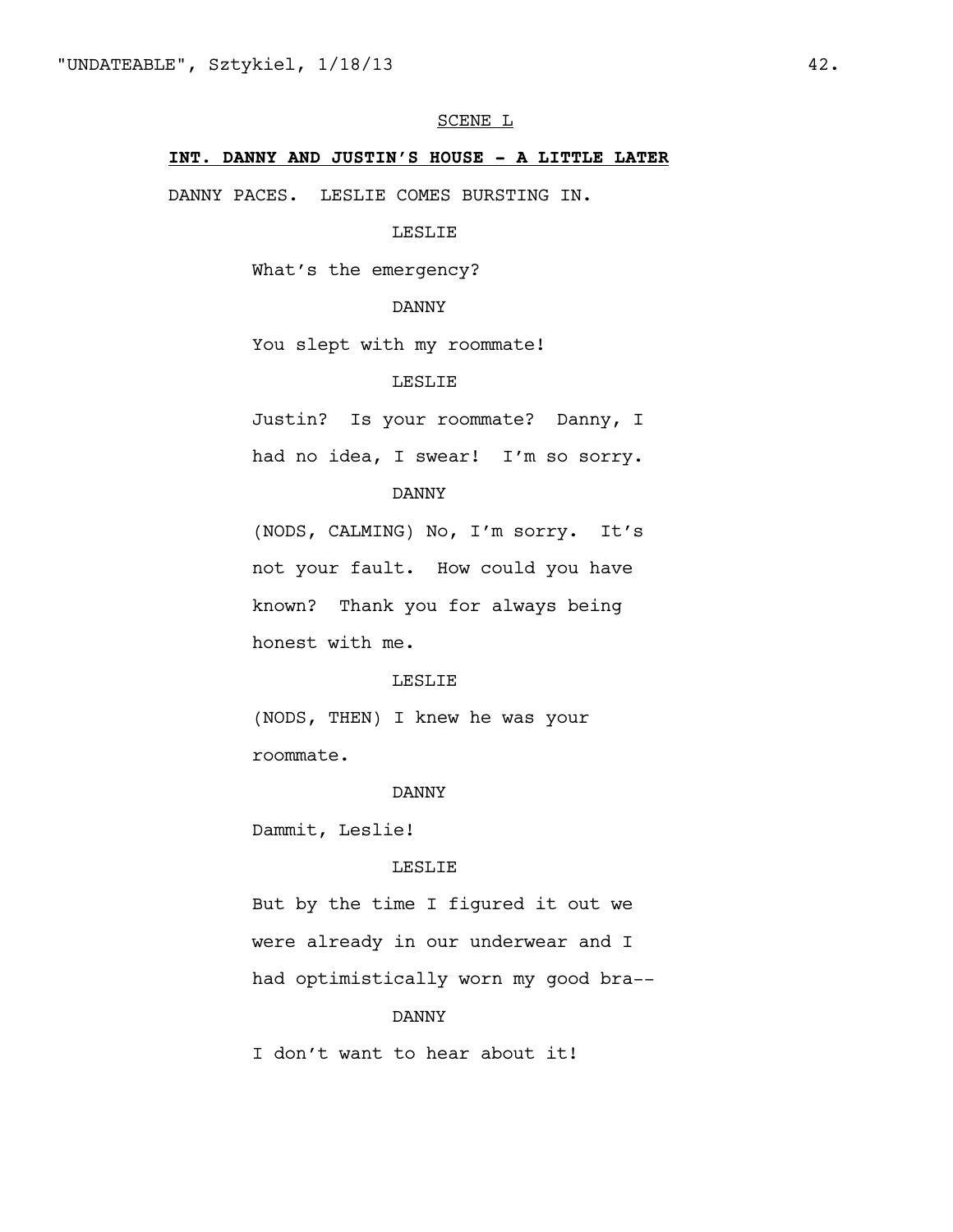### LESLIE

You wanna know what your problem is?

#### DANNY

Does anyone ever answer yes when you ask them that question?

#### LESLIE

(BUMMED) No. (THEN) Your problem is you can't be happy for other people.

# DANNY

I brought that kid to your mixer so he could meet a desperate woman, not you.

# LESLIE

(BLURTS EMOTIONALLY) I am a desperate woman, you idiot! I am a thirty... something... year old divorced woman with a child. And I get one night a week when my A-hole ex-husband has our son. It's a very small needle to thread, so when a nice guy walks up and says nice things to me, and I've got my one nice thong on, I listen. Even if he is my brother's roommate. (OFF DANNY'S GUILTY NOD) And you know something else? He's a good person! And I'm glad he's living with you. He's trying to get his life together. I hope some of that rubs off on you.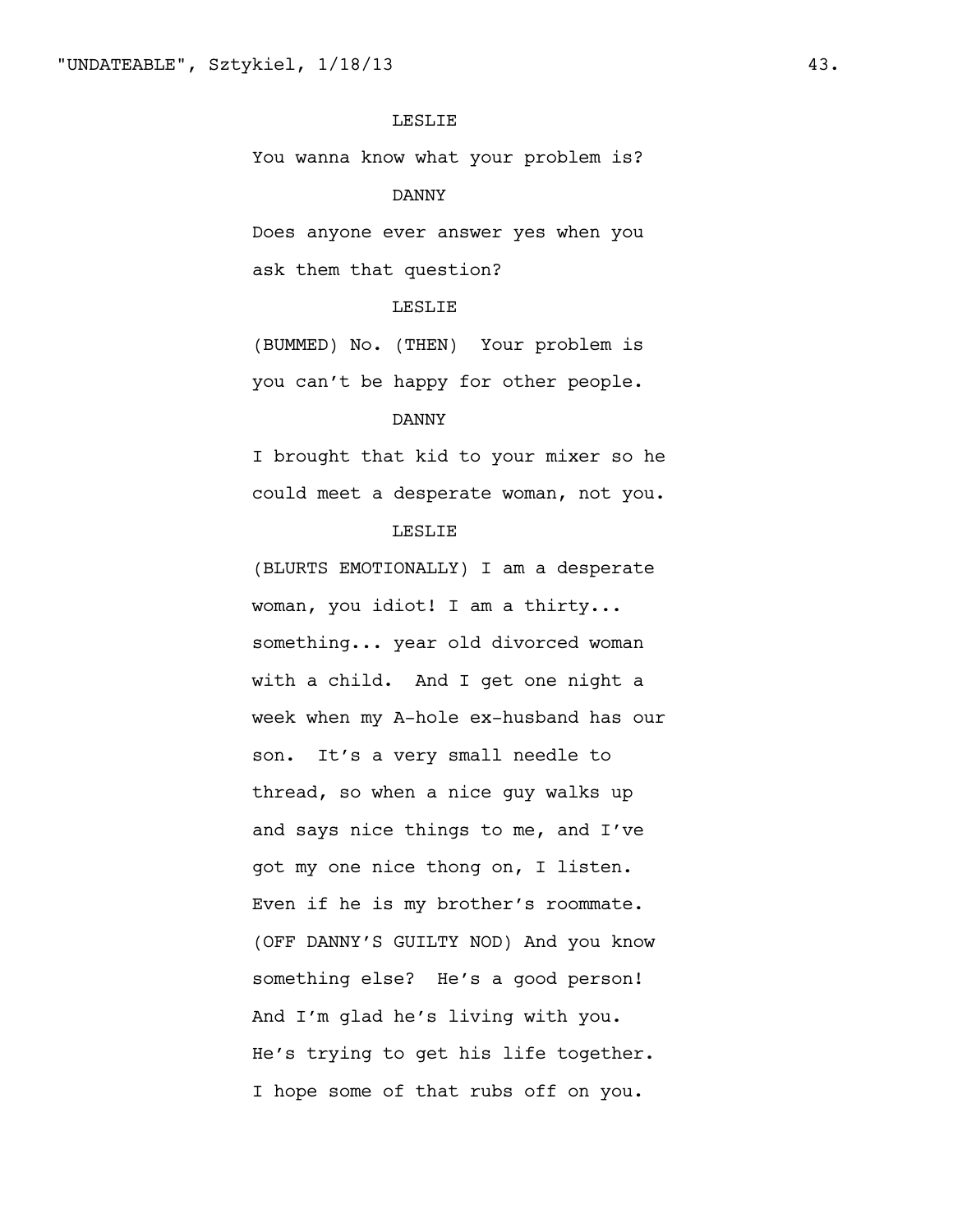Leslie, I'm sorry. You deserve to have fun too. (BEAT) I just hope I taught him enough to please you.

# LESLIE

(SAD) It was a disaster from the beginning. He slipped while shaking my hand and pulled my arm out of the socket. And then he was just so apologetic and sweet and nervous, I thought... what the hell?

# DANNY

(RE: HER LIP QUIVER) Les? What happened? What did he do?

# LESLIE

He wouldn't even have sex with me! He said I seemed sad and buzzy and he didn't want to take advantage of that. We just laid there all night, like a sad couple in an indie movie. I felt like such a loser.

#### DANNY

Hey, come here. (HUGS HER) You feel better? (OFF HER NOD) Good. I'm gonna go kill my roommate.

CUT TO: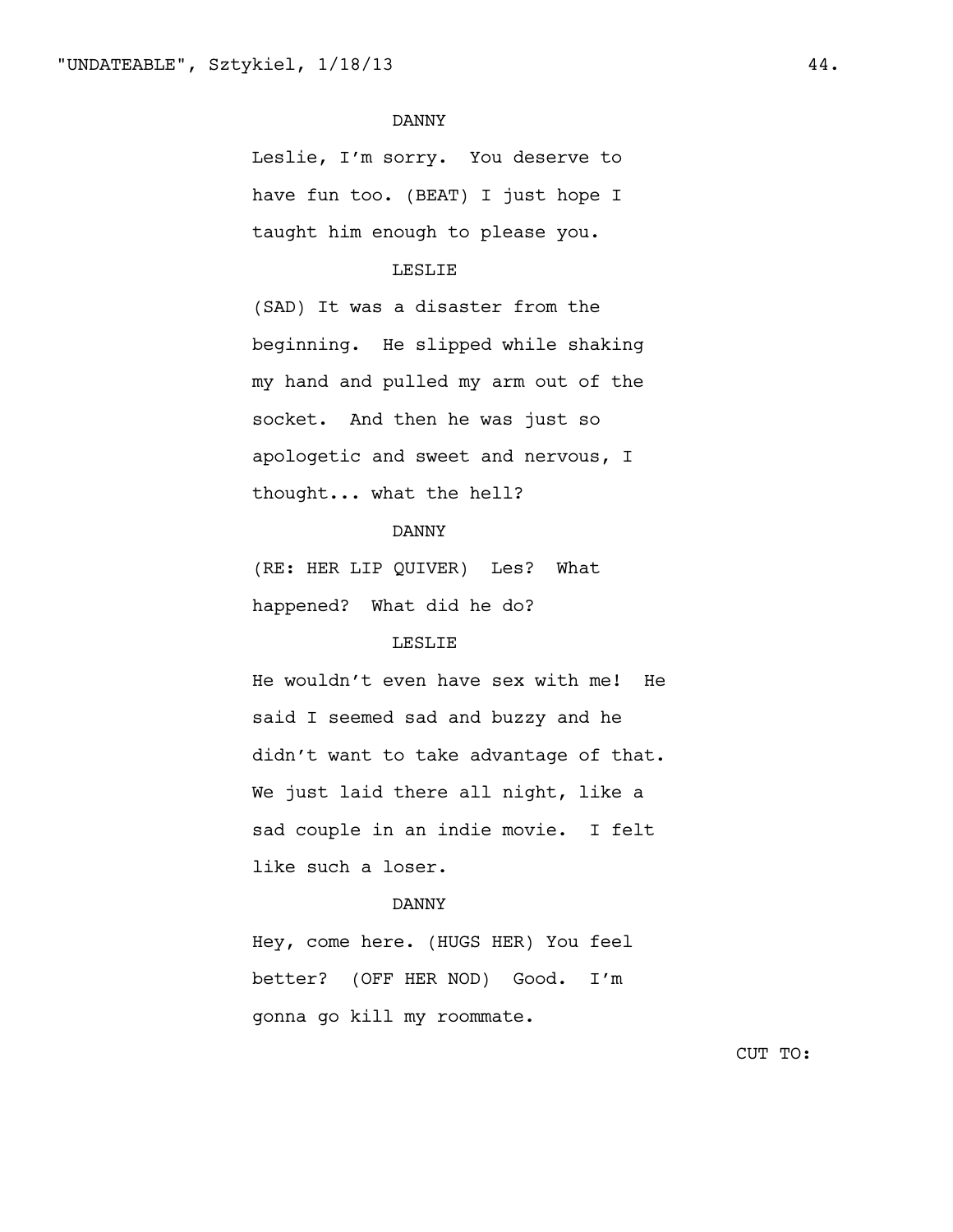#### SCENE M

### **INT. BAR - END OF THE NIGHT**

JUSTIN WASHES GLASSES AS MADDY HANDS A FEW MORE OVER THE BAR.

MADDY

I can't believe you didn't even ask

for her number. (OFF-HANDED) God,

you're turning into one of the

assholes I'd date.

EVEN THOUGH IT'S A LIE, JUSTIN GOES WITH IT TO IMPRESS MADDY.

#### JUSTIN

Look, if she wants to get a hold of me

she can figure it out.

# MADDY

Who are you and what have you done

with my boss?

#### JUSTIN

(SHRUGS) Always been right here, girl.

DANNY STORMS IN, LIVID.

#### DANNY

How dare you not have sex with my

sister? I thought you were my friend!

JUSTIN FEELS ALL EYES ON HIM -- ESPECIALLY MADDY'S.

# **JUSTIN**

Can we talk about this in private?

#### DANNY

So you can stab me in the back again?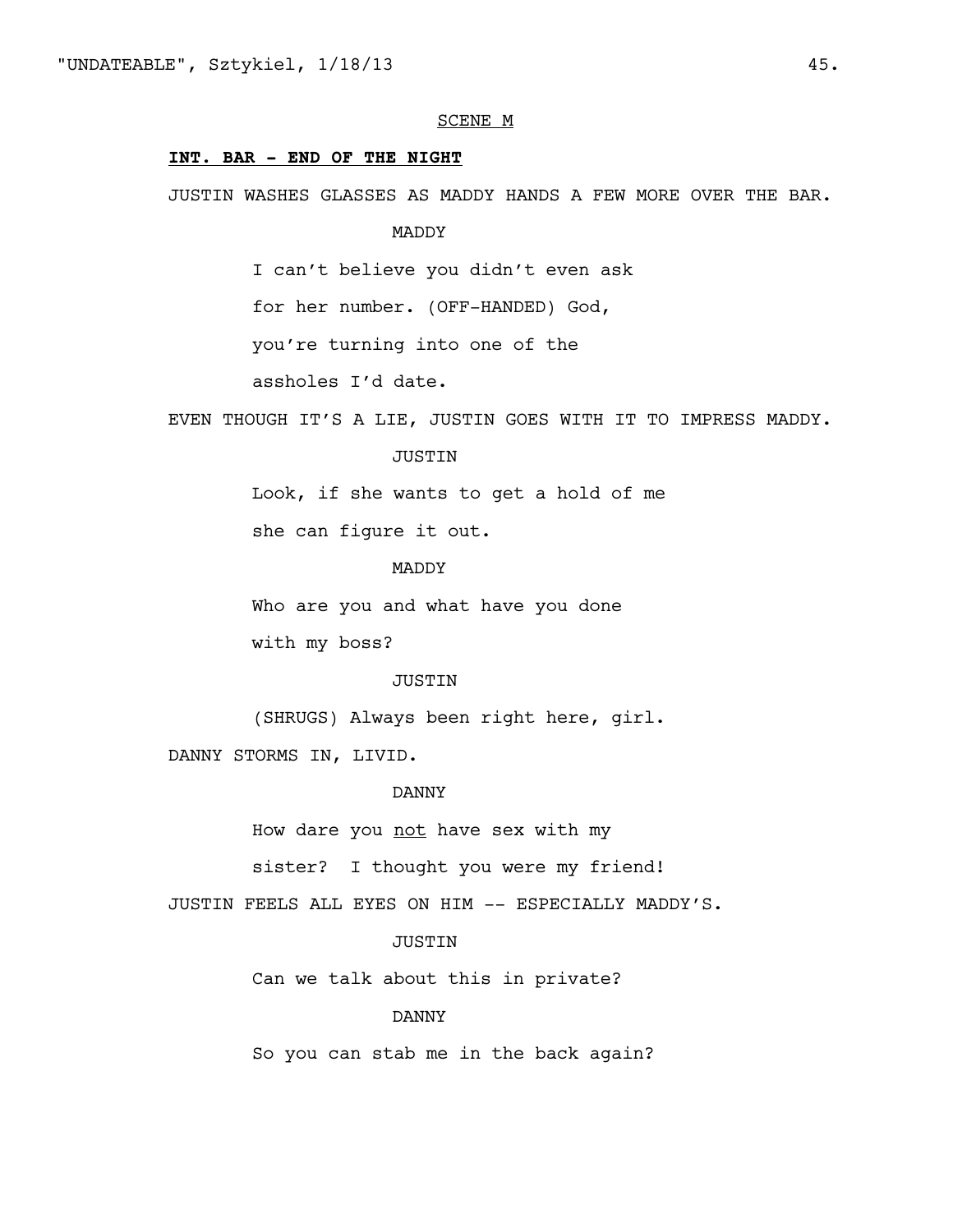BRETT

Wait, so... you're pissed because he

didn't have sex with your sister?

DANNY

See? Brett gets it!

BRETT

Not really.

#### DANNY

Do you know how upset she is? All you had to do was take my sister to pound town. Is that asking so much? But oh no! Mr. I Respect Women was too nice of a guy to take advantage of her! Thanks a lot. *Friend.*

MADDY

So it never happened? You didn't use

her for sex?

THE GUYS STARE AT JUSTIN, WAITING FOR AN ANSWER. BACKED INTO A CORNER AND EMBARRASSED IN FRONT OF HIS CREW, JUSTIN SNAPS.

JUSTIN

No! And you know what else? (GETS IN DANNY'S FACE) I would not use her for sex again if I had the chance!

DANNY

You watch your mouth when you're

talking about my sister.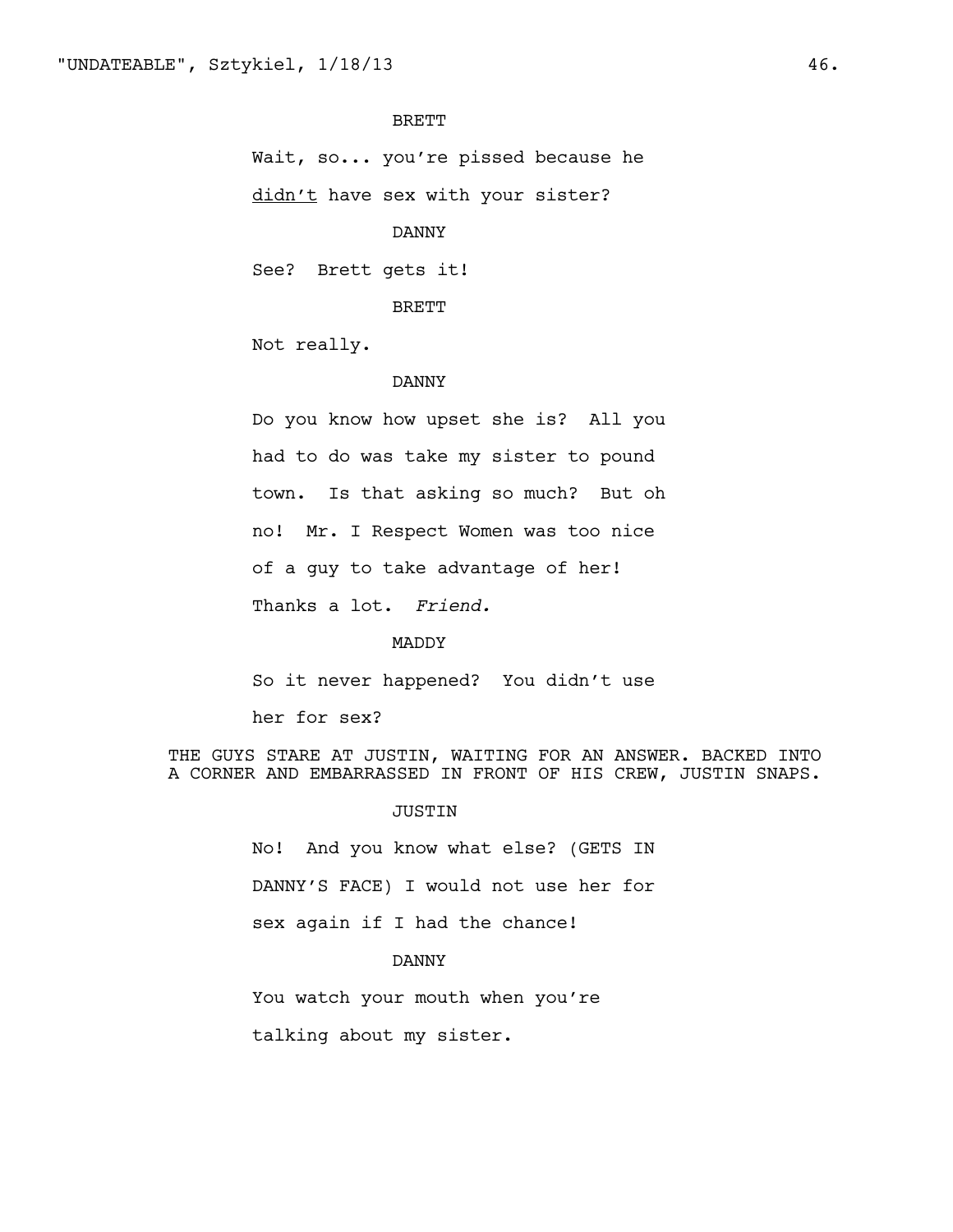### JUSTIN

I would not take advantage of her aaaaaall night long. And I'd still take her to breakfast the next morning. And I'd pay for it!

# DANNY

That's it. We're through. You are not a Lobo.

# JUSTIN

Thank god! I never asked for your help, Danny. I told you I didn't want it. I mean, who are you to try and fix us. Look at your own life. Just going from empty night to empty night, wishing you had six people to use those X-box controllers? (OFF DANNY'S LOOK) Yeah, I heard you talking to that insanely hot girl this morning.

### BURSKI

How hot exactly?

#### BRETT

Not now, he's rolling.

### **JUSTIN**

He actually asked her to bring her friends over to play video games. (RE: THE GUYS) And you think we're losers?

(MORE)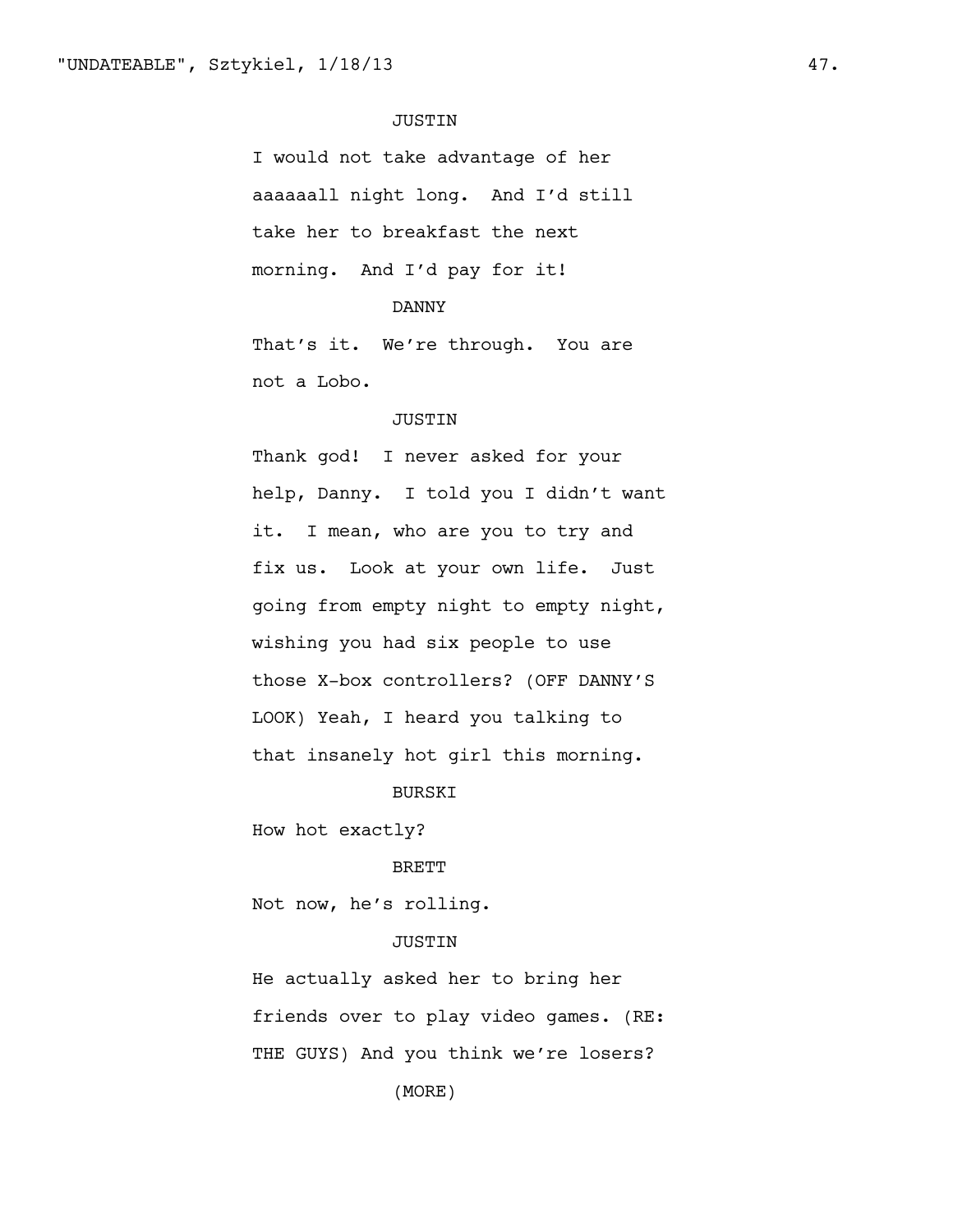# JUSTIN (CONT'D)

I have people in my life who care about me. I'm not lonely, Danny. Are you?

### DANNY

(STUNG) You're no longer welcome at

D.B. University.

# JUSTIN

And you're not welcome at Black Eye's.

# BRETT

(ASIDE, TO BURSKI) Both names could

really use some work.

DANNY EXITS, PISSED. A BEAT. MADDY TURNS TO JUSTIN.

JUSTIN

You know, I could've had sex with his

sister if I wanted to.

### MADDY

(BEAT, NODS) You did it. *That* is the

worst pick-up line ever.

CUT TO: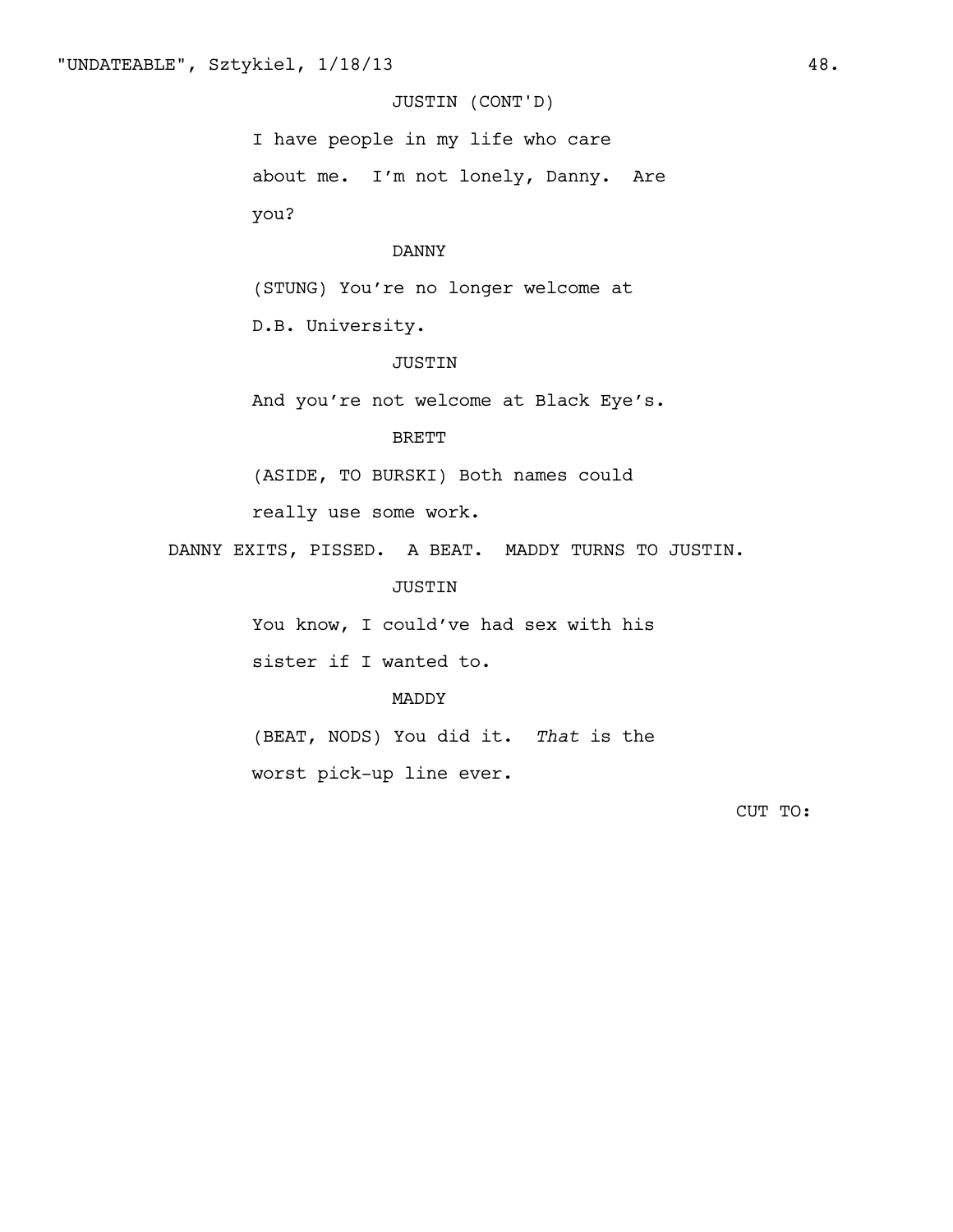#### SCENE N

### **INT. BAR - LATER THAT NIGHT**

JUSTIN SINGS ALONG TO "TAKE ON ME". HE'S IN A GREAT MOOD.

BURSKI

What the hell are you so happy about?

# JUSTIN

I'm just glad we can put the Danny

Beeman era behind us.

# BURSKI

We kinda liked the Danny Beeman era.

Last night, I talked to a woman for 14

minutes before she slapped me.

# **JUSTIN**

What caused the slap?

### BURSKI

I said that women shouldn't earn as much as men.

#### JUSTIN

(AMAZED) How did that even come up?

# BURSKI

You know, I don't remember. But do you know how long it's been since I've broken the ten minute barrier?

### **BRETT**

I had a whole conversation with a guy without mentioning the spittle bridge between his lips.

(MORE)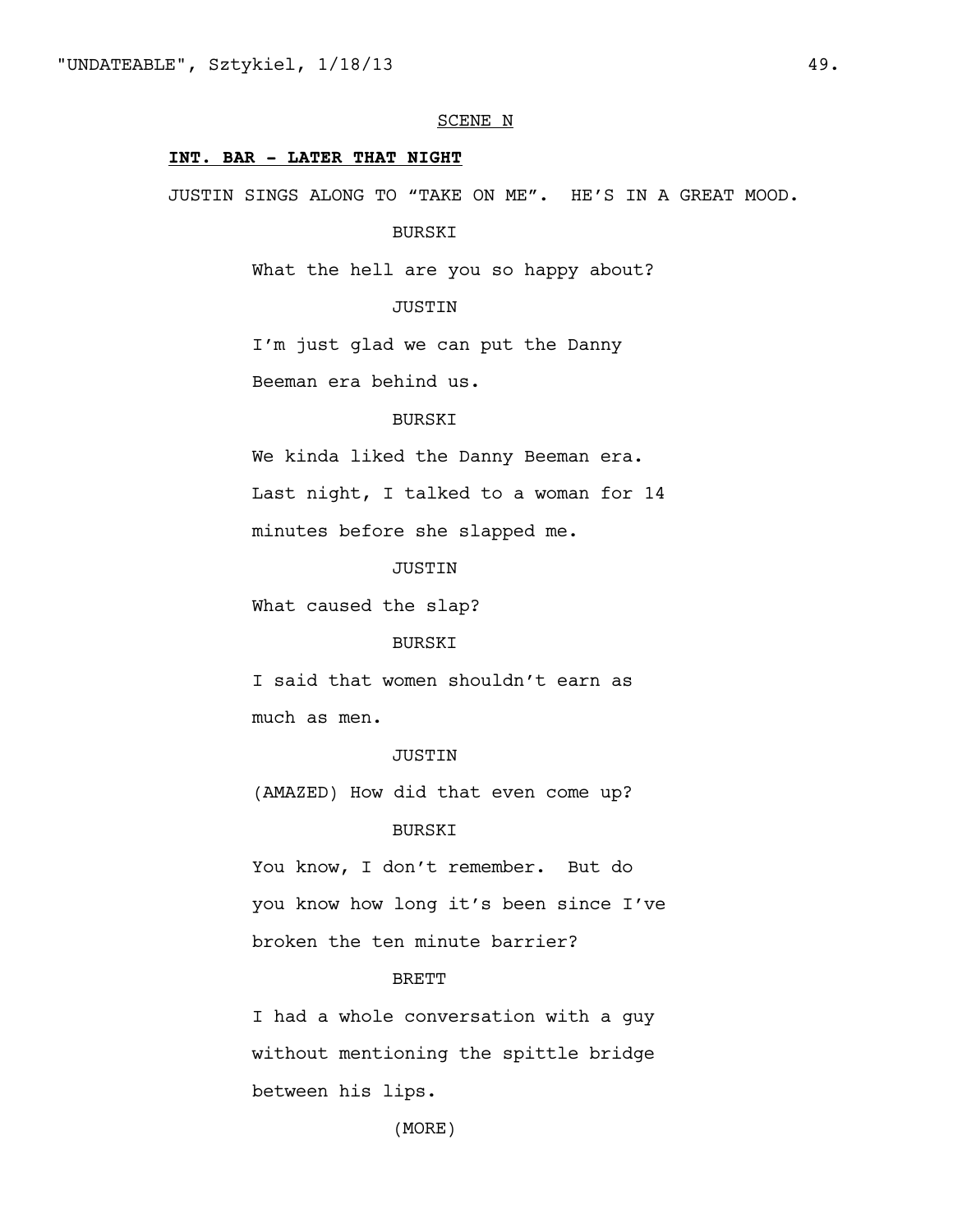# BRETT (CONT'D)

I threw up in my mouth a little, but I never brought it up. And he turned out to be cool.

#### JUSTIN

Really? You gonna see him again?

# BRETT

Nah, he had weird ears.

# BURSKI

And don't forget, Maddy was into you for a split second, too. Sure, I miss my ponytail. Who doesn't? (EVERYONE RAISES A HAND) But it was worth it. We've all been stuck in a rut lately,

and Danny got us out of it.

JUSTIN CONSIDERS THE ADVICE. A PAIR OF WOMEN ENTER THE BAR.

#### WOMAN

Is this Black Guys?

#### JUSTIN

Common mistake. Bar's actually called-

BEFORE JUSTIN CAN FINISH, SHELLY STANDS TO GREET THE LADIES.

### SHELLY

(FULL-VOICED) Yes, this is Black Guys.

I'm Shelly. The Black Guy.

JUSTIN SMILES, SEEING SHELLY'S NEW CONFIDENCE.

CUT TO: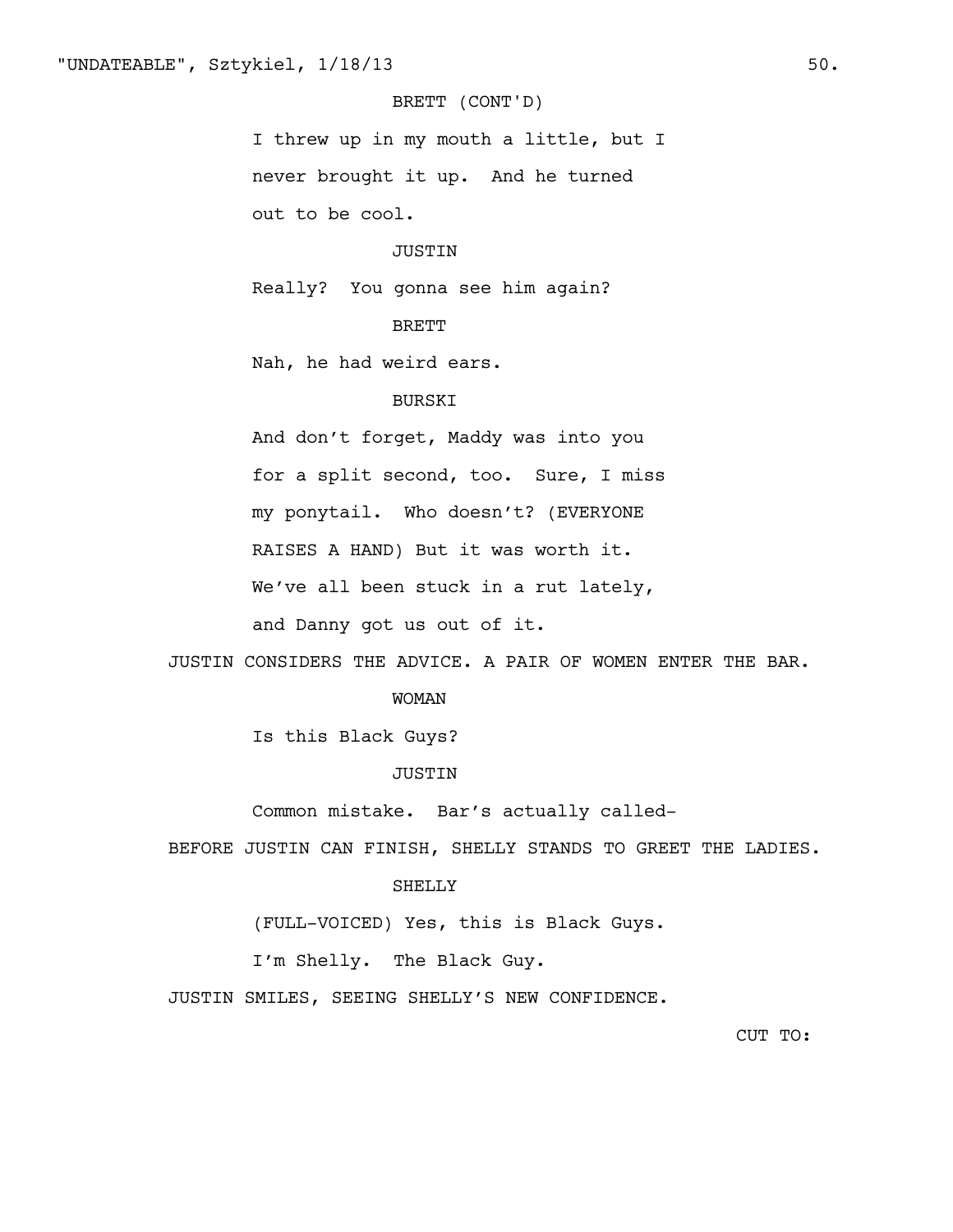#### SCENE O

### **INT. JUSTIN AND DANNY'S HOUSE - KITCHEN - THE NEXT DAY**

LESLIE IS UNLOADING ANOTHER ROUND OF GROCERIES. JUSTIN ENTERS THROUGH THE BACK DOOR. HE STOPS, SEEING LESLIE.

#### JUSTIN

Leslie. Sorry, I just came to talk to Danny. (OFF HER SILENCE) Just so you know, I really wish I was the kind of guy who had it in me to take advantage of a very buzzy, very pretty woman.

### LESLIE

Very pretty? (SMILES, THEN) You wanna

know what your problem is, Justin?

JUSTIN

Please.

LESLIE

You do?

# JUSTIN

Someone I respect wants to give me some advice? Absolutely.

# LESLIE

Thank you. (CHOKES UP) This is just a really big moment for me. (THEN) You always look before you leap. And Danny's problem is he always leaps before he looks. (BEAT) It's kinda perfect when you think about it.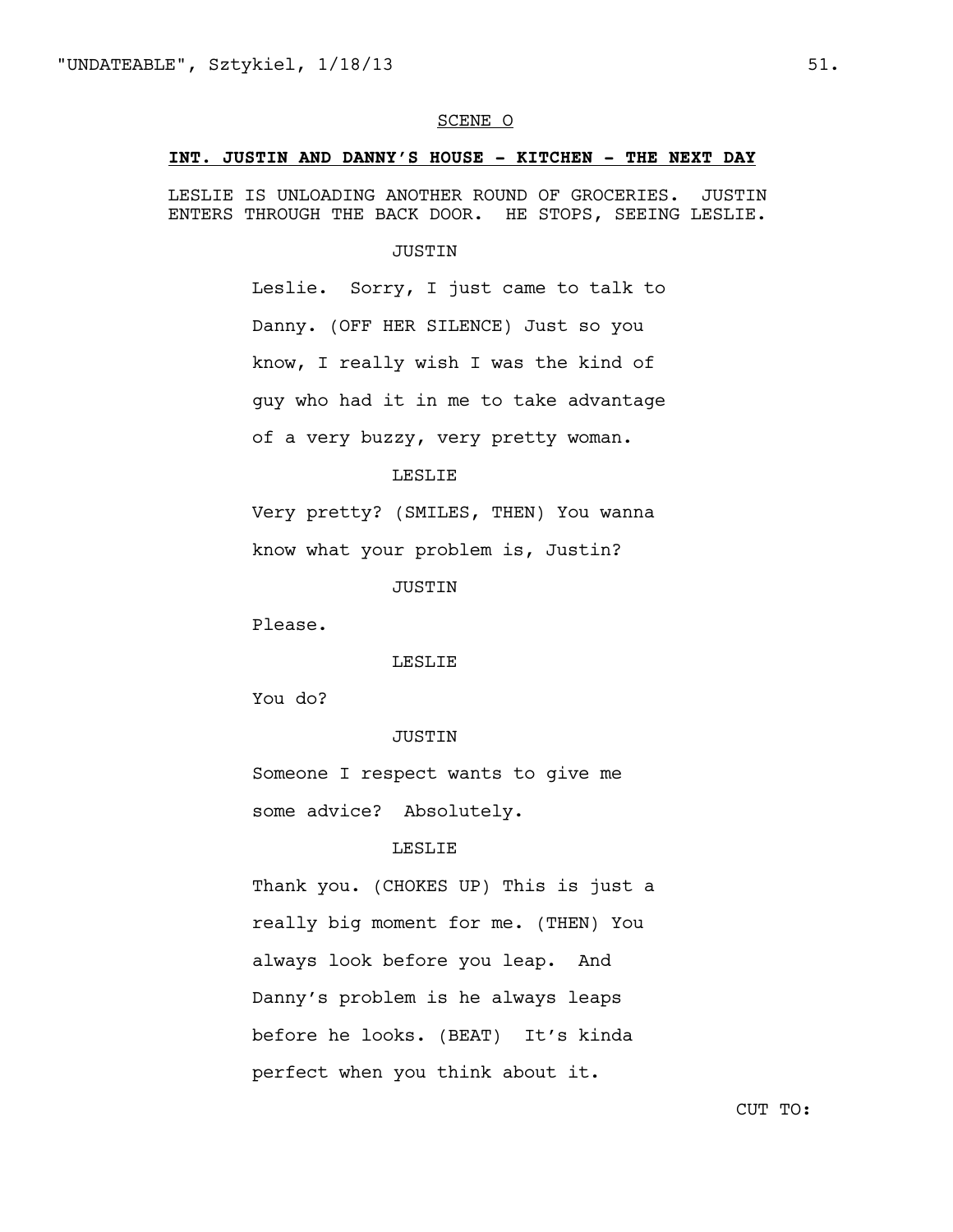#### SCENE P

### **INT. LIVING ROOM - CONTINUOUS**

DANNY IS BACK IN HIS LUCKY BATHROBE, ON THE COUCH, MAKING BOTTLE CAP BELTS FOR ETSY.

#### DANNY

I'm working. If you're here to get

your stuff, don't let me stop you.

# JUSTIN

I want to apologize. Danny, you are a

huge tool and kind of a douche...

# DANNY

This is a weird apology.

# JUSTIN

But because of you, I almost asked

Maddy out and I spent the night with a

beautiful woman.

#### DANNY

That's my sister you're talking about.

#### JUSTIN

Nothing happened.

# DANNY

And I'll never forgive you for that.

### JUSTIN

Regardless, you've done more for me in three days than anyone else has done for me in my entire life. Thanks.

#### DANNY

(SOFTENS A LITTLE) You're welcome.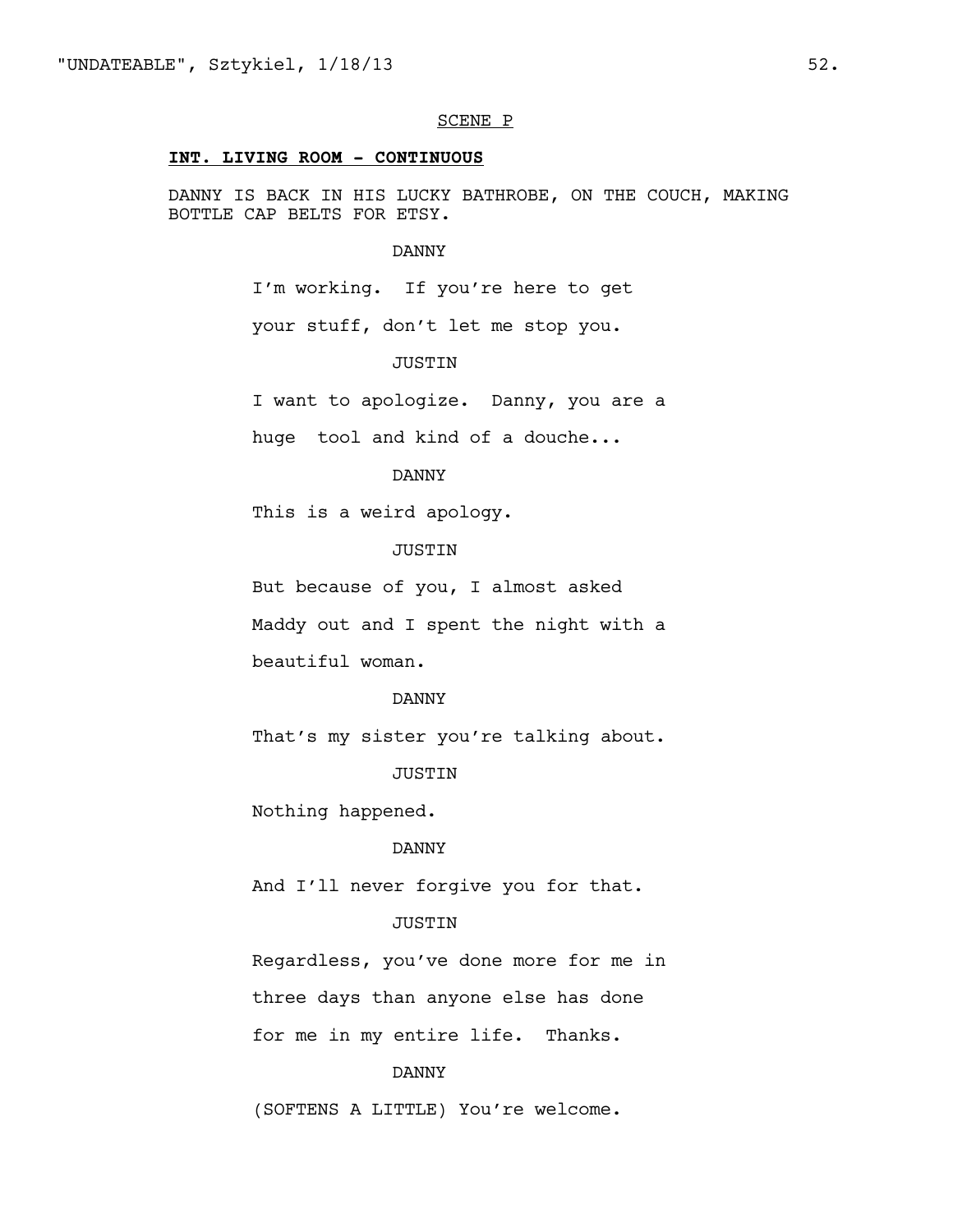### JUSTIN

Anyway, that's all I wanted to say.

JUSTIN STARTS TO HEAD OUT. DANNY STOPS HIM BY SAYING:

# DANNY

You were right about me. (THIS IS HARD FOR DANNY) I'm not great at being alone. All my boys are buried and gone. (OFF JUSTIN'S CONFUSION) That means married.

#### JUSTIN

Of course.

# DANNY

They all started their lives. I just don't feel ready yet, you know? Wish I was. Lobos aren't meant to be solo. It's unnatural.

# JUSTIN

(BEAT, THEN) Come back to the bar.

DANNY

That's okay, man, that's your crew.

#### JUSTIN

It's our crew. I mean, if you want to

be a part of it.

DANNY NODS, TOUCHED. HE INHALES DEEPLY AND THEN EXHALES, REALLY LOUD. HE THEN OPENS HIS EYES REALLY WIDE.

JUSTIN (CONT'D)

Are you alright?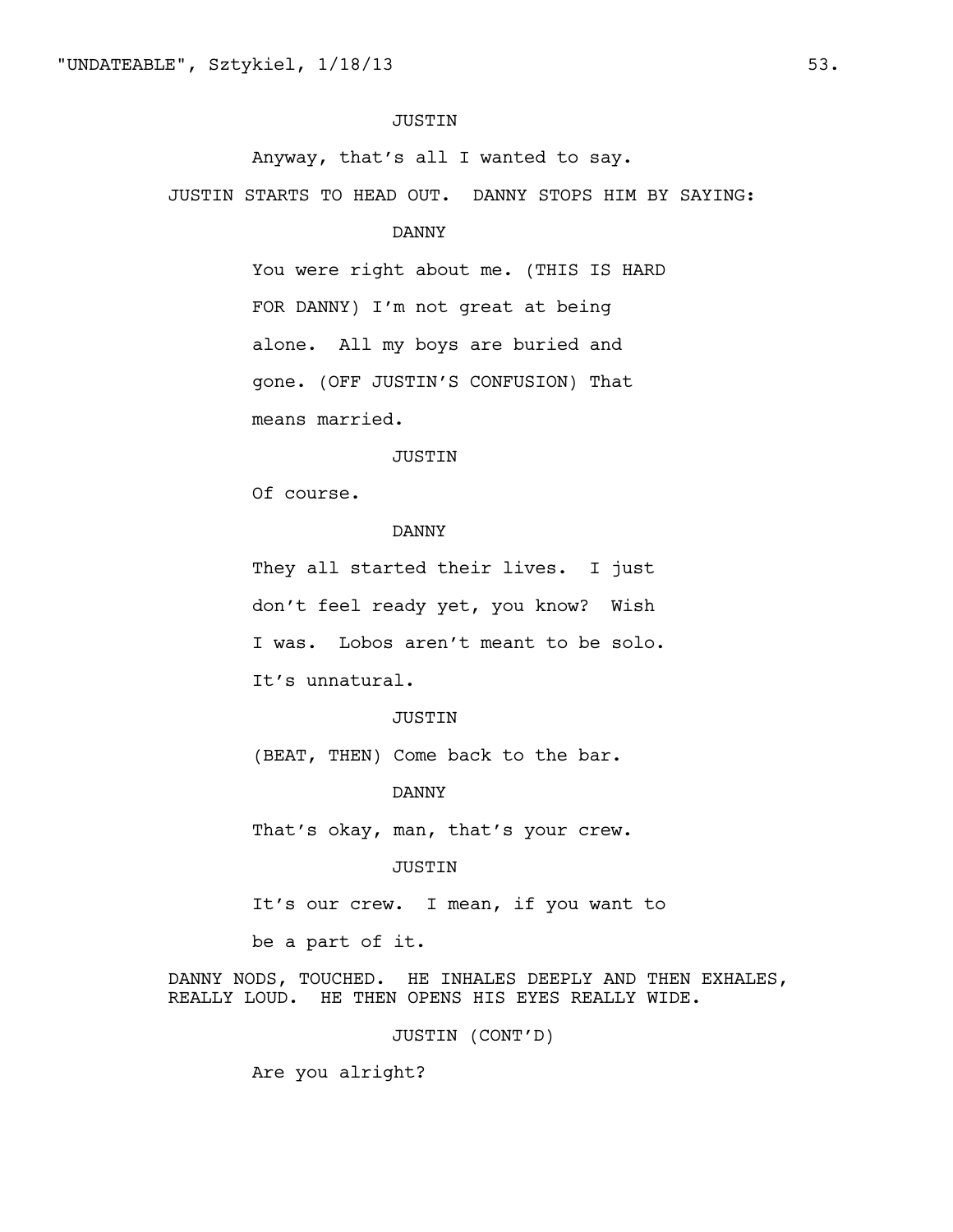Fine. Totally fine.

DANNY STARTS CONTORTING HIS FACE IN REALLY STRANGE SHAPES.

### JUSTIN

Are you trying not to cry?

# DANNY

(HE CLEARLY IS) No. Nope. Absolutely

not. Crying is for babies and people

who read Nicholas Sparks novels.

# JUSTIN

Be that as it may, I want back in.

(PICKS UP BASKETBALL) Tell you what,

Professor, if I make this shot, I get

another chance at D.B.U.

JUSTIN LINES UP THE SHOT--

# DANNY

Don't bother, the rim is--

SWISH. THE BALL GOES IN. DANNY CAN'T BELIEVE IT.

JUSTIN

See you back at the bar, Danny.

JUSTIN EXITS. DANNY GRABS THE BALL, SHOOTS, AND MISSES.

#### DANNY

Dammit! How the hell did you do that?!

# **END OF ACT III**